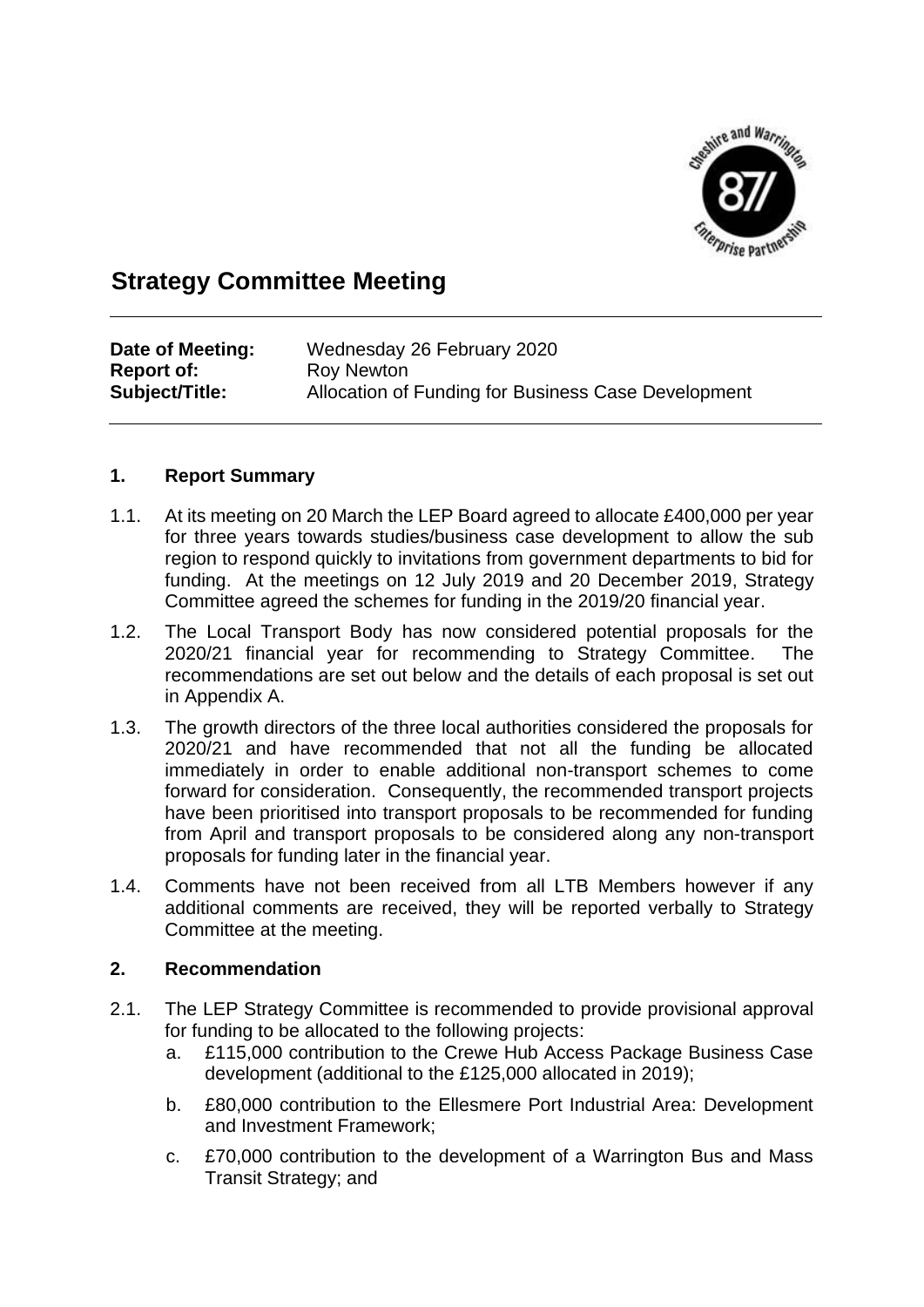- d. £26,000 contribution to the A51/A500 Corridor Study.
- 2.2. The LEP Strategy Committee is recommended to note the following schemes for consideration along any non-transport proposals for funding later in the financial year:
	- e. £21,500 contribution to the Chester City Gateway Masterplan (additional to the £65,000 allocated in 2019);
	- f. £25,000 contribution to a study for a Northern Powerhouse Rail Station in Central Warrington; and
	- g. £50,000 contribution to the Warrington Last Mile Town Centre Masterplan (additional to the £75,000 allocated in 2019).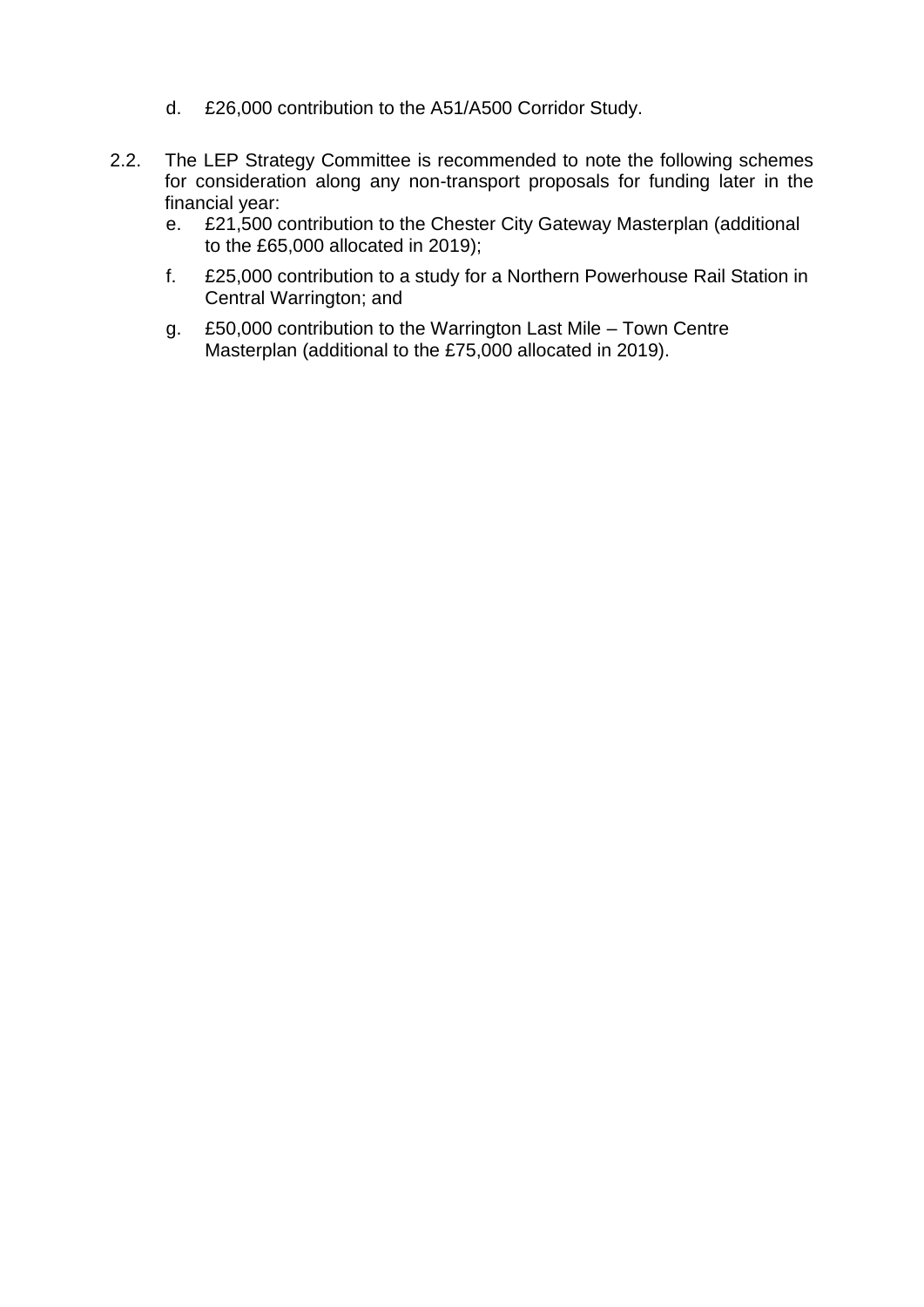# APPENDIX A



## **Local Transport Body**

| Date of Meeting:  | Friday 10 January 2020*                       |
|-------------------|-----------------------------------------------|
| <b>Report of:</b> | Roy Newton                                    |
| Subject/Title:    | <b>Prioritising Business Case Development</b> |

\*follow on report

### **3. Report Summary**

- 3.1. At its meeting on 10 January 2020 the Local Transport Body (LTB) considered a report setting out potential priorities for transport business cases and studies for the Body to consider recommending to Strategy Committee for funding in the financial year 2020/21.
- 3.2. LTB agreed that officers would further review the potential projects and as well as assessing them against the LEP's Strategy Committee's criteria to also specifically consider whether they reflect Government priorities, their potential to attract funding for delivery, and the amount of match funding being proposed by the project promoter.
- 3.3. Furthermore, it was agreed that the list would be circulated electronically to members of the CWLTB to agree, accompanied by an explanation as to the rationale behind the choices prior to being considered at a public meeting of the Strategy Committee.
- 3.4. Subsequent to the LTB meeting in January the growth directors of the three local authorities considered the proposals for 2020/21 and have recommended that not all the funding be allocated immediately in order to enable additional non-transport schemes to come forward for consideration. Consequently, the recommended transport projects have been prioritised into transport proposals to be recommended for funding from April and transport proposals to be considered along any non-transport proposals for funding later in the financial year.
- 3.5. The recommendations are set out below and the details of each proposal is set out in Appendix A. The next steps will be to take the recommendations of the Local Transport Body to the LEP Strategy Committee for consideration alongside non-transport proposals. The LEP Strategy Committee will then determine which schemes to provisionally approve the level of contribution to allocate to projects. At its meeting on 20 December 2019 the LEP Strategy Committee agreed that £12,500 of the £400,000 available for 2020/21 financial year be allocated to a land study of the Vauxhall site in Ellesmere Port, which leaves £387,500 for allocation.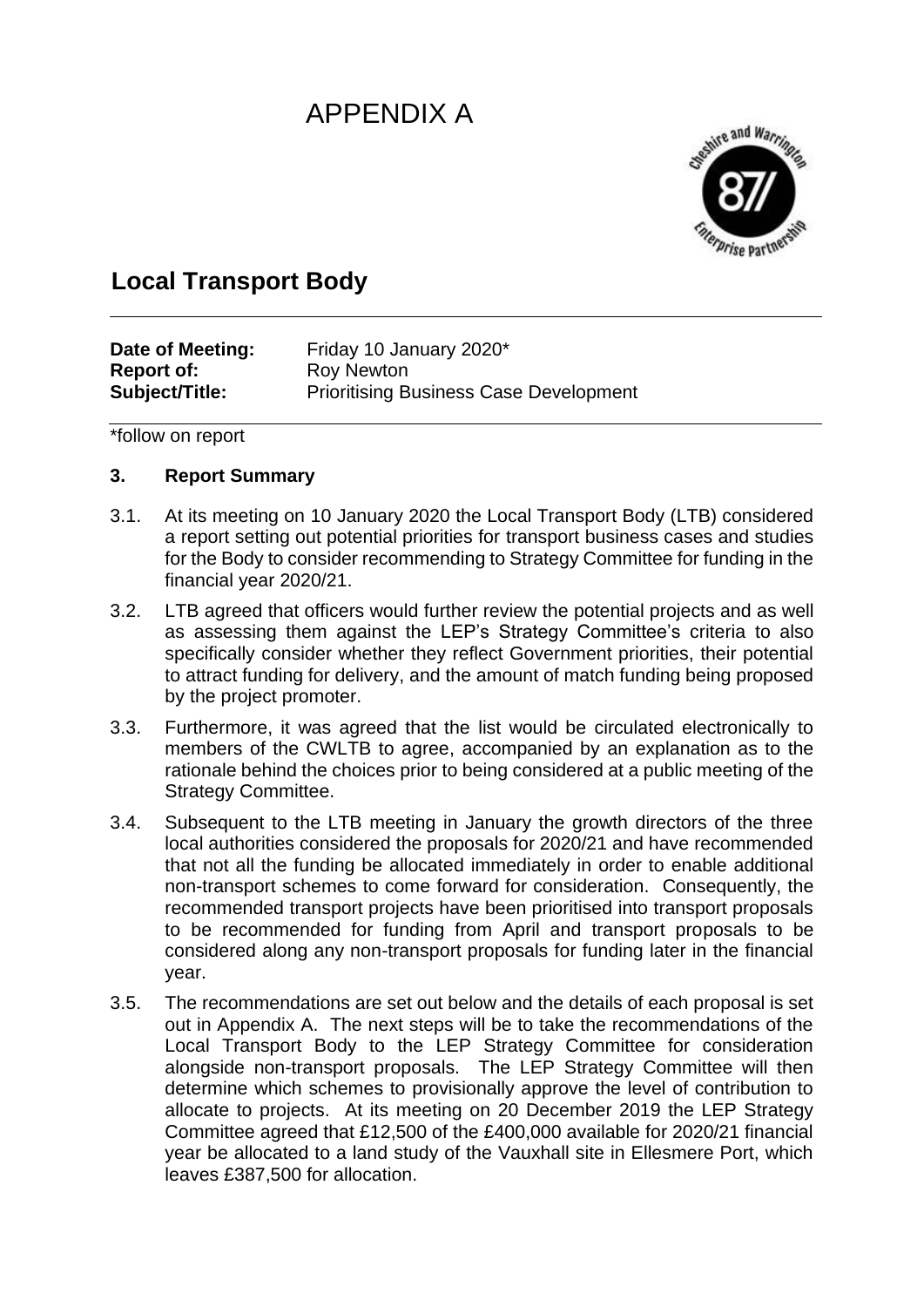3.6. Other projects are likely to come forward over time and will need to be considered as and when funding becomes available, for example work is underway to develop a sub-regional bus strategy. The government has announced that it will be allocating £5 billion over 5 years to improving local bus services, hence it is possible that business cases will need to be developed to bid into that funding. We will learn more as the government releases the detail as to how the money will be allocated.

### **Proposed Priority Projects**

- **3.7.** Crewe Hub Access Package Business Case development Further work to develop detailed proposals for a new multi-modal transport interchange adjacent to the proposed new Crewe hub station entrance. It will provide efficient and good quality facilities for public transport, taxis and cycle storage and improved and safer environment for non-car station passengers to promote the use of more sustainable travel. This project aligns with the sub-regional transport priority of maximising the benefits of HS2 and aligns with government priorities and likely available funding. This will bring the total LEP contribution to the scheme to £235,000 with Cheshire East Council contributing £715,000.
- **3.8.** Ellesmere Port Industrial Area: Development and Investment Framework this is a combined transport and non-transport project which will develop a preferred blueprint for the development of the area and sequencing of delivery for the associated interventions needed to support the development. It will also be used to provide detailed information to enable engagement with potential funding providers. This project aligns with the spatial and economic priorities in the LEP's Strategic Economic Plan and the emerging Local Industrial Strategy. Cheshire West and Chester Council will provide £80,000 match funding to the project.
- **3.9.** Warrington Bus and Mass Transit Strategy This study will build on a feasibility study carried out for LTP4 and investigate the short, medium and long term options available to deliver this outcome, ranging from priority for conventional bus, through Guided Bus to Light rail. The study will align with the recent Government announcement made on 30th September 2019 which is promising to develop a national bus strategy but also to invite bids for the first 'All Electric Bus Town'. This project aligns with the sub-regional transport priority of increasing bus usage, supports the spatial and economic priorities set out in the LEP's Strategic Economic Plan and emerging Local Industrial Strategy, and aligns with government priorities and recently announced funding availability. Warrington Council will provide £70,000 match funding to the project.
- 3.10. A51/A500 Corridor Study This study will consider options to tackle capacity constraints and network resilience along the A51 corridor between the M6 in Crewe and A55 in Chester. The study will also consider how to address severance amongst communities along the route. The work will provide an evidence base for future business case development. This project has been recognised as strategically important by both the Local Transport Body and Strategy Committee. This project aligns with the sub-regional transport priority of improving this strategic link, which is part of the Major Route Network, which means it has access to government funds for delivery of schemes with strong business cases. Cheshire West & Chester Council will provide £25,000 match funding to the project. Due to capital programme commitments, Cheshire East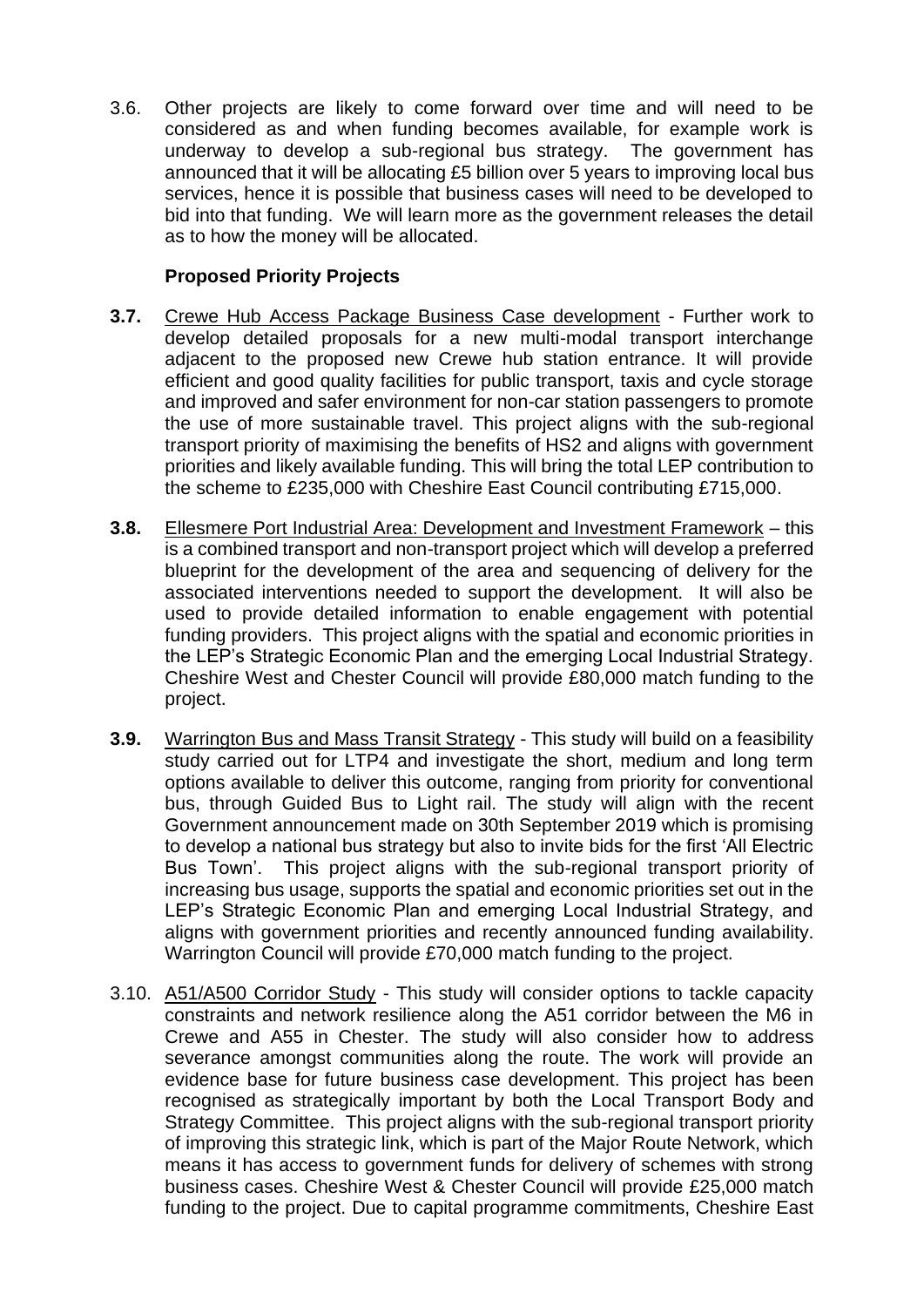Council is unable to contribute financially to the project at this stage, however, the Council will seek to provide funding contributions to any future phases of study work, eg development of the Strategic Outline Business Case.

### **Proposed Projects for Consideration Alongside Non-Transport Projects**

- 3.11. Chester City Gateway Masterplan Chester City Gateway is a regeneration and infrastructure programme with Chester Railway Station at its heart. The objective is to deliver a combination of on and off-track interventions which will unlock the full economic potential of Cheshire West and Chester and the wider West and Wales area. The project will develop a masterplan for the area, building upon the Strategic Outline Business Case (SOBC) for on-track improvements which has been developed by Cheshire West and Chester Council, and will also identify and develop the off-track transport improvements needed in the area. The LEP is already contributing to the first phase of the work which is focussed on identifying improvements on the A56 Hoole Road Corridor. This phase will identify complementary public realm and connectivity interventions to the city. Cheshire West and Chester Council is seeking a total contribution of £65,000 but, recognising the limited funding available, would be able to proceed with elements of the project with an initial LEP contribution of £21,500. The Council is looking to provide £65,000 towards the project.
- 3.12. Northern Powerhouse Rail Station in Central Warrington This study is aimed at making the strategic economic case for this station to be located in the centre of Warrington rather than in a rural parkway location. The Council recognises that there is limited funding available therefore is seeking a £25,000 contribution from the LEP plus a further £5,000 should further funding become available. Warrington Council is providing £30,000 of funding allocated in the current financial year 2019/2020.
- 3.13. Warrington Last Mile Town Centre Masterplan The study, totalling circa £150k, is being progressed in stages, Stage 1 is primarily around developing the transport masterplan for the Last Mile, establishing broad principles and function/objectives of the various transport elements of the town centre network. The LEP Strategy Committee allocated £50,000 towards Stage 1 in July 2019 and a further £25,000 to Stage 2 to enable the shortlist of schemes/packages of interventions which will deliver this masterplan to be identified, tested and concept designs developed. This will provide a prioritised list of schemes to take forward to business case development and to feed into any funding opportunities as they arise. Warrington Council will provide match funding to the project. Additional funding of £50,000 will then be required to develop a Strategic Outline Business Case for the shortlisted schemes/packages identified in Stage 2. Warrington has committed £50,000 match funding to this next stage of scheme development.

### **4. Recommendations**

- 4.1. The Local Transport Body is recommended to propose to the LEP Strategy Committee that the following projects be considered as transport priorities:
	- 1. For funding from April:
		- a) £115,000 contribution to the Crewe Hub Access Package Business Case development (additional to the £125,000 allocated in 2019);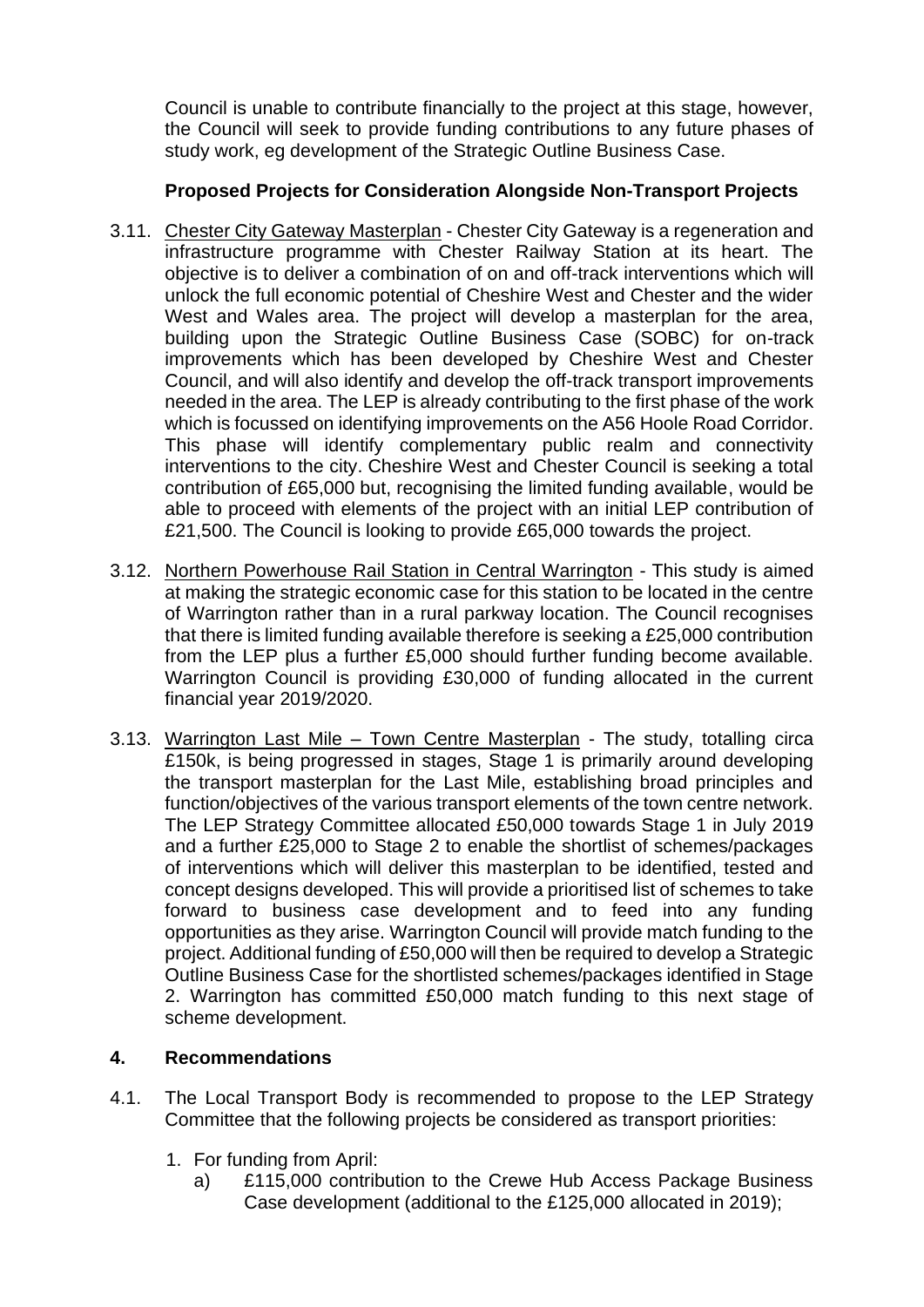- b) £80,000 contribution to the Ellesmere Port Industrial Area: Development and Investment Framework;
- c) £70,000 contribution to the development of a Warrington Bus and Mass Transit Strategy; and
- d) £26,000 contribution to the A51/A500 Corridor Study.
- 2. To be considered along any non-transport proposals for funding later in the financial year:
	- a) £21,500 contribution to the Chester City Gateway Masterplan (additional to the £65,000 allocated in 2019);
	- b) £25,000 contribution to a study for a Northern Powerhouse Rail Station in Central Warrington; and
	- c) £50,000 contribution to the Warrington Last Mile Town Centre Masterplan (additional to the £75,000 allocated in 2019).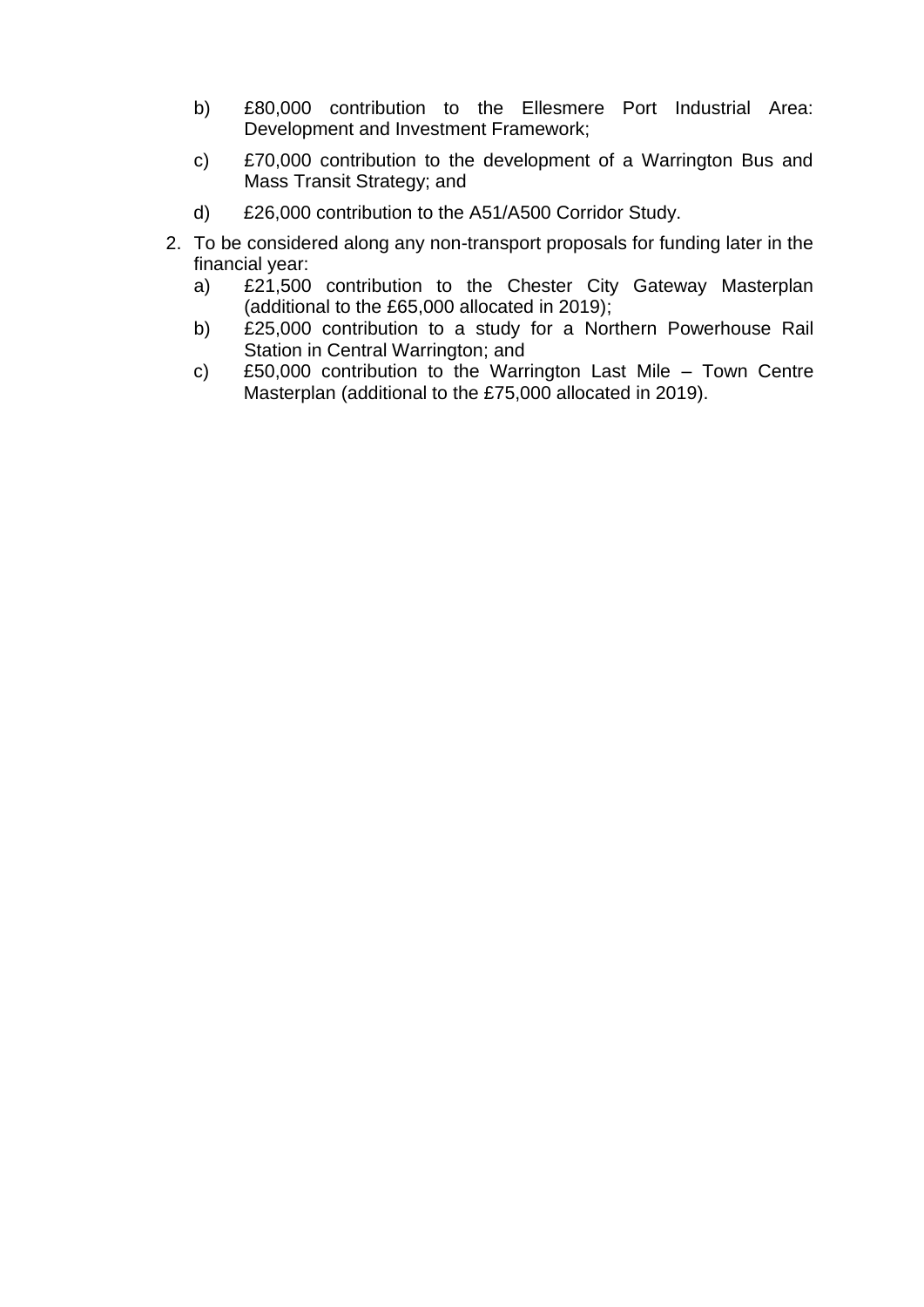### **5. Prioritising Business Case Development Background Information**

### *LEP Funding*

- 5.1. At its meeting on 20 March the LEP Board agreed to allocate £400,000 per year for three years towards studies/business case development so that the subregion can develop interventions which support the Local Industrial Strategy and drive improvements in economic productivity.
- 5.2. At its meetings on 12 July 2019 and 20 December 2019 the LEP Strategy Committee agreed the priorities for funding in 2019/2020 and allocated £12,500 out of the 2020/21 financial year towards a site study of Vauxhall in Ellesmere Port. This report sets out potential transport projects for funding during the 2020/21 financial year.

### *Determining Priorities*

- 5.3. To secure the maximum outcomes for the financial contribution the LEP Strategy Committee agreed that projects should contribute to and be assessed against the following criteria:
	- a. Strategic fit of the proposal against sub-regional strategies and priorities;
	- b. The degree to which the study/business case has routes which have a good chance of securing government/3rd party funding for delivery;
	- c. The amount of funding towards the study/business case development by scheme promoters;
	- d. The degree to which the study/business case is likely to deliver a scheme which offers good value for money
- 5.4. In terms of strategic fit the LEP Strategy Committee agreed that proposals will be considered in terms of their contribution to the following:
	- e. spatial priorities (Science Corridor, MDA, Constellation, Warrington New City)
	- f. thematic priorities (transport, skills/education, energy, quality of place, digital, housing, science/innovation)
	- g. emerging Local Industrial Strategy priorities:
		- i. raising productivity and focusing on competitive advantage (build the super strengths, address sector underperformance, develop supply chain innovation and foster cross-sector collaboration)
		- ii. building resilience in the economy (create a more dynamic business base, use digital to innovate, diversify investment in research and development, expand international links)
		- iii. increasing earnings power of every resident (improve progression in work, develop an education system which meets labour demand, encourage entry level positions, including apprenticeships) o leading the clean growth grand challenge
		- iv. enabled by strategic investments in infrastructure and place
- 5.5. In addition, at the meeting on 10 January, the LTB agreed that the assessment of projects should specifically consider whether they reflect Government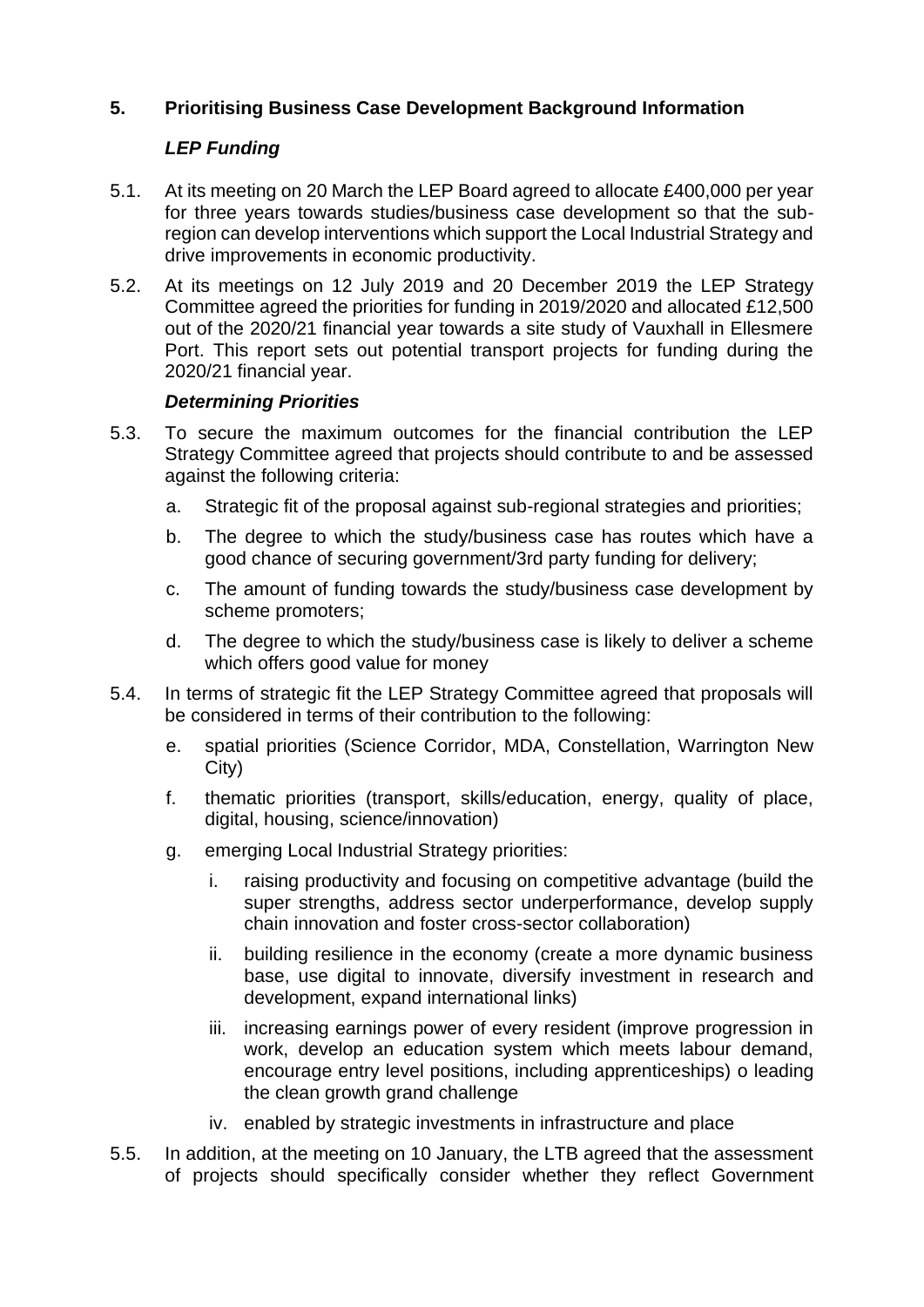priorities, their potential to attract funding for delivery, and the amount of match funding being proposed by the project promoter.

5.6. Subsequent to the LTB meeting in January the growth directors of the three local authorities considered the proposals for 2020/21 and have recommended that not all the funding be allocated immediately in order to enable additional non-transport schemes to come forward for consideration. Consequently, the recommended transport projects have been prioritised into transport proposals to be recommended for funding from April and transport proposals to be considered along any non-transport proposals for funding later in the financial year.

### *Recommended Projects*

5.7. Following further analysis and discussions with the three local authorities the Local Transport Body is recommended to propose to the LEP Strategy Committee that the following projects be considered as transport priorities:

### **Projects recommended for funding from April 2020**

#### Crewe Hub Access Strategy – an additional £115,000 LEP Contribution

- 5.8. This work would identify and develop business cases for multimodal access improvements to Crewe HS2 Hub. It is a component of the HS2 Growth Strategy work developed by the constellation Partnership which sets out the economic benefits and where these benefits will be delivered spatially. The proposals have a high degree of consistency with the emerging Local Industrial Strategy priorities and it is essential to unlock the supporting economic growth as identified in the emerging Crewe Area Action Plan.
- 5.9. A planning application for the enhanced station and infrastructure improvements (including a southern link road bridge) is currently in preparation alongside other workstreams (eg funding). Work is also underway to develop business cases for multimodal access improvements to ensure Crewe HS2 Hub and neighbouring developments are well connected, including promotion of opportunities to access the station by non-car modes and to address air quality issues. A consultation exercise is already underway on the proposed route for the southern link road bridge and landowners have been met and have indicated a willingness to negotiate.
- 5.10. There is planned to be a total closure of the station in 2025 to allow HS2 to be built. This is a one-off opportunity to deliver the access infrastructure alongside this closure to ensure the full benefits of HS2 can be realised in Cheshire.
- 5.11. The LEP Strategy Committee agreed a contribution of £75,000 in July 2019 which contributed to the initial feasibility work of the scheme, the development to a single preferred route and the identification of key junction improvements to support sub-regional station access. A further £50,000 was agreed in December 2019 to progress this through detailed design and business case completion.
- 5.12. This contribution will support further work to develop detailed proposals for a new multi-modal transport interchange adjacent to the proposed new Crewe hub station entrance. The new interchange will provide efficient and good quality facilities for public transport, taxis and cycle storage. The new interchange will provide an improved and safer environment for non-car station passengers from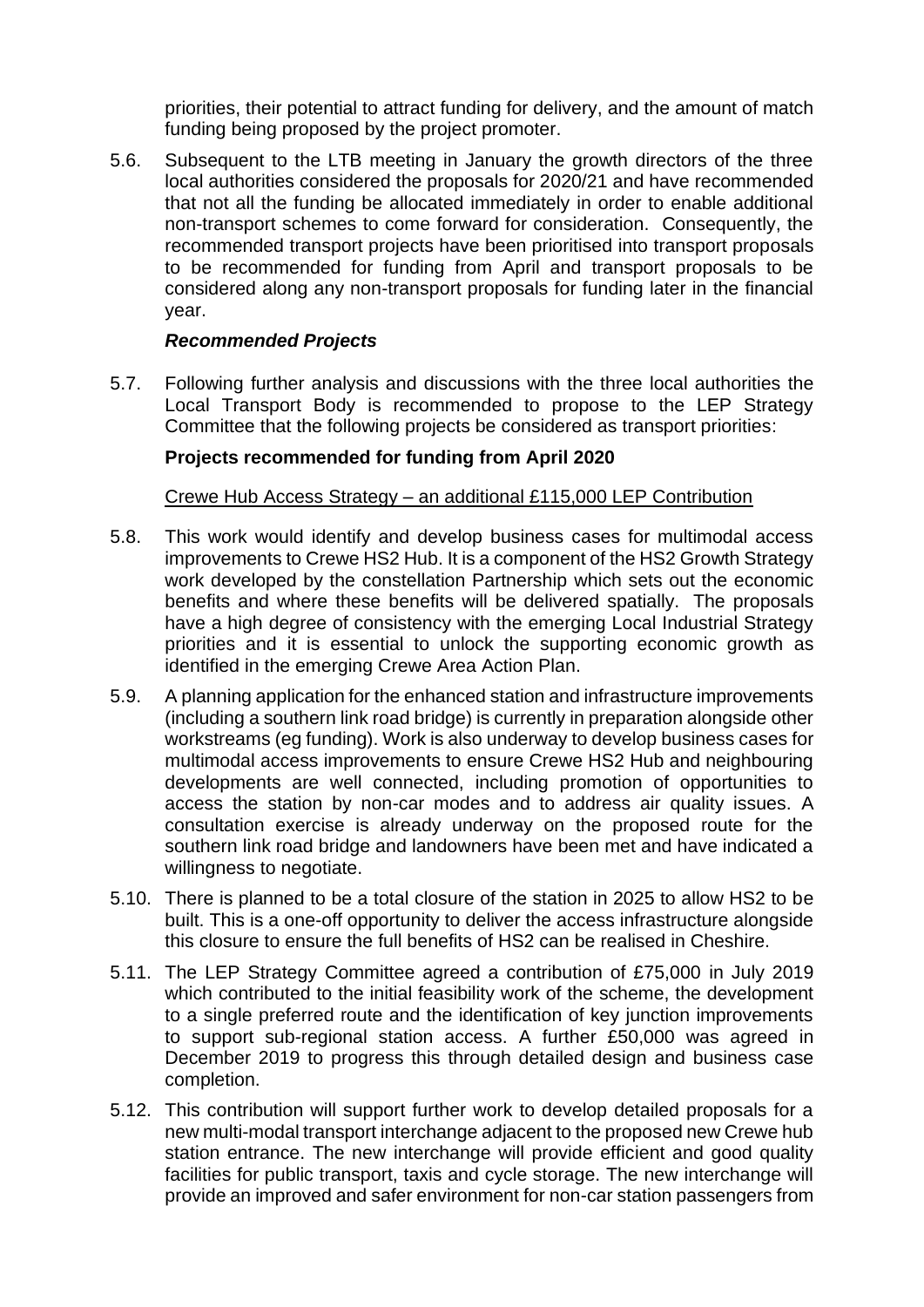across the region whilst promoting the use of more sustainable end to end travel. Initial studies will assess the size of facilities required to support the growth in passengers as a result of HS2 and also the local Area Action Plan development as well as developing appropriate access solutions that integrate with the wider Crewe hub proposals including car parking provision and the proposed Southern Link Road Bridge. This will bring the total LEP contribution to £235,000 with Cheshire East Council contributing £715,000. This project aligns with the sub-regional transport priority of maximising the benefits of HS2 and aligns with government priorities and likely available funding

Ellesmere Port Industrial Area: Development and Investment Framework - £80,000 LEP Contribution

- 5.13. The proposed task arises from an assessment of progress, economic impact assessment and focus review for the Ellesmere Port Regeneration Programme, which has been running since 2011 via a strategic regeneration framework and has been supported by key stakeholders.
- 5.14. In recognition of its strategic importance, the Council has taken the initiative to bring together key organisations and individuals having a direct interest and passion for Ellesmere Port Industrial Area to form an Ellesmere Port Business Forum.
- 5.15. The Forum have also recognised that the area needs a clear and up-to-date physical Development and Infrastructure Investment Framework, which both stimulate and channel future investment and development to maximise its beneficial impact. In particular, the Forum is keen to capture as much local employment and other benefits as possible from the physical and economic development of Ellesmere Port and to see the profile and perception of the Industrial Area to more closely align with its considerable assets and potential opportunities.
- 5.16. The Development and Infrastructure Investment Framework will set out partners preferred blueprint to the development and sequencing of delivery for interventions. It will also be used to provide detailed information to enable engagement with potential funding providers. Cheshire West and Chester Council will also provide £80,000 funding to the project. This project aligns with the spatial and economic priorities in the LEP's Strategic Economic Plan and the emerging Local Industrial Strategy.

#### Bus and Mass Transit Strategy for Warrington - £70,000 LEP Contribution

- 5.17. Warrington's draft LTP4, contains an ambitious target to reduce car use in the borough. To be successful, the use of public transport will need to triple over the next 20 years to enable 15% of residents to commute to work by bus or other form of mass transit. This means delivering a transformational change in the local public transport offer.
- 5.18. This study will build on a feasibility study carried out for LTP4 and investigate the short, medium and long term options available to deliver this outcome, ranging from priority for conventional bus, through Guided Bus to Light rail. Whilst the initial work indicated that a mass transit network could be supported in Warrington, a significant amount of work is required in order to make this proposal deliverable. This study will review the work done to date, identify how proposals could be taken forward and, crucially, identify the highway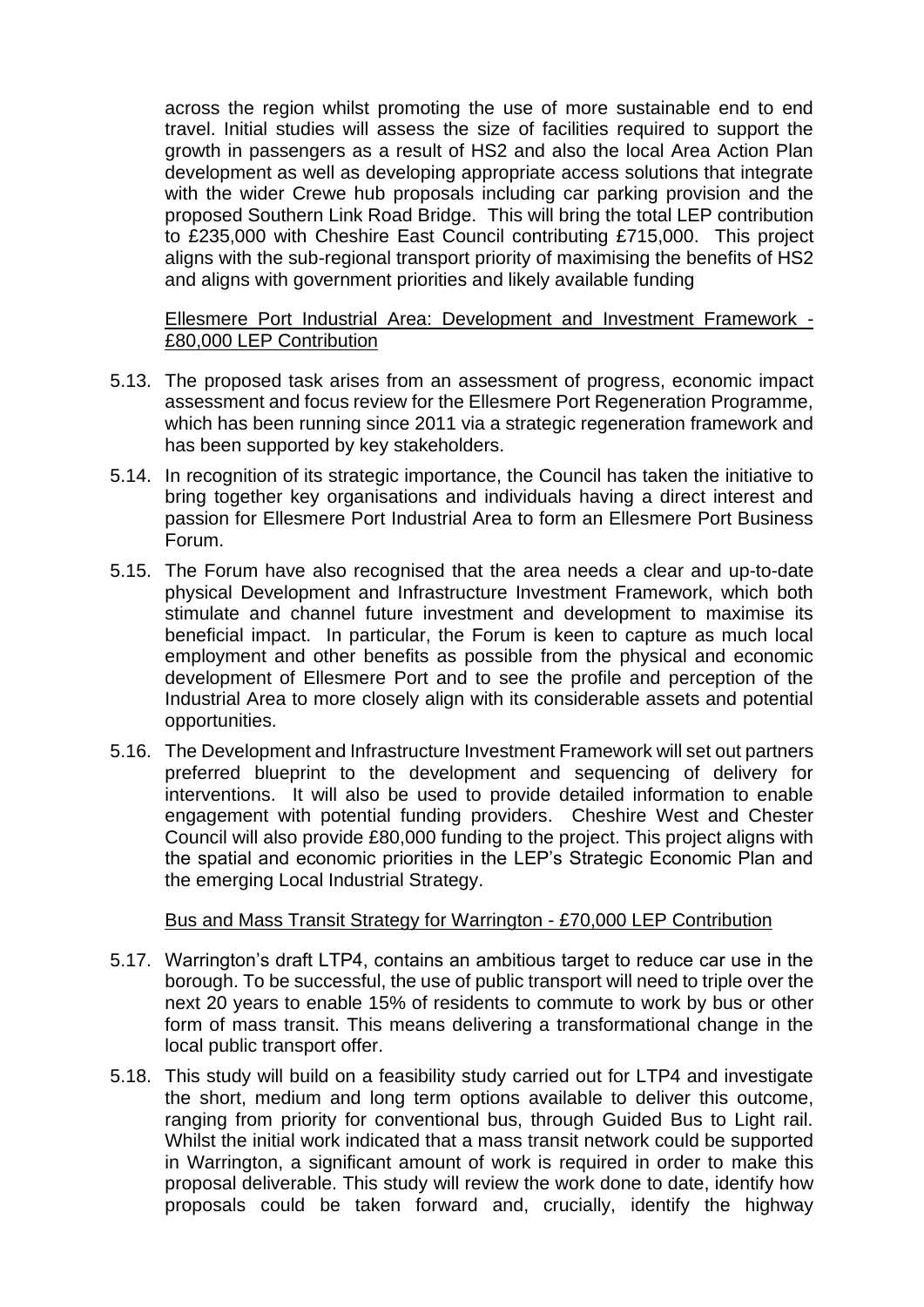infrastructure improvements that can be made in the short term to improve bus journey time and reliability. It will consider existing travel movements in Warrington and have a view to the future travel patterns based on Local Plan growth and other transformational triggers such as NPR and HS2.

5.19. This study will align with the recent Government announcement made on 30th September 2019 which is promising to develop a national bus strategy but also to invite bids for the first 'All Electric Bus Town'. Warrington Borough Council has committed to prepare what it believes will be a strong bid for this and it has already secured a commitment from the town's dominant bus operator, the Council owned municipal Warrington's Own Buses to work in partnership with the Council to prepare a bid. Further to this planning consent is in place for a new depot for Warrington's Own Buses, where provision can be made for full fleet conversion to zero emission / electric buses. Warrington Council will provide £70,000 funding to the project. This project aligns with the sub-regional transport priority of increasing bus usage, supports the spatial and economic priorities set out in the LEP's Strategic Economic Plan and emerging Local Industrial Strategy, and aligns with government priorities and recently announced funding availability.

#### A51/A500 Corridor Study - £26,000 LEP Contribution

- 5.20. This study will consider options to tackle capacity constraints and network resilience along the A51 corridor between the M6 in Crewe and A55 in Chester. The scheme will also help to address severance amongst communities along the route. The work will provide an evidence base for future business case development.
- 5.21. The proposal is to commission an A51 Corridor Study in order to gather robust evidence and make the case for internal and external investment in transport enhancements along the strategic road corridor that crosses both boroughs of Cheshire West and Cheshire East.
- 5.22. This project has been recognised as strategically important by both the Local Transport Body and Strategy Committee. It was not funded previously simply because of the focus on schemes with elements which could be delivered in the short-term. This project aligns with the sub-regional transport priority of improving this strategic link, which is part of the Major Route Network, which means it has access to government funds for delivery of schemes with strong business cases. Cheshire West & Chester Council will provide £25,000 match funding to the project. Due to capital programme commitments, Cheshire East Council is unable to contribute financially to the project at this stage, however, the Council will seek to provide funding contributions to any future phases of study work, e.g. development of the Strategic Outline Business Case.

### **Projects recommended to be considered along any non-transport proposals for funding later in the financial year**

#### Chester City Gateway Masterplan

5.23. Chester City Gateway is a regeneration and infrastructure programme with Chester Railway Station at its heart. The objective is to deliver a combination of on and off-track interventions which will unlock the full economic potential of Cheshire West and Chester and the wider West and Wales area. This is one of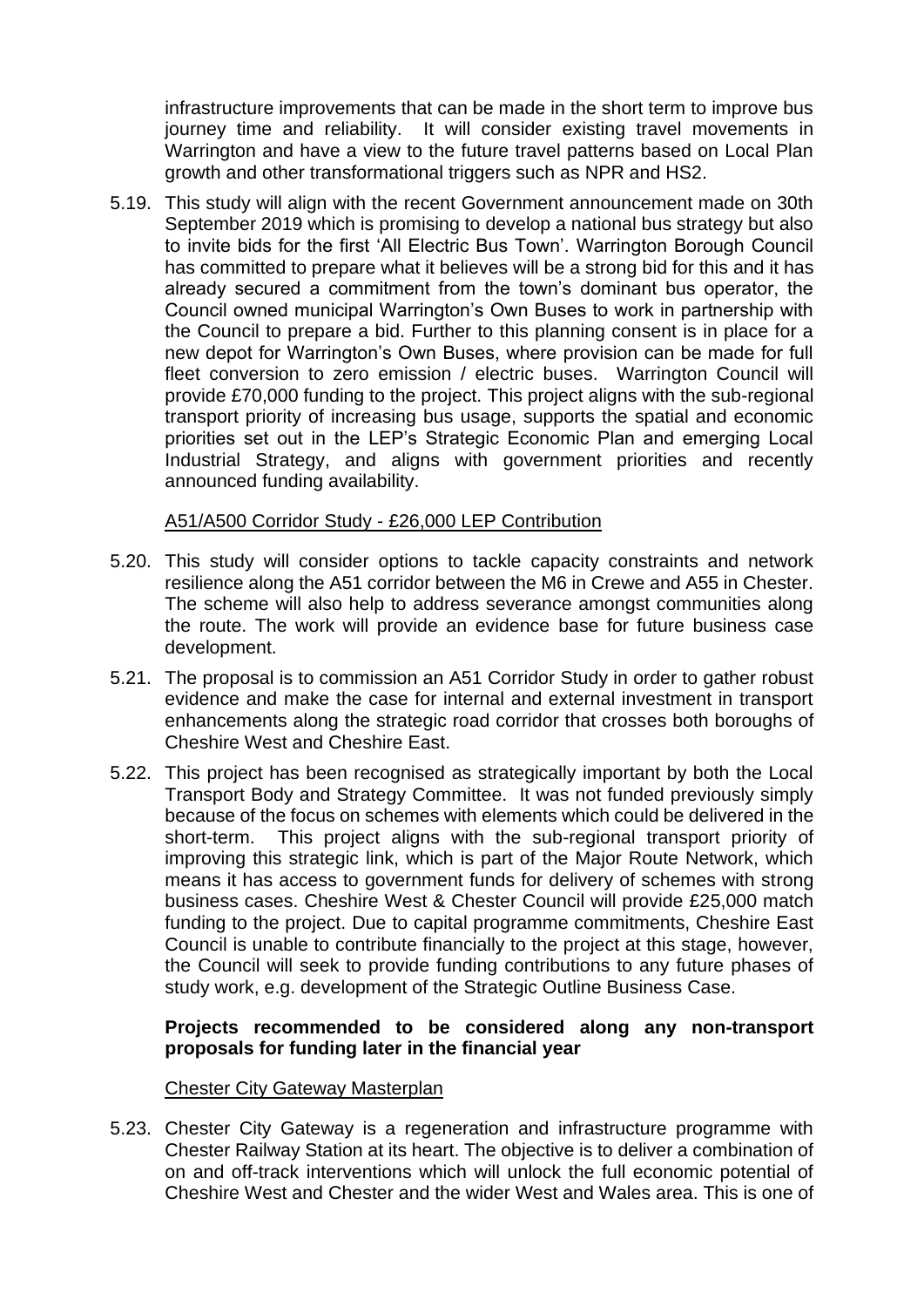the key future regeneration areas for the City. The Programme consists of the following key components:

- Regeneration & Public Realm Improvements (Development opportunities, public realm improvements, link to historic city)
- Chester Station Enhancement (Renovated station, improved passenger experience, increase capacity, maximise commercial opportunities)
- Rail Service Enhancement (New platform capacity, track capacity, increase of services, more through trains)
- City Gateway Access (Hoole Bridge, pedestrian and cycle access, link to bus interchange, parking, A56 corridor)
- 5.24. This project will develop a masterplan for the area, building upon the Strategic Outline Business Case (SOBC) for on-track improvements which has been developed by Cheshire West and Chester Council., and will also identify and develop the off-track transport improvements needed in the area. The first phase of the work is focussing on identifying improvements on the A56 Hoole Road Corridor.
- 5.25. This additional contribution will identify complementary public realm and connectivity interventions to the historic city core to unlock the full economic potential of this initiative. will provide match funding to the project.
- 5.26. Cheshire West and Chester Council is seeking a total contribution of £65,000 but, recognising the limited funding available, would be able to proceed with elements of the project with an initial LEP contribution of £21,500. They would be looking for a further contribution of £43,500 as and when additional funding is available. The Council is looking to provide £65,000 towards the project.

#### Northern Powerhouse Rail Station in Central Warrington

- 5.27. Northern Powerhouse Rail (NPR) will bring transformational benefits to rail services and connectivity across the north of England. Warrington has been designated as an Other Strategic Economic Centre (OSEC) and it has been confirmed in the Strategic Outline Business Case produced by the Department for Transport and Transport for the North that a Warrington station will be an integral part of the network – and indeed the inclusion of a Warrington Station with all NPR and HS2 services from London to Liverpool stopping at it actually strengthens the business case.
- 5.28. This study is aimed at making the strategic economic case for this station to be located in the centre of Warrington rather than in a rural parkway location.
- 5.29. The Council recognises that there is limited funding available therefore is seeking a £25,000 contribution from the LEP plus a further £5,000 should further funding become available. Warrington Council is providing £30,000 of funding allocated in the current financial year 2019/2020.

#### Warrington Last Mile Town Centre Masterplan

5.30. The proposal is to develop a transport masterplan for the Warrington Last Mile Project with the aim of providing high quality and fit for purpose transport infrastructure to make walking, cycling and public transport the obvious way to get to, from and through Warrington town centre. This will build on the opportunity presented by the Western Link (which recently received Programme Entry in the LLM programme) to review the road network around the town centre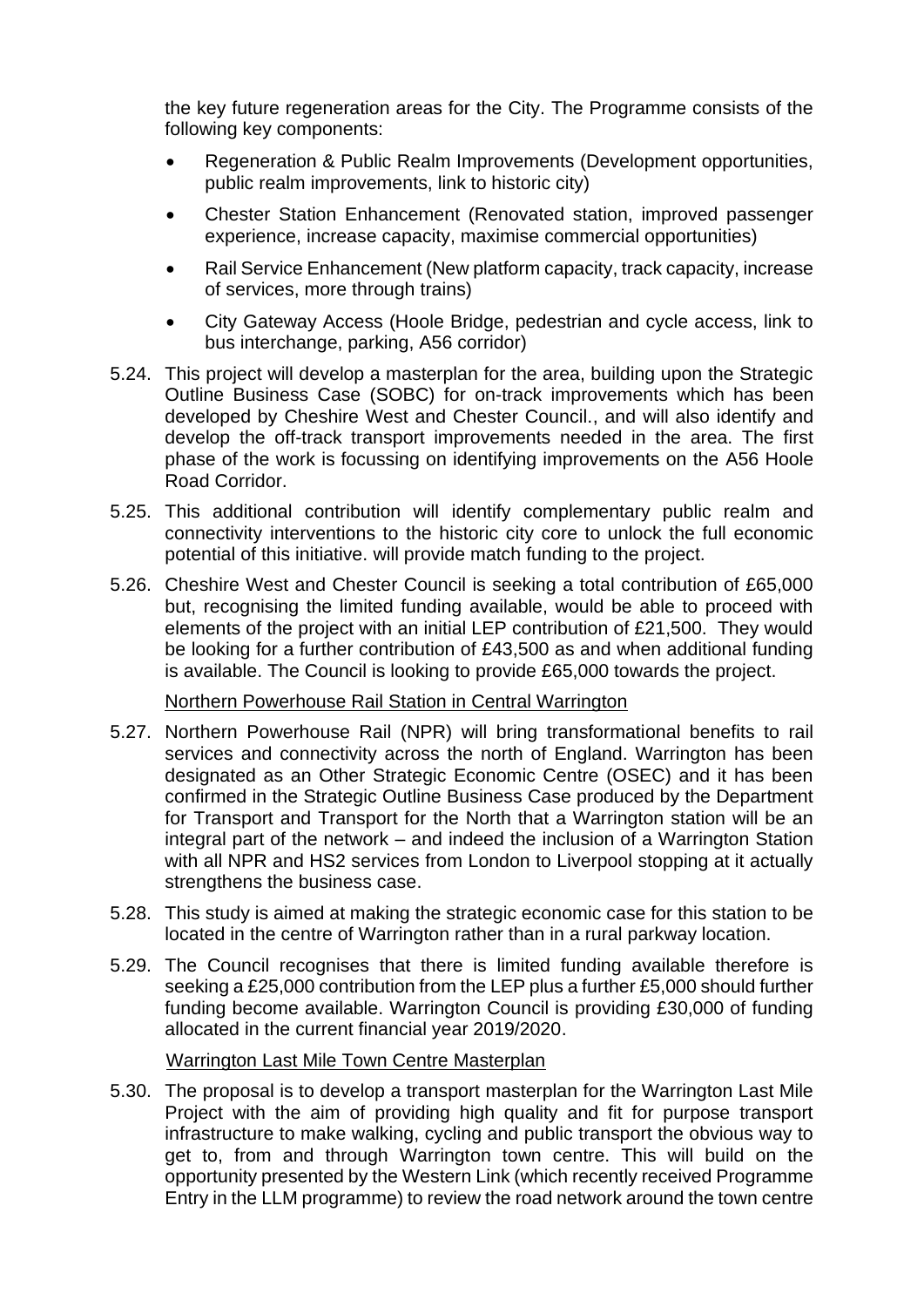and ensure that the capacity released by the western link is 'locked in' for walking, cycling and public transport. Elements of this work will feed into parallel and subsequent study work on the LCWIP and Mass Transit studies.

- 5.31. The potential for Phase 1 delivery following initial masterplan work in 2021 includes:
	- Brian Bevan Island junction & Wilderspool Causeway bus/cycle corridor. Multi modal junction improvement and corridor treatment with bus priority measures and cycle corridor enhancement
	- Junction locations which present barriers to accessibility and are in need of improvement – as identified in Last Mile Transforming cities bid. Potential early delivery at locations such as:
		- o A49 Dial St/Church St
		- o A57/ Froghall Lane
		- o Liverpool Road/Parker St
- 5.32. The study, totalling circa £150k, is being progressed in stages, Stage 1 is primarily around developing the transport masterplan for the Last Mile, establishing broad principles and function/objectives of the various transport elements of the town centre network. The LEP Strategy Committee allocated £50,000 towards Stage 1 in July 2019 and a further £25,000 to Stage 2 to enable the shortlist of schemes/packages of interventions which will deliver this masterplan to be identified, tested and concept designs developed. This will provide a prioritised list of schemes to take forward to business case development and to feed into any funding opportunities as they arise. Warrington Council will provide match funding to the project.
- 5.33. Once the Masterplan is produced, more detailed study work will be required to take the proposals forward. It is this element that is the subject of this current bid. This will deliver a business case for specific schemes identified and the development of an Outline Business Case for one or more specific scheme(s). Warrington Council is seeking a LEP contribution of £50,000 to match their contribution of £50,000.

#### **Next Steps**

5.34. The next steps will be to take the recommendations of the Local Transport Body to the LEP Strategy Committee for consideration alongside non-transport proposals. The LEP Strategy Committee will then determine which schemes to provisionally approve the level of contribution to allocate to projects.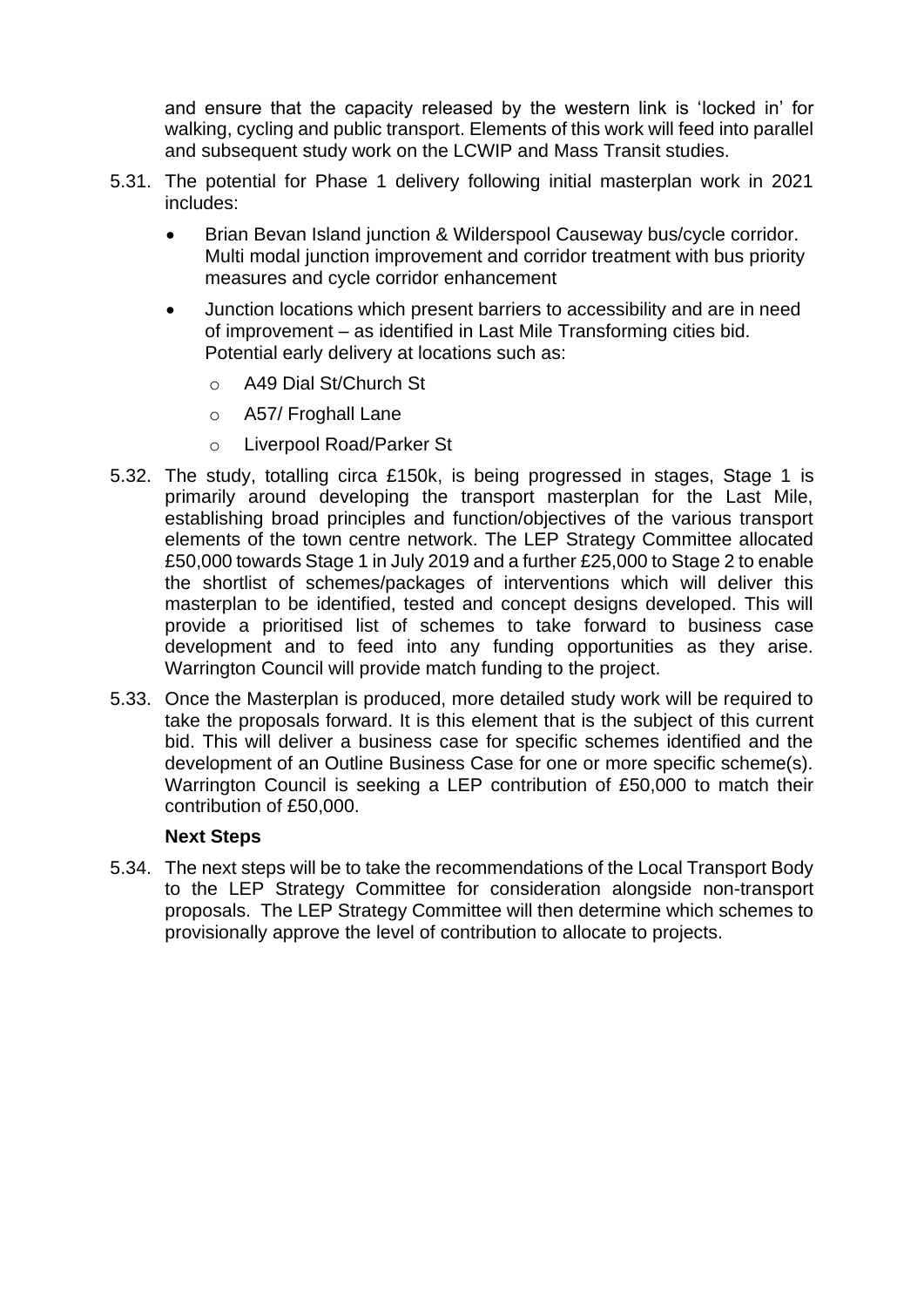## **Appendix 1 – Recommended Proposals for Business Case Development**

**1**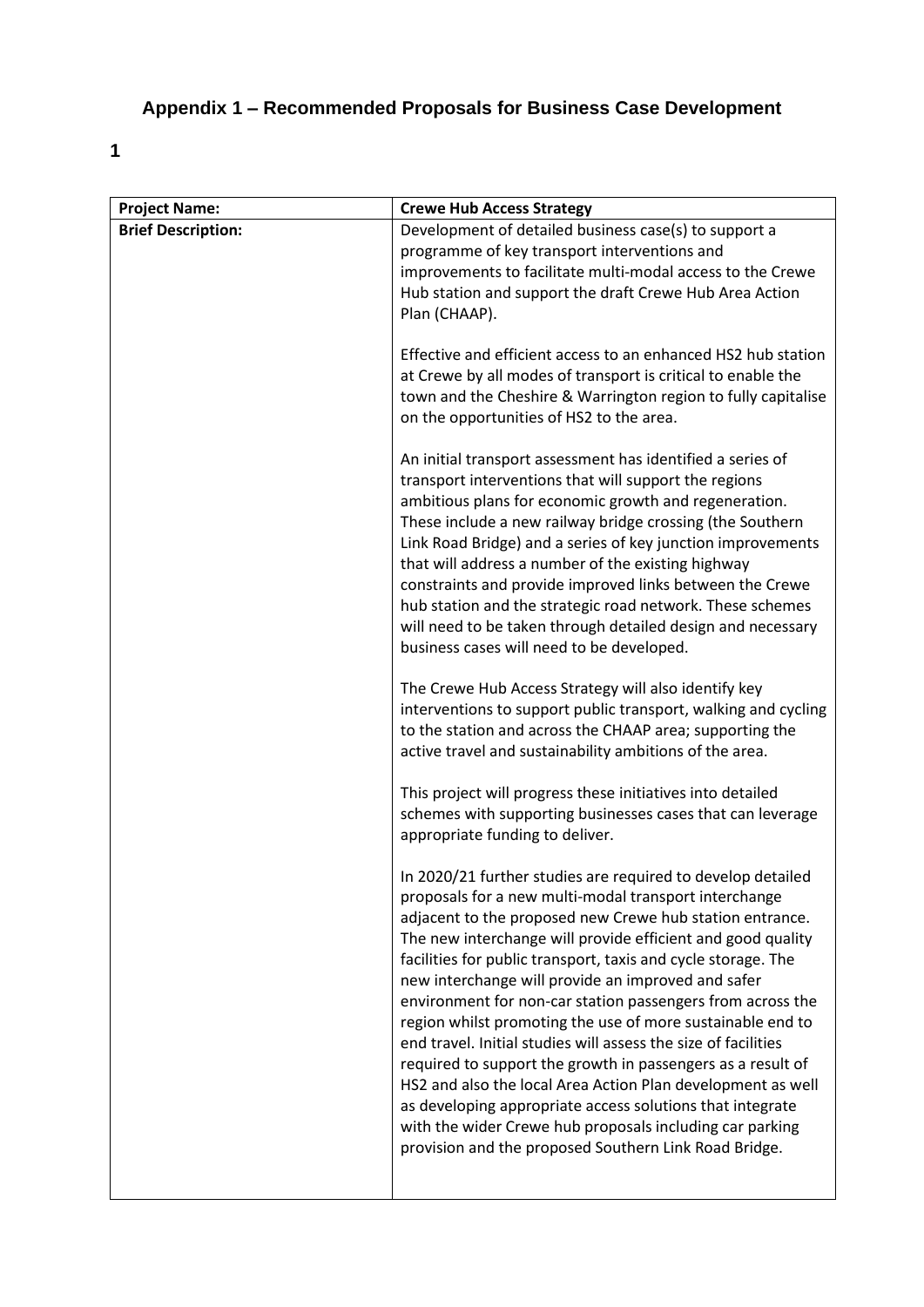| <b>Strategic Fit</b>                                                        | Impact      | <b>Notes</b>                                                                                                                                                                                                                                                                                                                                     |
|-----------------------------------------------------------------------------|-------------|--------------------------------------------------------------------------------------------------------------------------------------------------------------------------------------------------------------------------------------------------------------------------------------------------------------------------------------------------|
| a. SEP                                                                      | Significant | The Crewe Hub and Constellation Partnership is<br>one of the overarching priorities of the SEP and<br>a significant contributor to its economic<br>ambitions.                                                                                                                                                                                    |
| b. LIS                                                                      | Significant | The regions HS2 ambitions are a key contributor<br>the regions emerging LIS and predicated on<br>getting the right solution for the Crewe Hub                                                                                                                                                                                                    |
| c. Constellation                                                            | Significant | The Crewe Hub is the key transport hub of the<br>Constellation Partnership and, along with HS2<br>connectivity to Stoke-on-Trent and Stafford,<br>underpin the regions ambitious Growth Strategy                                                                                                                                                 |
| d. EZ                                                                       | Minimal     | Minimal impact on existing EZ                                                                                                                                                                                                                                                                                                                    |
| e. Supporting strategies e.g.<br>Transport strategy, digital, skills<br>etc |             |                                                                                                                                                                                                                                                                                                                                                  |
| f. Other                                                                    |             |                                                                                                                                                                                                                                                                                                                                                  |
| To what degree would the business<br>case/study address the following:      | Impact      | <b>Notes</b>                                                                                                                                                                                                                                                                                                                                     |
| a. Increasing productivity                                                  | Significant | Effective transport network around, and access<br>to the new Crewe hub station, is critical to<br>unlocking the full productivity of the CHAAP and<br>spreading productivity benefits across the<br>region                                                                                                                                       |
| b. Unlocking development                                                    | Significant | The CHAAP development ambitions would be<br>negatively impacted if these interventions were<br>not progressed                                                                                                                                                                                                                                    |
| c. Providing homes                                                          | Significant | A fully accessible Crewe Hub is critical to<br>unlocking the housing potential of the<br><b>Constellation Partnership</b>                                                                                                                                                                                                                        |
| d. Reducing pollution                                                       | Modest      | Whilst, there is expected to be an overall<br>increase in traffic as a result of HS2, the Access<br>Strategy aims to better manage the network<br>whilst promoting sustainable travel modes                                                                                                                                                      |
| e. Improving sustainable transport                                          | Modest      | The Access Strategy will improve sustainable<br>access to the station and around the CHAAP                                                                                                                                                                                                                                                       |
| <b>Tackling congestion</b><br>f.                                            | Significant | The area around Crewe Railway Station is<br>severely congested. Increased passenger<br>numbers as a result of HS2 will only heighten<br>these problems. The Access Strategy will aim to<br>address these constraints whilst supporting the<br><b>CHAAP</b>                                                                                       |
| g. Reducing accidents                                                       | Modest      | The Access Strategy will seek to reduce conflicts<br>between vehicular and non-vehicular traffic,<br>including Nantwich Road Bridge reducing the<br>risk of accidents.<br>The Southern Link Road Bridge will aim to keep<br>as much strategic traffic as possible to the south<br>of the station and not conflicting this with local<br>traffic. |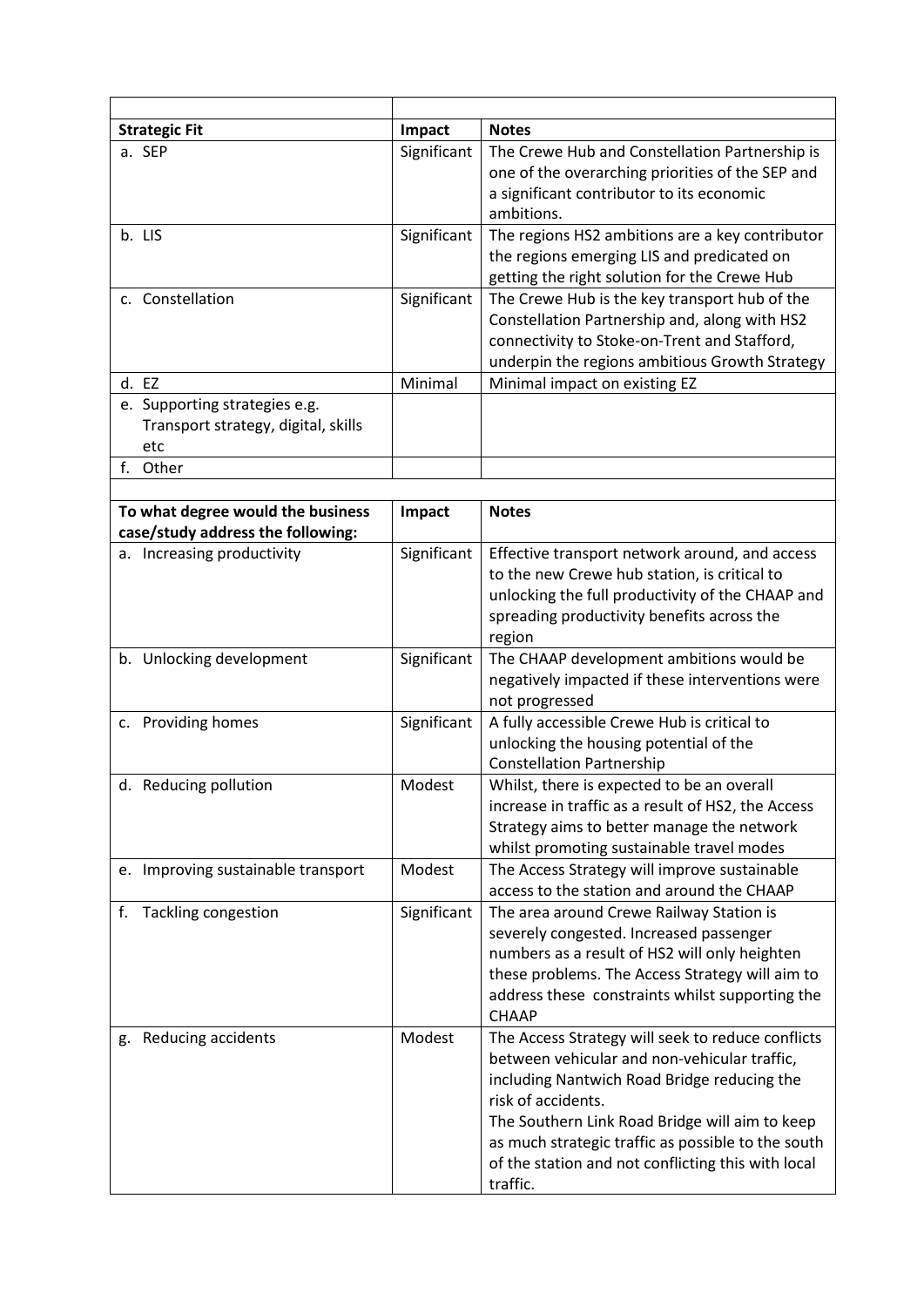| h. Improving journey reliability                                                                           | Modest                         | The Access Strategy will provide increased<br>capacity on the network which in turn will<br>improve reliability |  |
|------------------------------------------------------------------------------------------------------------|--------------------------------|-----------------------------------------------------------------------------------------------------------------|--|
| Increasing network capacity<br>i.                                                                          | Modest                         | Key interventions, including the Southern Link<br>Road Bridge, will increase capacity on the<br>network         |  |
| Total cost of business case/study                                                                          | £950,000                       |                                                                                                                 |  |
| Contribution of promoting authority                                                                        | £710,000                       |                                                                                                                 |  |
| Level of contribution sought from LEP                                                                      | £235,000                       |                                                                                                                 |  |
| Other contributions                                                                                        |                                |                                                                                                                 |  |
|                                                                                                            |                                |                                                                                                                 |  |
| <b>Timescale for developing business</b><br>case/study                                                     | 2020/21                        |                                                                                                                 |  |
|                                                                                                            |                                |                                                                                                                 |  |
| What is the funding mechanism for                                                                          |                                | A combination of central and local government funding,                                                          |  |
| delivering the solution identified by                                                                      | including Local Majors Funding |                                                                                                                 |  |
| the business case/study?                                                                                   |                                |                                                                                                                 |  |
| What is the anticipated timescale for<br>delivering the solution identified by<br>the business case/study? | <b>End 2025</b>                |                                                                                                                 |  |
|                                                                                                            |                                |                                                                                                                 |  |
| Any other information                                                                                      |                                |                                                                                                                 |  |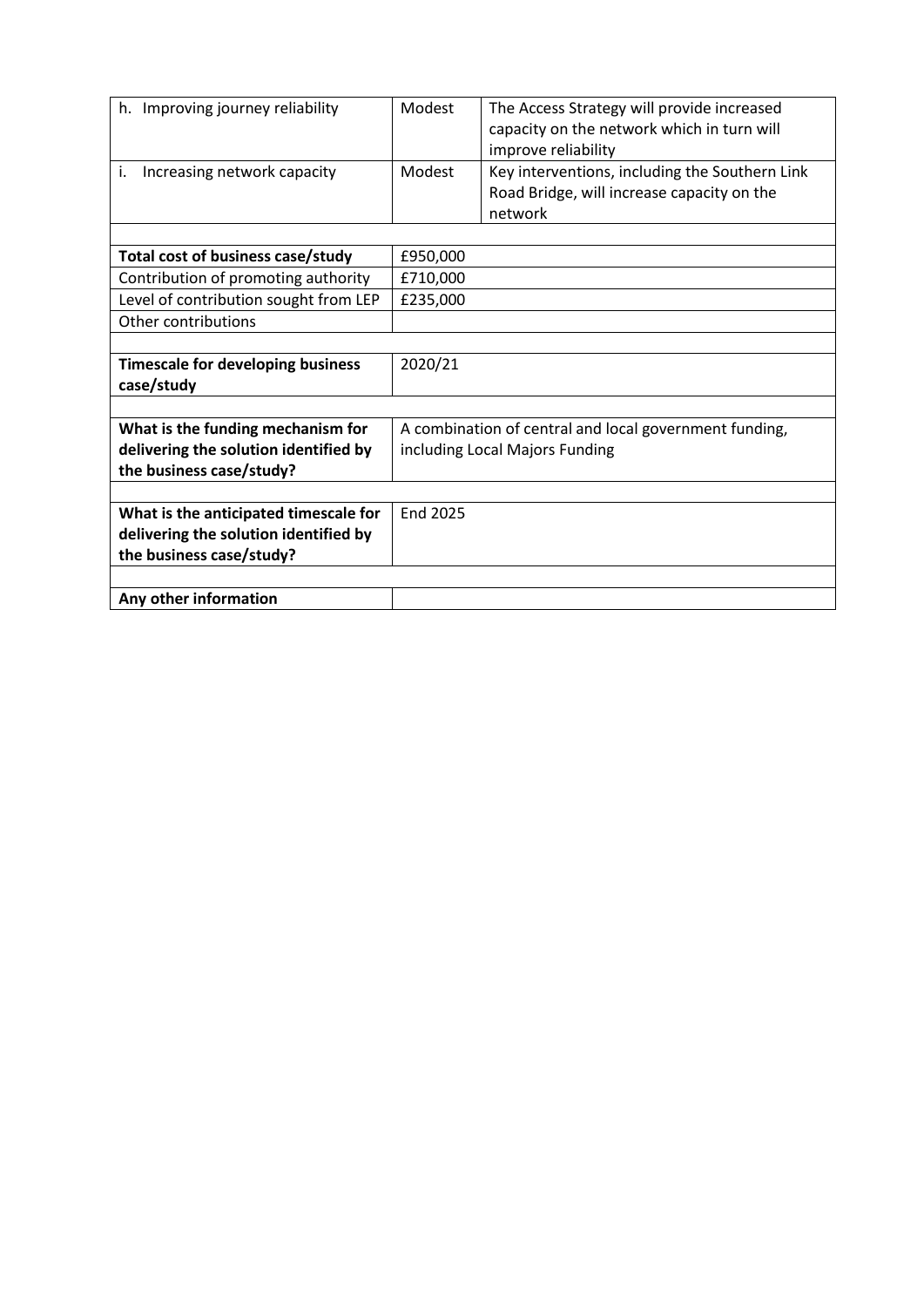| <b>Project Name:</b>      | Ellesmere Port Industrial Area: Development and Investment<br>Framework                                                                                                                                                                                                                                                                                                                                                                                                                                                                                                                |
|---------------------------|----------------------------------------------------------------------------------------------------------------------------------------------------------------------------------------------------------------------------------------------------------------------------------------------------------------------------------------------------------------------------------------------------------------------------------------------------------------------------------------------------------------------------------------------------------------------------------------|
| <b>Brief Description:</b> | Development of a clear up-to-date physical Development and<br>Infrastructure Investment Framework to drive future<br>continued business growth and employment at the Ellesmere<br>Port Industrial Area, reinforcing its role as a regional and city<br>region business and employment hub.                                                                                                                                                                                                                                                                                             |
|                           | The Development and Infrastructure Investment Framework<br>will be complemented by a 'public facing' document, which<br>signals leadership of place and commitment to deliver the<br>continued business growth of Ellesmere Port Industrial Area.<br>This document will also raise the visual profile and brand of<br>Ellesmere Port, acting as a welcome pack and estates code for<br>new investors and businesses.                                                                                                                                                                   |
|                           | The proposed task arises from an assessment of progress,<br>economic impact assessment and focus review for the<br>Ellesmere Port Regeneration Programme, which has been<br>running since 2011 via a strategic regeneration framework<br>and has been supported by key stakeholders.                                                                                                                                                                                                                                                                                                   |
|                           | In recognition of its strategic importance, the Council has<br>taken the initiative to bring together key organisations and<br>individuals having a direct interest and passion for Ellesmere<br>Port Industrial Area to form an Ellesmere Port Business Forum.                                                                                                                                                                                                                                                                                                                        |
|                           | The Forum have also recognised that the area needs a clear<br>and up-to-date physical Development and Infrastructure<br>Investment Framework, which both stimulate and channel<br>future investment and development to maximise its beneficial<br>impact. In particular, the Forum is keen to capture as much<br>local employment and other benefits as possible from the<br>physical and economic development of Ellesmere Port and to<br>see the profile and perception of the Industrial Area to more<br>closely align with its considerable assets and potential<br>opportunities. |
|                           | The Development and Infrastructure Investment Framework<br>will set out partners preferred blueprint to the development<br>and sequencing of delivery for interventions. It will also be<br>used to provide detailed information to enable engagement<br>with potential funding providers                                                                                                                                                                                                                                                                                              |
|                           | The core objectives of the study can be summarised as:                                                                                                                                                                                                                                                                                                                                                                                                                                                                                                                                 |
|                           | provide a detailed assessment of the current physical<br>٠<br>condition of Ellesmere Port Industrial Area and its<br>infrastructure;                                                                                                                                                                                                                                                                                                                                                                                                                                                   |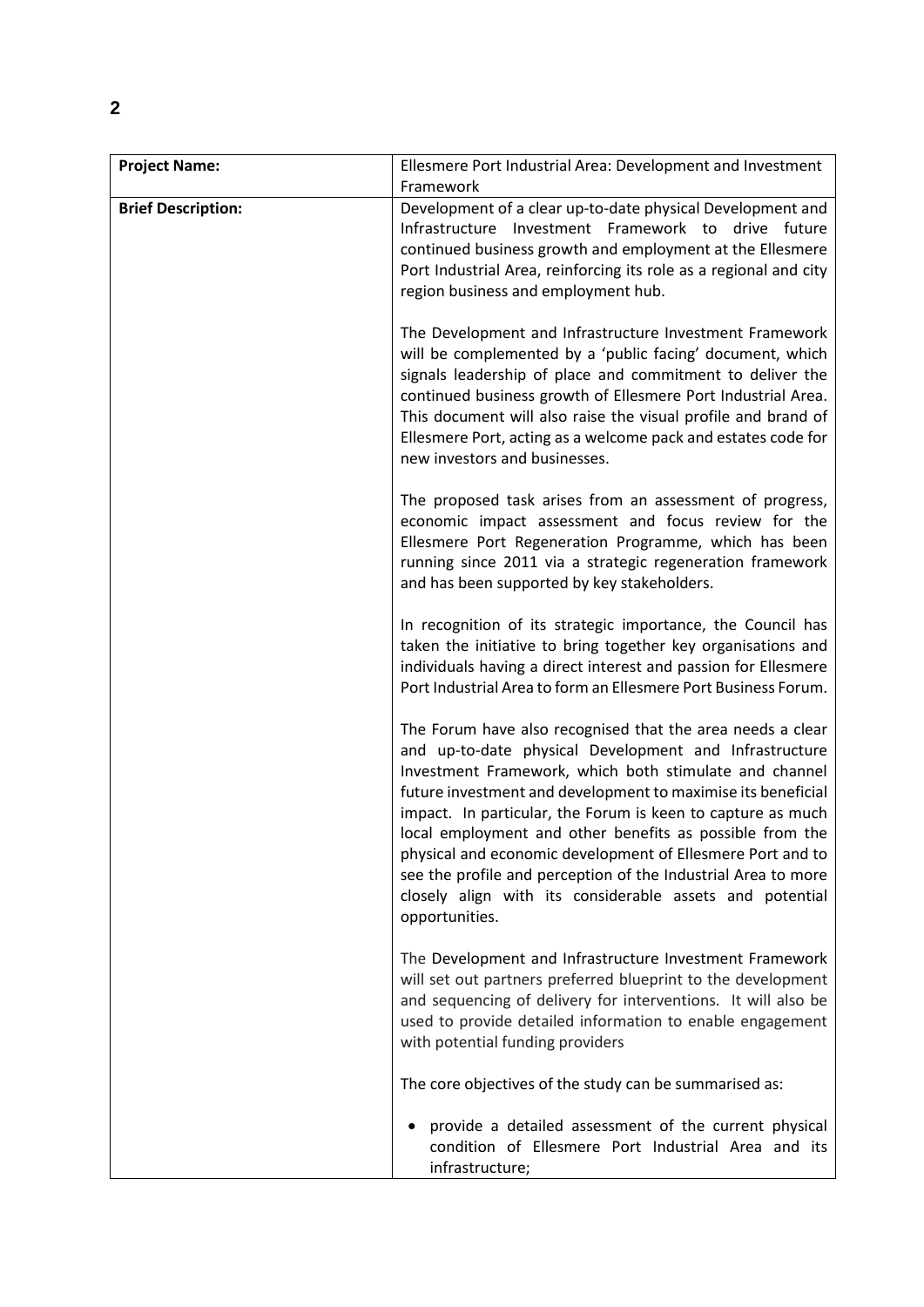| <b>Strategic Fit</b><br>Impact<br><b>Notes</b><br>Significant<br>The Ellesmere Port Industrial Area contributes<br>g. SEP<br>almost half of all available employment land<br>sites available within the CW&C Council area<br>and forms an integral part of the Cheshire<br>Science Corridor EZ.<br>h. LIS<br>Significant<br>The Ellesmere Port Industrial Area has synergy<br>with all LIS workstreams (area strengths and<br>foundations of productivity).<br>Constellation<br>Minor<br>i.<br>Significant<br>The Ellesmere Port Industrial Area forms an<br>j.<br>EZ<br>integral part of the Cheshire Science Corridor EZ.<br>Significant<br>k. Supporting strategies e.g.<br>Transport Strategy - Congestion and network<br>resilience are recognised as severe issues on<br>Transport strategy, digital, skills<br>sections of the M53/M56. Limited rail and<br>etc<br>sustainable transport access is also constraining<br>the Ellesmere Port Industrial Area.<br>Digital - the availability of digital infrastructure<br>to businesses, academics and researchers in the<br>Ellesmere Port Industrial Area is vital for their<br>work and links to other centres of research and<br>development expertise.<br>Skills - ageing workforce and future workforce<br>supply are significant issues for businesses in the<br>Ellesmere Port Industrial Area.<br>The Ellesmere Port Industrial Area forms an<br>Other<br>Significant<br>I.<br>integral part of the Mersey Dee Economic Axis | provide an accessibility and movement assessment, which<br>$\bullet$<br>includes for consideration of the adjacent Strategic Road<br>Network (M56/M53) and rail network;<br>identify its suitability for meeting the future requirements<br>for industrial and other business facilities and uses;<br>examine its potential for the development of a centre or<br>a zone for renewable and low carbon energy production<br>and storage (Green Energy Park);<br>assess the issues and opportunities for Ellesmere Port<br>Industrial Area deriving from its proximity to major<br>projects in the sub region;<br>develop a new vision for Ellesmere Port Industrial Area to<br>include meeting the needs of regional growth sectors and<br>maximising its potential as a site of regional employment<br>significance within Cheshire and the North West;<br>propose ways in which better use of the space available<br>can be made, maximising the potential for increased<br>business space; and<br>outline an implementation strategy setting out how<br>delivered<br>(including<br>proposals<br>can<br>be<br>funding<br>opportunities) and the Ellesmere Port Industrial Area can<br>be managed moving forward |  |
|-------------------------------------------------------------------------------------------------------------------------------------------------------------------------------------------------------------------------------------------------------------------------------------------------------------------------------------------------------------------------------------------------------------------------------------------------------------------------------------------------------------------------------------------------------------------------------------------------------------------------------------------------------------------------------------------------------------------------------------------------------------------------------------------------------------------------------------------------------------------------------------------------------------------------------------------------------------------------------------------------------------------------------------------------------------------------------------------------------------------------------------------------------------------------------------------------------------------------------------------------------------------------------------------------------------------------------------------------------------------------------------------------------------------------------------------------------------------------------------------|------------------------------------------------------------------------------------------------------------------------------------------------------------------------------------------------------------------------------------------------------------------------------------------------------------------------------------------------------------------------------------------------------------------------------------------------------------------------------------------------------------------------------------------------------------------------------------------------------------------------------------------------------------------------------------------------------------------------------------------------------------------------------------------------------------------------------------------------------------------------------------------------------------------------------------------------------------------------------------------------------------------------------------------------------------------------------------------------------------------------------------------------------------------------------------------------------------------|--|
|                                                                                                                                                                                                                                                                                                                                                                                                                                                                                                                                                                                                                                                                                                                                                                                                                                                                                                                                                                                                                                                                                                                                                                                                                                                                                                                                                                                                                                                                                           |                                                                                                                                                                                                                                                                                                                                                                                                                                                                                                                                                                                                                                                                                                                                                                                                                                                                                                                                                                                                                                                                                                                                                                                                                  |  |
|                                                                                                                                                                                                                                                                                                                                                                                                                                                                                                                                                                                                                                                                                                                                                                                                                                                                                                                                                                                                                                                                                                                                                                                                                                                                                                                                                                                                                                                                                           |                                                                                                                                                                                                                                                                                                                                                                                                                                                                                                                                                                                                                                                                                                                                                                                                                                                                                                                                                                                                                                                                                                                                                                                                                  |  |
|                                                                                                                                                                                                                                                                                                                                                                                                                                                                                                                                                                                                                                                                                                                                                                                                                                                                                                                                                                                                                                                                                                                                                                                                                                                                                                                                                                                                                                                                                           |                                                                                                                                                                                                                                                                                                                                                                                                                                                                                                                                                                                                                                                                                                                                                                                                                                                                                                                                                                                                                                                                                                                                                                                                                  |  |
|                                                                                                                                                                                                                                                                                                                                                                                                                                                                                                                                                                                                                                                                                                                                                                                                                                                                                                                                                                                                                                                                                                                                                                                                                                                                                                                                                                                                                                                                                           |                                                                                                                                                                                                                                                                                                                                                                                                                                                                                                                                                                                                                                                                                                                                                                                                                                                                                                                                                                                                                                                                                                                                                                                                                  |  |
|                                                                                                                                                                                                                                                                                                                                                                                                                                                                                                                                                                                                                                                                                                                                                                                                                                                                                                                                                                                                                                                                                                                                                                                                                                                                                                                                                                                                                                                                                           |                                                                                                                                                                                                                                                                                                                                                                                                                                                                                                                                                                                                                                                                                                                                                                                                                                                                                                                                                                                                                                                                                                                                                                                                                  |  |
|                                                                                                                                                                                                                                                                                                                                                                                                                                                                                                                                                                                                                                                                                                                                                                                                                                                                                                                                                                                                                                                                                                                                                                                                                                                                                                                                                                                                                                                                                           |                                                                                                                                                                                                                                                                                                                                                                                                                                                                                                                                                                                                                                                                                                                                                                                                                                                                                                                                                                                                                                                                                                                                                                                                                  |  |
|                                                                                                                                                                                                                                                                                                                                                                                                                                                                                                                                                                                                                                                                                                                                                                                                                                                                                                                                                                                                                                                                                                                                                                                                                                                                                                                                                                                                                                                                                           |                                                                                                                                                                                                                                                                                                                                                                                                                                                                                                                                                                                                                                                                                                                                                                                                                                                                                                                                                                                                                                                                                                                                                                                                                  |  |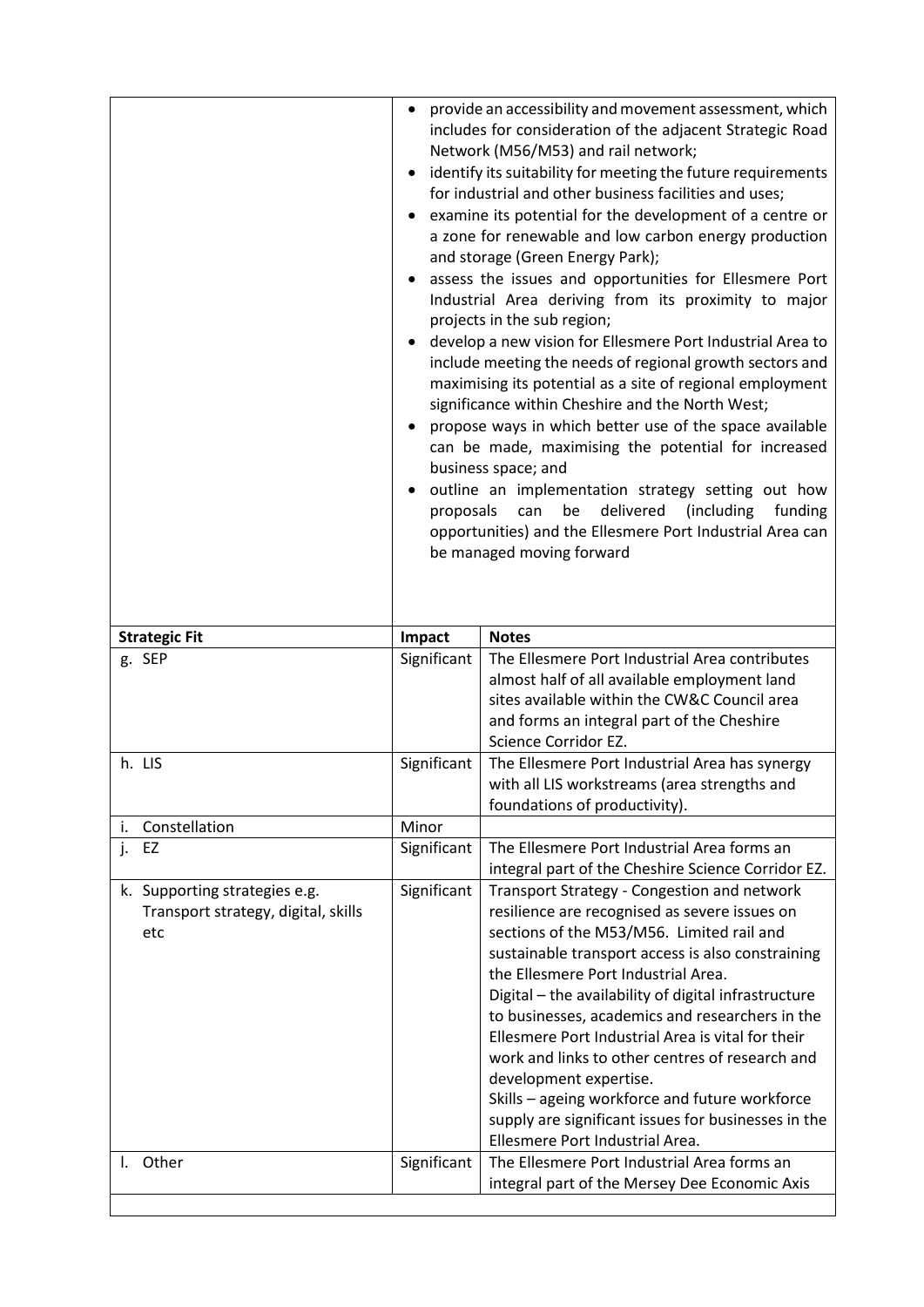| To what degree would the business<br>case/study address the following: | Impact      | <b>Notes</b>                                                                                                                                                                                                                                                                                                                                                                                                                                                                                                                           |
|------------------------------------------------------------------------|-------------|----------------------------------------------------------------------------------------------------------------------------------------------------------------------------------------------------------------------------------------------------------------------------------------------------------------------------------------------------------------------------------------------------------------------------------------------------------------------------------------------------------------------------------------|
| Increasing productivity<br>j.                                          | Significant | Better connectivity helps to retain the work<br>force required to facilitate growth to power the<br>Cheshire and Warrington area. Poor transport<br>connectivity can be seen as a barrier to growth.                                                                                                                                                                                                                                                                                                                                   |
| k. Unlocking development                                               | Significant | There is significant potential for better use of<br>the vast development space available in the<br>Ellesmere Port Industrial Area, maximising the<br>potential for increased business space.                                                                                                                                                                                                                                                                                                                                           |
| Providing homes<br>I.                                                  | Minor       | Improving employment opportunities in the<br>Ellesmere Port Industrial Area will further<br>support the demand for and desirability of new<br>homes in the surrounding conurbations.                                                                                                                                                                                                                                                                                                                                                   |
| m. Reducing pollution                                                  | Significant | The Ellesmere Port Industrial Area uses circa 5<br>per cent of the UK's total energy. The area is<br>responsible for approximately 20% of the<br>district's total emissions or around half of the<br>emissions resulting from Large Industrial<br>Installations. The proposed study will seek to<br>examine its potential for the development of a<br>centre or a zone for renewable and low carbon<br>energy production and storage (Green Energy<br>Park) to make a significant contribution in<br>addressing the Climate Emergency. |
| n. Improving sustainable transport                                     | Significant | Accessibility to the Ellesmere Port Industrial<br>Areas by sustainable transport modes is a major<br>barrier to employment opportunities for<br>residents and workforce supply for businesses.<br>The proposed study will seek to identify<br>appropriate sustainable transport solutions and<br>improved connectivity.                                                                                                                                                                                                                |
| o. Tackling congestion                                                 | Significant | Congestion on the M53 and M56 has been<br>identified by businesses as a severe constraint<br>to productivity and economic investment in the<br>Ellesmere Port Industrial Area. The proposed<br>study will seek to identify appropriate mitigation<br>measures working alongside Highways England<br>as a key stakeholder.                                                                                                                                                                                                              |
| p. Reducing accidents                                                  | Modest      | Frequent incidents on the M53 and M56<br>severely impact on congestion and journey time<br>reliability due to the constrained network and<br>absence of suitable alternative strategic<br>diversion routes. The proposed study will seek<br>to identify collision reduction initiatives as an<br>integral part of congestion relief/journey time<br>reliability improvements, working alongside<br>Highways England as a key stakeholder.                                                                                              |
| q. Improving journey reliability                                       | Significant | Similar to congestion, journey time reliability on<br>the M53 and M56 has been identified by<br>businesses as a severe constraint to productivity<br>and economic investment in the Ellesmere Port<br>Industrial Area. The proposed study will seek to                                                                                                                                                                                                                                                                                 |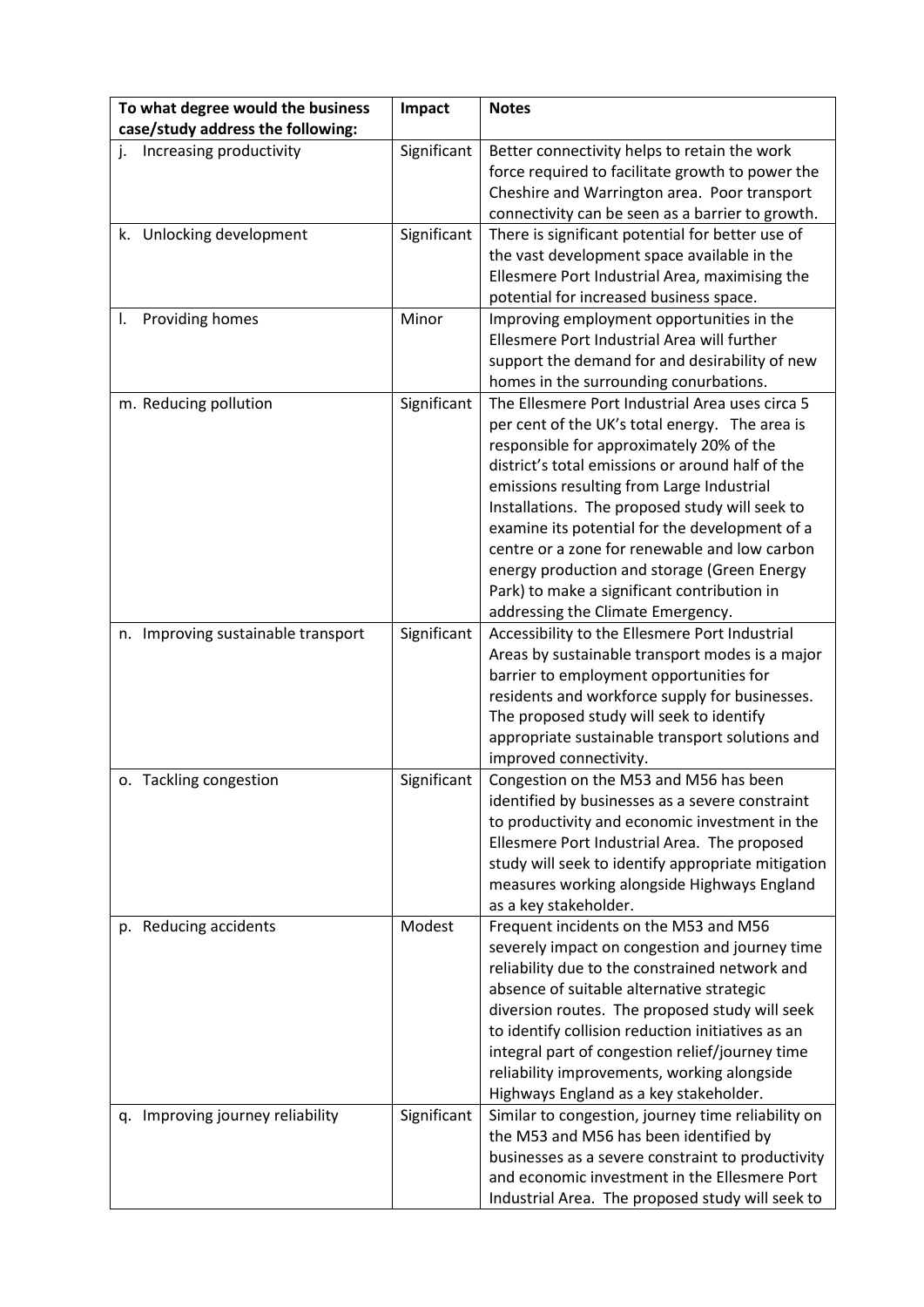| r. Increasing network capacity                                                                             | Significant                                                                                                                                                                                                                                                                                                                                                                                                                                                                                                                                                                                                           | identify appropriate mitigation measures<br>working alongside Highways England as a key<br>stakeholder.<br>The proposed study will seek to identify<br>appropriate network capacity enhancements,<br>working alongside Highways England as a key<br>stakeholder, to ensure economic growth is not<br>constrained by the current poor network |  |
|------------------------------------------------------------------------------------------------------------|-----------------------------------------------------------------------------------------------------------------------------------------------------------------------------------------------------------------------------------------------------------------------------------------------------------------------------------------------------------------------------------------------------------------------------------------------------------------------------------------------------------------------------------------------------------------------------------------------------------------------|----------------------------------------------------------------------------------------------------------------------------------------------------------------------------------------------------------------------------------------------------------------------------------------------------------------------------------------------|--|
|                                                                                                            |                                                                                                                                                                                                                                                                                                                                                                                                                                                                                                                                                                                                                       | performance.                                                                                                                                                                                                                                                                                                                                 |  |
| Total cost of business case/study                                                                          |                                                                                                                                                                                                                                                                                                                                                                                                                                                                                                                                                                                                                       |                                                                                                                                                                                                                                                                                                                                              |  |
| Contribution of promoting authority                                                                        | £80,000                                                                                                                                                                                                                                                                                                                                                                                                                                                                                                                                                                                                               |                                                                                                                                                                                                                                                                                                                                              |  |
| Level of contribution sought from LEP                                                                      | £80,000                                                                                                                                                                                                                                                                                                                                                                                                                                                                                                                                                                                                               |                                                                                                                                                                                                                                                                                                                                              |  |
| Other contributions                                                                                        |                                                                                                                                                                                                                                                                                                                                                                                                                                                                                                                                                                                                                       |                                                                                                                                                                                                                                                                                                                                              |  |
|                                                                                                            |                                                                                                                                                                                                                                                                                                                                                                                                                                                                                                                                                                                                                       |                                                                                                                                                                                                                                                                                                                                              |  |
| <b>Timescale for developing business</b><br>case/study                                                     | Scheme objectives have been agreed with the partners<br>involved and it is envisaged that the commission would go<br>live in April 2020 with an approximate duration of 6 months.                                                                                                                                                                                                                                                                                                                                                                                                                                     |                                                                                                                                                                                                                                                                                                                                              |  |
|                                                                                                            |                                                                                                                                                                                                                                                                                                                                                                                                                                                                                                                                                                                                                       |                                                                                                                                                                                                                                                                                                                                              |  |
| What is the funding mechanism for<br>delivering the solution identified by<br>the business case/study?     | The proposed study is multifaceted and therefore potential<br>funding mechanisms are likely to be varied, ranging from<br>potential transport investments (DfT, Highways England, TFN)<br>through to energy, digital and skills sectors. Private sector<br>partners and stakeholders are also seeking to utilise the study<br>findings to inform their own future infrastructure investment<br>decisions and contributions.<br>It is of note that one of the core objectives of the study is to<br>outline an implementation strategy setting out how proposals<br>can be delivered (including funding opportunities) |                                                                                                                                                                                                                                                                                                                                              |  |
|                                                                                                            |                                                                                                                                                                                                                                                                                                                                                                                                                                                                                                                                                                                                                       |                                                                                                                                                                                                                                                                                                                                              |  |
| What is the anticipated timescale for<br>delivering the solution identified by<br>the business case/study? | 2022-2025                                                                                                                                                                                                                                                                                                                                                                                                                                                                                                                                                                                                             |                                                                                                                                                                                                                                                                                                                                              |  |
|                                                                                                            |                                                                                                                                                                                                                                                                                                                                                                                                                                                                                                                                                                                                                       |                                                                                                                                                                                                                                                                                                                                              |  |
| Any other information                                                                                      |                                                                                                                                                                                                                                                                                                                                                                                                                                                                                                                                                                                                                       |                                                                                                                                                                                                                                                                                                                                              |  |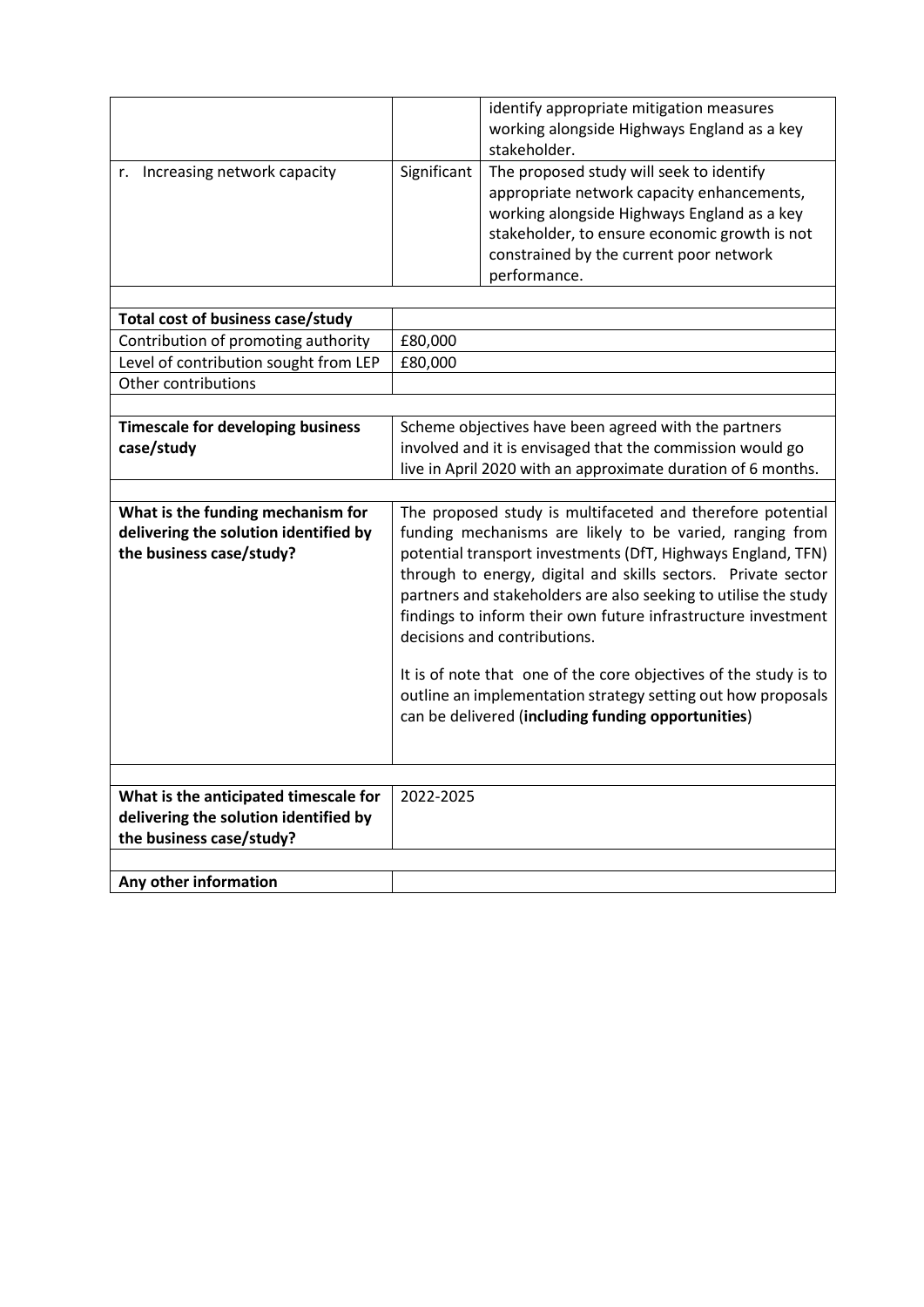### **Bus Priority and Mass Transit Study**

| <b>Report Date</b>                                                                                                                                                                                                                                                   | January 2020                                         |  |
|----------------------------------------------------------------------------------------------------------------------------------------------------------------------------------------------------------------------------------------------------------------------|------------------------------------------------------|--|
| SRO                                                                                                                                                                                                                                                                  | <b>S</b> Hunter                                      |  |
| <b>Project Manager</b>                                                                                                                                                                                                                                               | A Graham                                             |  |
| Directorate                                                                                                                                                                                                                                                          | <b>Environment and Transport</b>                     |  |
| Team Plan                                                                                                                                                                                                                                                            | <b>Transport Planning and Development</b><br>Control |  |
| Service Area                                                                                                                                                                                                                                                         | <b>Transport for Warrington</b>                      |  |
| Portfolio Holder                                                                                                                                                                                                                                                     | Cllr H. Mundry                                       |  |
| RAG rating (impact<br>on residents)                                                                                                                                                                                                                                  | Green                                                |  |
| RAG rate by shading the box above: Red = potential negative impact on<br>residents due to service changes, Amber = minor impact on residents or major<br>impact on staff, Green = efficiency changes, ongoing impact of existing projects,<br>revised estimates etc. |                                                      |  |

### **Narrative (c. 50 words)**

Warrington's draft LTP4, contains an ambitious target to reduce car use in the borough. To be successful, we want to triple the use of public transport over the next 20 years to see 15% of our residents commuting to work by bus or other form of mass transit. This means delivering a transformational change in the local public transport offer.

The study will build on a feasibility study carried out for LTP4 and investigate the short, medium and long term options available to deliver this outcome, ranging from priority for conventional bus, through Guided Bus to Light rail.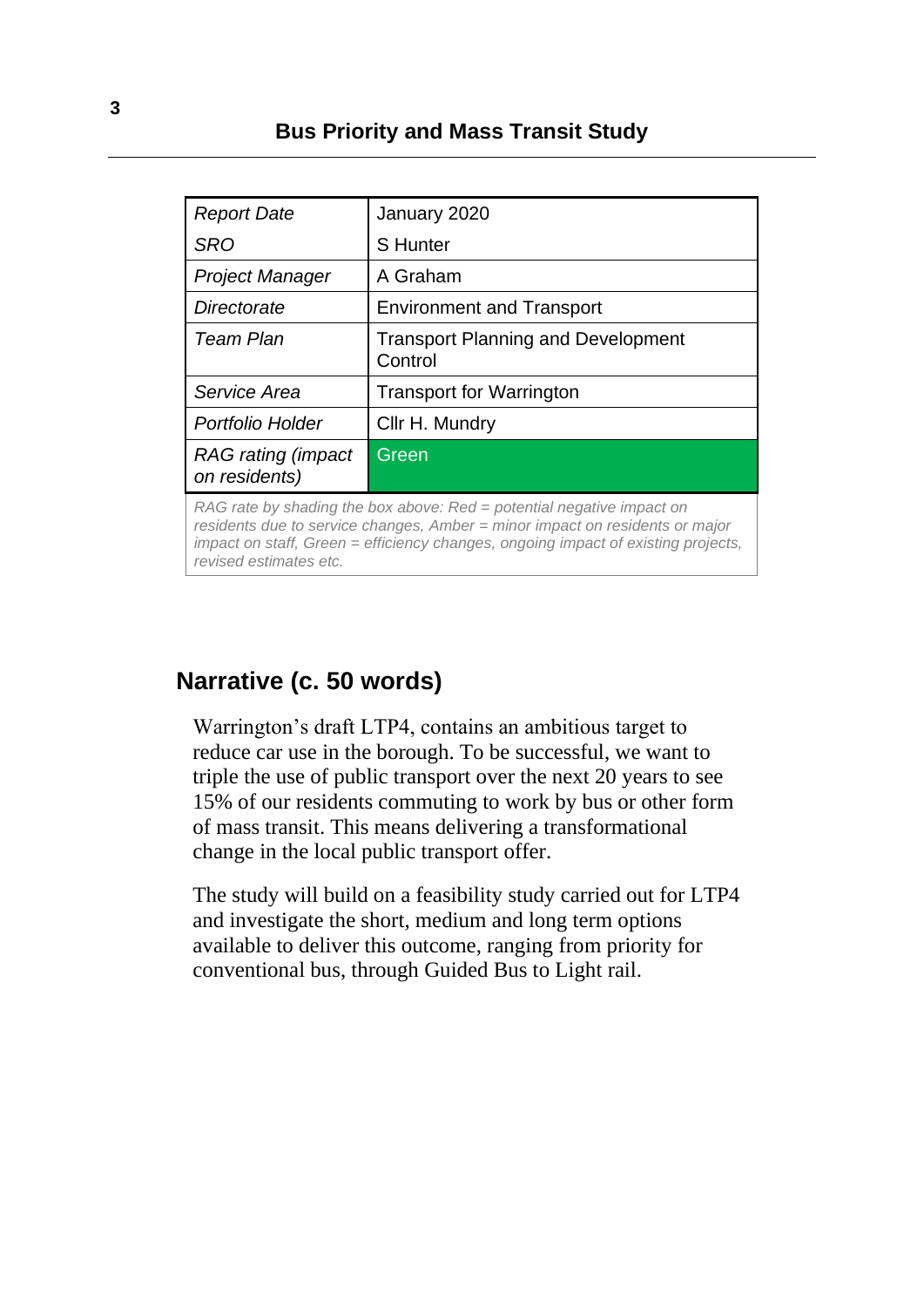## **1 THE STRATEGIC CASE**

In LTP4 we have set an ambitious target to increase the mode share for bus and mass transit use for the journey to work to 15% over the next 20 years. To achieve a 15% mode share we need to transform the public transport offer in Warrington.

During the development of LTP4 a Transformational Projects Study was commissioned to consider a transformative change to passenger transport in Warrington, and options for Demand Management/ new revenue sources.

This study sets out an indicative network for a future mass transit system consisting of three routes into the two centre and two radial routes. The study considers two possible modes for a mass transit solution for Warrington. These are Light Rail/Tram and Bus Rapid Transit. However, we are modally agnostic at this stage, but delivering high quality, high frequency, services with attractive journeys that operate on routes and at times to meet work and leisure travel patterns is crucial to delivering our transport vision.

Whilst this initial report has provided confidence that a mass transit network could be supported in Warrington, a significant amount of work is required in order to make this proposal deliverable.

We are looking to undertake further study work that will review the work done to date, identify how we can take the proposals forward and, crucially, identify the highway infrastructure improvements that can be made in the short term to improve bus journey time and reliability.

This study will both consider existing travel movements in Warrington and have a view to the future travel patterns based on Local Plan growth and other transformational triggers such as NPR and HS2, again so that we can begin to make improvements in the short term whilst planning for the future. The evidence base for this exists from work undertaken on our Multi Modal Transport Model. The work will involve a review of our existing bus priority corridors, an understanding of traffic hotspots that impact on bus journeys and identification of possible off-road sections of public transport corridor. Key work areas would include:

- A review of the possible mass transit network included in LTP4 with regard to origin and destination data gathered for the Multi Modal Transport Model
- Data collection including:
	- o Where buses are regularly delayed
	- o Cause of delays
	- o Impact of cash payment on bus reliability and journey time
	- o Feedback from Warrington's Own Buses
- Engagement with key stakeholders
- Identification of alignment options for bus priority corridors these should be innovative, and not necessarily restricted by existing highway alignment
- List of potential measures for implementation, including identification of short term (five year) infrastructure improvements
- Identification of priority order for corridors
- Consideration of longer term aspirations such as frequencies, operational hours and mass transit vehicle requirements that will encourage significant modal shift to public transport, and the implications of this e.g. costs

One area where we see a clear opportunity for public transport improvement in Warrington is changing to Low Emission Vehicles. Supporting bus operators to switch to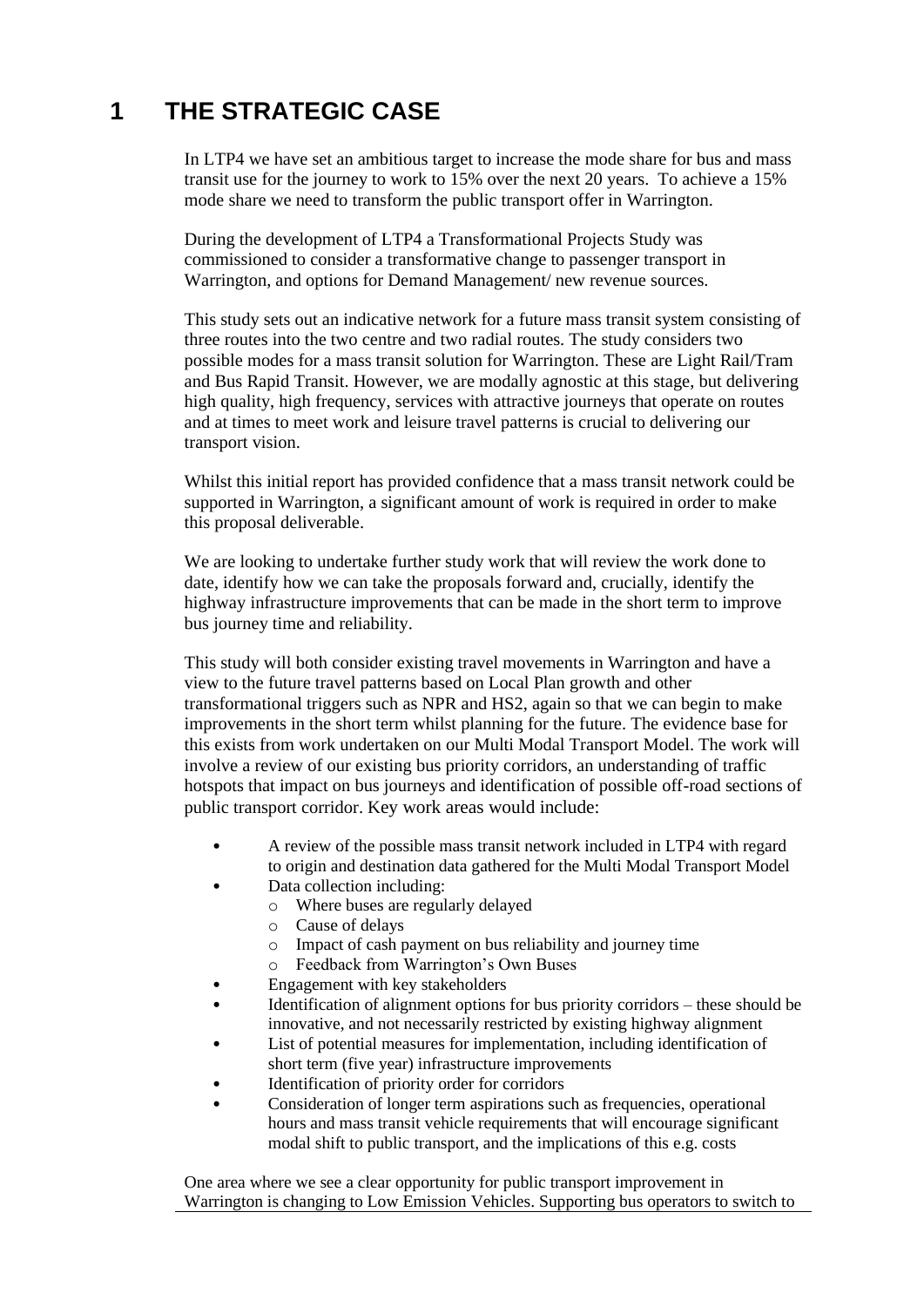a cleaner, modern, attractive fleet of vehicles will improve local air quality through reduced nitrogen dioxide emissions, whilst also making buses a more appealing option for many journeys, reducing the need for people to travel by private car. It has been encouraging to see Government's announcement of A Better Deal for Bus Users, plans for a National Bus Strategy, and plans for Britain's first all-electric bus town.

In Warrington we are working closely with the municipal bus operator, Warrington's Own Buses, to develop our proposals to bid for any funding associated with these announcements. Indeed, we feel Warrington is perfectly placed, in terms of geography, scale and through our strong partnership with Warrington's Own Buses to become Britain's first all-electric bus town.

*What is the proposal and why is it necessary? What will be done differently, who specifically will be affected and when will it happen i.e. who are the key stakeholders? Support case for change with evidence. What are your objectives? List and score the key risks H, M L (Impact/Likelihood).*

## **2 THE ECONOMIC CASE**

This study is necessary to provide a detailed understanding of the options available for improvements to passenger transport. The alternative to not undertaking the work that this study involves is continuation of a 'business as usual' approach to Transport Planning.

The challenges for transport in Warrington include:

- high car dependency (74% of commuters drive to work),
- an Air Quality Management Area in inner Warrington and one on the motorway network
- barriers to movement of sustainable modes due to dominance of car
- declining bus use
- untapped potential to cycle and walk

If we take a 'business as usual' approach to transport policy and do not investigate mass transit options as part of a package of improvements then we do not adequately address these challenges.

*What options have you considered, and why is this one favoured? How will this proposal optimise value for money? What is the evidence base? What contingency (costs) might be needed?*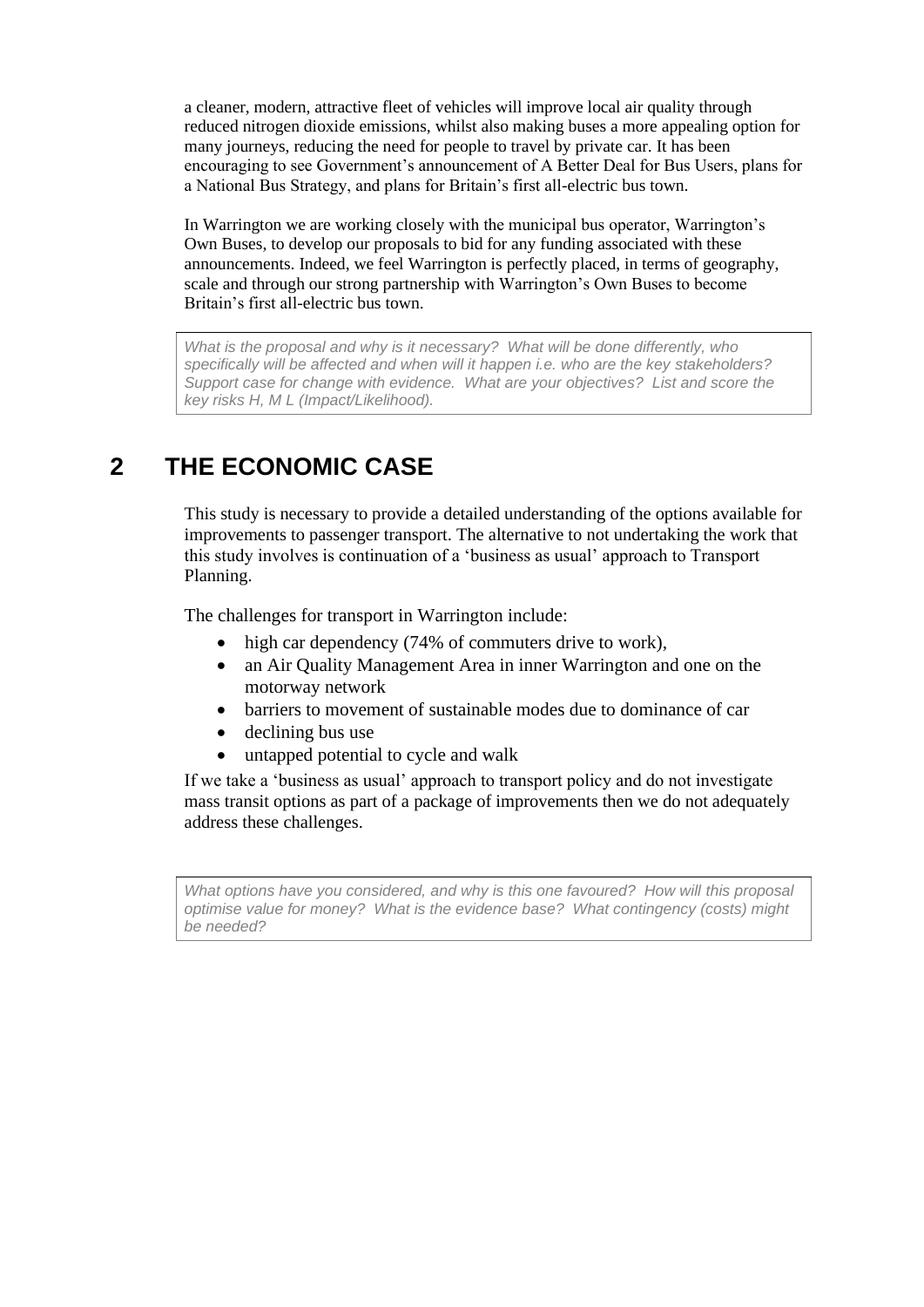## **3 THE COMMERCIAL CASE**

This study is a high profile piece of work that may lead to further work in the future as the scheme progresses. The Transformational Projects study that informed LTP4 and provided the initial evidence base for this work was commissioned through the Transportation & Public Realm Consultancy Services Framework and we received strong bids from four consultants. This suggests that this will be an attractive piece of work again for consultants.

The proposed study will be procured via the recently refreshed Cheshire and Warrington Transportation and Public Realm Consultancy Services Framework (TPRCSF). The current framework expires in 2022. The framework provides for the fast and efficient provision of personnel and expertise up to value of the OJEU funding limits. The TPRCSF consists of a panel of four approved consultants who can be engaged by WBC to provide multidisciplinary professional services. Several studies have been successfully been commissioned and executed via this framework and no delivery issues are anticipated.

*Describe how the project is commercially viable, as known at this point: who could deliver it? What is the procurement route and contractual arrangements? Is there an impact on staff? Is a consultation required, and if so what consultation type, path or timeframe is needed?*

### **4 THE FINANCIAL CASE**

It is proposed that this study is part funded by the Cheshire and Warrington Local Enterprise Partnership, with equal match funding from Warrington Borough Council's LTP Capital Programme.

It is envisioned that the study would be undertaken in late Year 1 and Year 2 of this fund, with an expected cost of £100,000.

We are seeking £50,000 of this from the LEP in Year 2 (2020/21), with a WBC contribution of £50,000, split between Years 1 and 2.

*Describe how the project will be funded: can we afford it? Identify each funding stream, and indicate how secure? What is the net impact on the Revenue and Capital budgets once proposal is in place? How would you fund a cost overrun?*

## **5 THE MANAGEMENT CASE**

WBC has an extensive track record of delivering studies of a similar nature via the Public Realm Consultancy Services Framework. Several of these initial studies have progressed to full business cases and delivery of infrastructure including:

- Burtonwood Road Southbound dualling complete
- Lingley Green Avenue/Whittle Avenue junction improvements Construction commencing 2019
- Warrington East Phases 2 and  $3$  on site
- Centre Park Link on site
- A57 Liverpool Road/Lingley Green Avenue Construction commencing 2019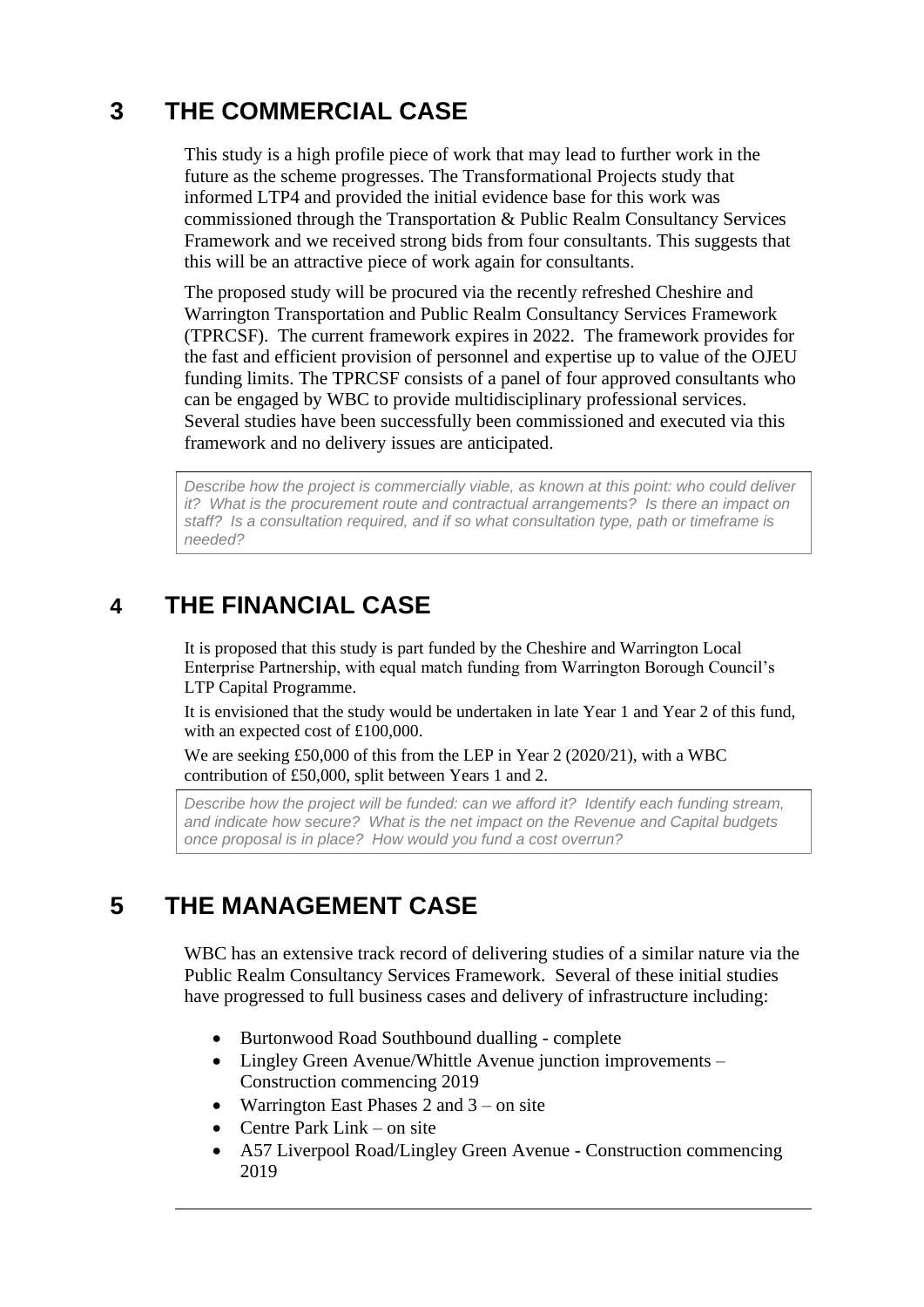The procurement and study development would be overseen by a WBC transport planning project manager, with input requested from a wider project team as required.

This study is expected to commence in 2021/22.

*Describe how the proposal will be delivered successfully? Where are the necessary skills/capacity – how will we make it happen? What governance arrangements are required? What are the key milestones? What contingency plans are needed?*

## **6 Annexes/Supporting documents**

www.warrington.gov.uk/LTP4

See Part C – Appendix B – Transformational Projects Study

www.warrington.gov.uk/localplan

https://www.warrington.gov.uk/downloads/download/3828/warrington-multimodal-transport-model-local-plan-reports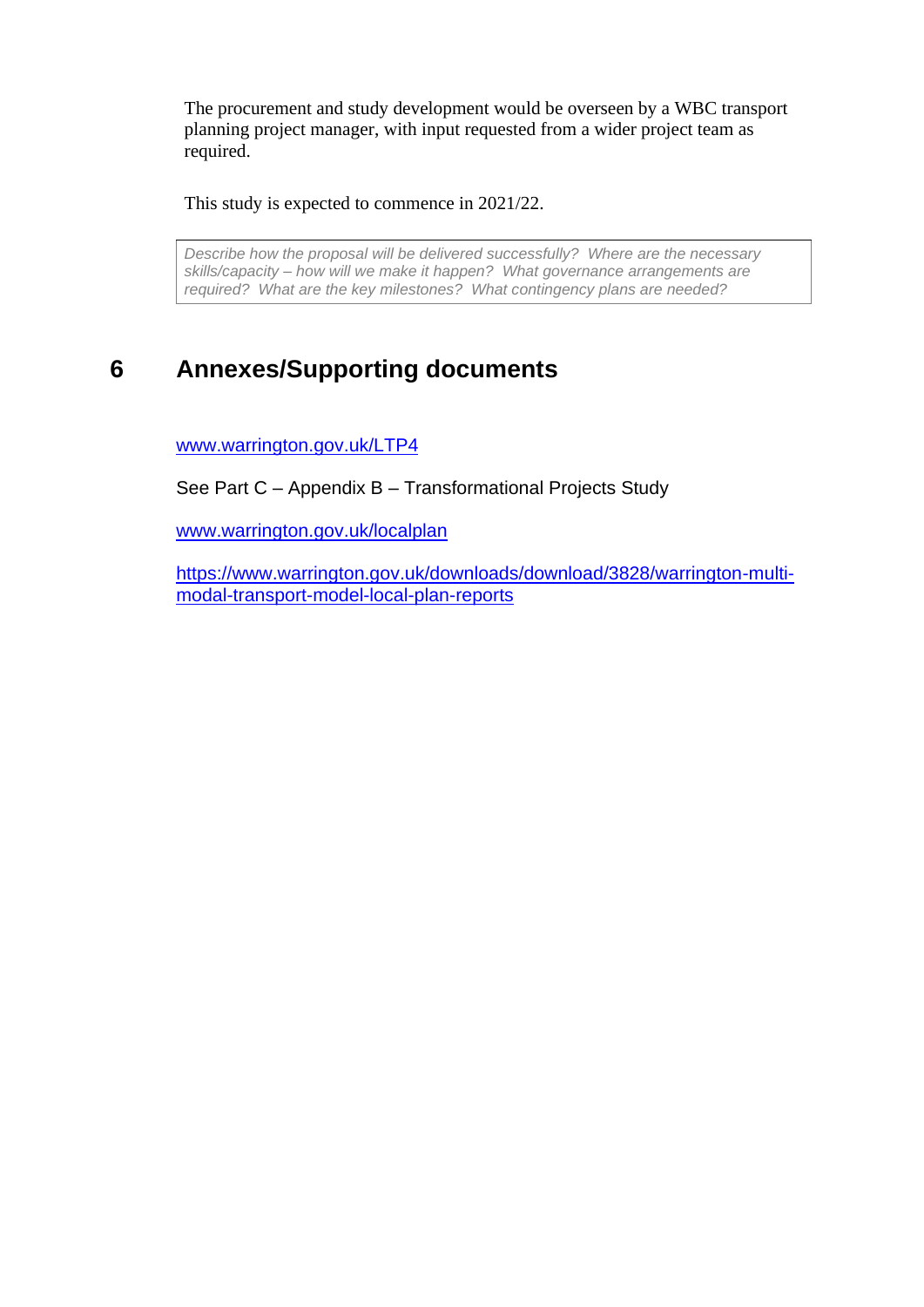| <b>Project Name:</b>      | A51/a500 Corridor Study                                                                                                                                                                                                                                                                                                                                                                                                                                             |                                                                                                                                                                                                                                                                                                        |  |
|---------------------------|---------------------------------------------------------------------------------------------------------------------------------------------------------------------------------------------------------------------------------------------------------------------------------------------------------------------------------------------------------------------------------------------------------------------------------------------------------------------|--------------------------------------------------------------------------------------------------------------------------------------------------------------------------------------------------------------------------------------------------------------------------------------------------------|--|
| <b>Brief Description:</b> | A study to consider options to tackle capacity constraints and<br>network resilience along the A51 corridor between the M6 in<br>Crewe and A55 in Chester. The scheme will also help to address<br>severance amongst communities along the route while<br>unlocking growth along the route. The work will provide an<br>evidence base for future business case development.                                                                                         |                                                                                                                                                                                                                                                                                                        |  |
|                           | The proposal is to commission an A51 Corridor Study in order<br>to gather robust evidence and make the case for internal and<br>external investment in transport enhancements along the<br>strategic road corridor that crosses both boroughs of Cheshire<br>West and Cheshire East.                                                                                                                                                                                |                                                                                                                                                                                                                                                                                                        |  |
|                           | The work supports partners such as the Department for<br>Transport, Transport for the North, the Constellation<br>Partnership, Mersey Dee Alliance, Welsh Government,<br>Transport for Wales and the Cheshire and Warrington Local<br>Enterprise Partnership. It will continue to deliver the shared<br>objectives and corporate policies of both Cheshire West &<br>Chester and Cheshire East Council's by delivering growth in<br>housing, employment and retail. |                                                                                                                                                                                                                                                                                                        |  |
|                           |                                                                                                                                                                                                                                                                                                                                                                                                                                                                     | Potential opportunities include -                                                                                                                                                                                                                                                                      |  |
|                           |                                                                                                                                                                                                                                                                                                                                                                                                                                                                     | Improving connectivity on both sides of the border<br>with Cheshire West & Chester and Cheshire East,<br>enabling improved access to new and emerging<br>development sites, including: Deeside and Ellesmere<br>Port Enterprise Zones, HS2 Railway Hub, Crewe High<br>Growth City and central Chester. |  |
|                           | Addressing access requirements for current (and<br>potentially longer term) Local Plan allocations.                                                                                                                                                                                                                                                                                                                                                                 |                                                                                                                                                                                                                                                                                                        |  |
|                           | Addressing key congestion pinch point along the<br>п<br>corridor.                                                                                                                                                                                                                                                                                                                                                                                                   |                                                                                                                                                                                                                                                                                                        |  |
|                           | ٠                                                                                                                                                                                                                                                                                                                                                                                                                                                                   | Resolving congestion and air quality issues along the<br>corridor, while improving journey time reliability.                                                                                                                                                                                           |  |
|                           | ٠                                                                                                                                                                                                                                                                                                                                                                                                                                                                   | Improving access and connectivity to key urban centres<br>and railway stations.                                                                                                                                                                                                                        |  |
|                           | Improving opportunities for using sustainable<br>transport.<br>Work will be undertaken as part of a joint partnership bringing<br>together Cheshire West and Chester Council, Cheshire East<br>Council, Cheshire and Warrington LEP along with the support<br>from; Transport for the North, Department for Transport and<br>Highways England.                                                                                                                      |                                                                                                                                                                                                                                                                                                        |  |
|                           |                                                                                                                                                                                                                                                                                                                                                                                                                                                                     |                                                                                                                                                                                                                                                                                                        |  |
| <b>Strategic Fit</b>      | Impact                                                                                                                                                                                                                                                                                                                                                                                                                                                              | <b>Notes</b>                                                                                                                                                                                                                                                                                           |  |
| m. SEP                    | Significant                                                                                                                                                                                                                                                                                                                                                                                                                                                         | Transport and connectivity are key to realising<br>the Strategic Economic Plan's aspirations to                                                                                                                                                                                                        |  |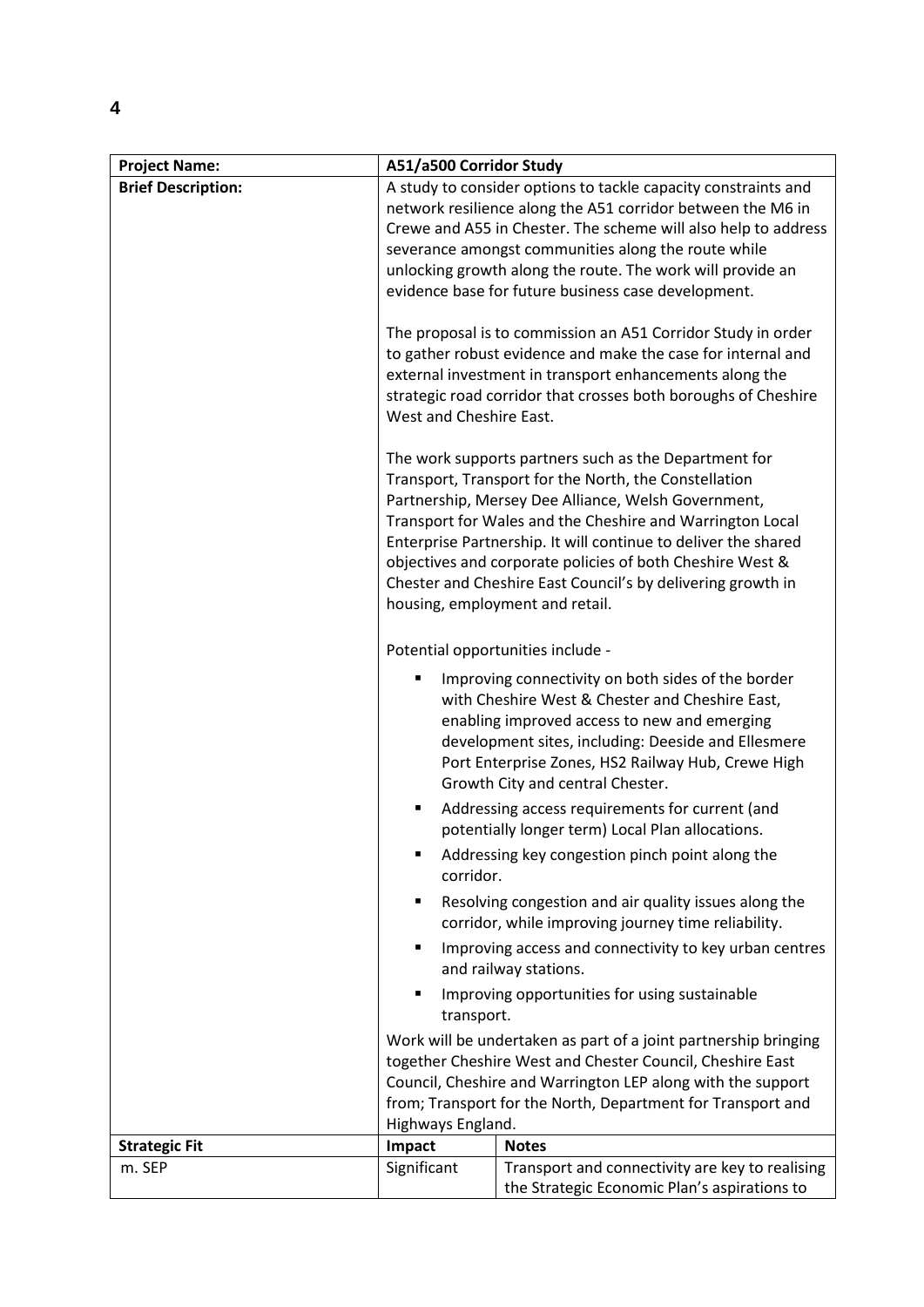|                                                                             |             | support growth and economic development in<br>the sub region.                                                                                                                                                                                                                                                                                                                                                                                                                                                                                                                                                                                                                                                                                                                                                                                                       |
|-----------------------------------------------------------------------------|-------------|---------------------------------------------------------------------------------------------------------------------------------------------------------------------------------------------------------------------------------------------------------------------------------------------------------------------------------------------------------------------------------------------------------------------------------------------------------------------------------------------------------------------------------------------------------------------------------------------------------------------------------------------------------------------------------------------------------------------------------------------------------------------------------------------------------------------------------------------------------------------|
| n. LIS                                                                      | Modest      | Access to key economic centres such as<br>Chester and Crewe is a core theme within the<br>Local Industrial Strategy. The A51 study will<br>also have an impact on the neighbouring<br>Liverpool City region's LIS.                                                                                                                                                                                                                                                                                                                                                                                                                                                                                                                                                                                                                                                  |
| o. Constellation                                                            | Significant | Supports access to Crewe Hub. Demand on<br>this route is likely to intensify significantly<br>with the arrival of HS2 at Crewe in 2027.                                                                                                                                                                                                                                                                                                                                                                                                                                                                                                                                                                                                                                                                                                                             |
| p. EZ                                                                       | Modest      | The A51 is already one of the most important<br>external links for the Mersey Dee, connecting<br>to Cheshire East and Staffordshire. For some<br>key employment sectors the A51 is a key<br>commuter corridor for the skilled workforce.                                                                                                                                                                                                                                                                                                                                                                                                                                                                                                                                                                                                                            |
| q. Supporting strategies e.g.<br>Transport strategy, digital, skills<br>etc | Significant | The study is referenced in the CWLEP<br>Transport Strategy and it is recognised that<br>good transport connections have an impact<br>on economy and growth. Similarly, the<br>Cheshire and Warrington Local Enterprise<br>Partnership has set out its key priorities within<br>the Skills & Education Plan. It emphasises the<br>need to maximise the workforce and retain<br>highly skilled people. Demand for skills is<br>expected to increase as a result of economic<br>growth and planned development. The study<br>will support the unlocking of economic growth<br>identified within the adopted Cheshire West<br>and Chester Local Plan, adopted Cheshire<br>East Local Plan Strategy, HS2 Growth Strategy,<br>CWLEP Strategic Economic Plan (SEP),<br>Transport Strategy and both Northern Power<br>House and North Wales growth<br>ambitions/objectives. |
| r. Other                                                                    |             | <b>Mersey Dee Economic Axis:</b><br>Having a reliable, resilient transport network<br>for journey to, from and within the north is an<br>integral part of the vision and wider<br>objectives.<br>The A51 is already one of the most important<br>external links for the Mersey Dee, connecting                                                                                                                                                                                                                                                                                                                                                                                                                                                                                                                                                                      |
|                                                                             |             | to Cheshire East and Staffordshire. Demand<br>on this route is likely to intensify significantly<br>with the arrival of HS2 at Crewe in 2027.<br>Improvements along this route would not only<br>support the economy of the Mersey Dee, but<br>also help ensure that Crewe takes full<br>advantage of its strategic position.                                                                                                                                                                                                                                                                                                                                                                                                                                                                                                                                       |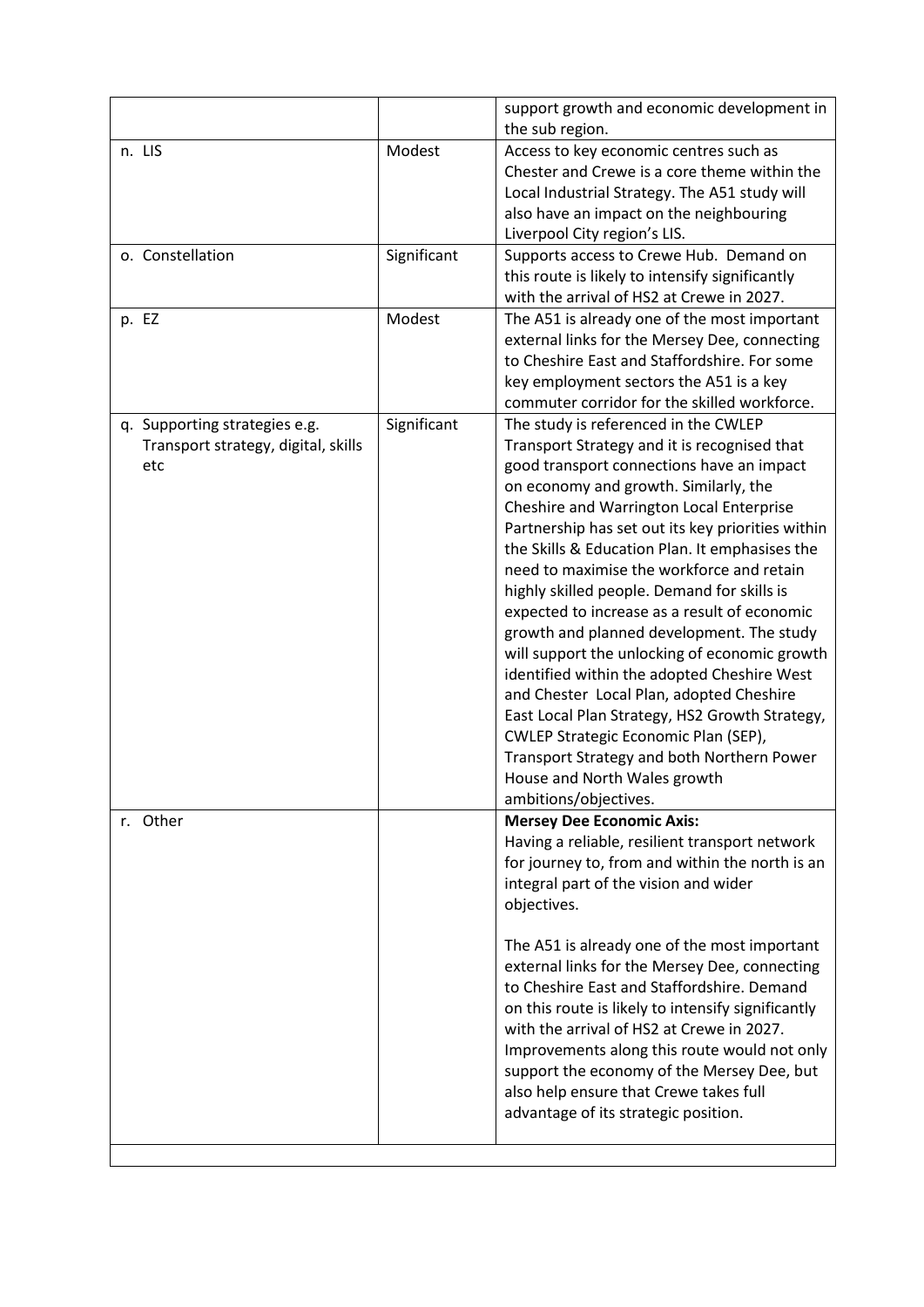| To what degree would the<br>business case/study address the | Impact      | <b>Notes</b>                                                                                                                                                                                                                                                                                                                                                                                                                                                                                                                                                                                                                                                                                                                                                                                                                                                                                                                                                                                                                                                                                                                                                                                                                                                                                                                                                                                                                                                                                                                                                                                                                                                                                       |
|-------------------------------------------------------------|-------------|----------------------------------------------------------------------------------------------------------------------------------------------------------------------------------------------------------------------------------------------------------------------------------------------------------------------------------------------------------------------------------------------------------------------------------------------------------------------------------------------------------------------------------------------------------------------------------------------------------------------------------------------------------------------------------------------------------------------------------------------------------------------------------------------------------------------------------------------------------------------------------------------------------------------------------------------------------------------------------------------------------------------------------------------------------------------------------------------------------------------------------------------------------------------------------------------------------------------------------------------------------------------------------------------------------------------------------------------------------------------------------------------------------------------------------------------------------------------------------------------------------------------------------------------------------------------------------------------------------------------------------------------------------------------------------------------------|
| following:<br>s. Increasing productivity                    | Significant | Better connectivity helps to retain the work<br>force required to facilitate growth to power<br>the Cheshire and Warrington area. Poor<br>transport connectivity can be seen as a barrier<br>to growth.                                                                                                                                                                                                                                                                                                                                                                                                                                                                                                                                                                                                                                                                                                                                                                                                                                                                                                                                                                                                                                                                                                                                                                                                                                                                                                                                                                                                                                                                                            |
| t. Unlocking development                                    | Modest      | The corridor links key economic centres of<br>Chester and Crewe, where further<br>development is planned. E.g. Northgate.<br>Development along the route is constrained in<br>places by greenbelt                                                                                                                                                                                                                                                                                                                                                                                                                                                                                                                                                                                                                                                                                                                                                                                                                                                                                                                                                                                                                                                                                                                                                                                                                                                                                                                                                                                                                                                                                                  |
| u. Providing homes                                          | Modest      | The corridor links key economic centres of<br>Chester and Crewe, where further<br>development is planned. Transformational<br>investment through the proposed Northgate<br>Development will also re-enforce the<br>attractiveness of living in the City Centre.<br>Development along the route is constrained in<br>places by greenbelt, although further<br>developments and homes in economic<br>centres will benefit from improved<br>connectivity.<br>The CWLEP Housing delivery Strategy also<br>looks at productivity and economic gains and<br>suggests a strong focus on the four highly<br>connected urban centres of Warrington,<br>Chester, Macclesfield and Crewe where there<br>is the greatest potential to create the type of<br>places that will be attractive to younger<br>people. The A51 corridor study will facilitate<br>this. Employees need to be able to move<br>easily to where jobs are without being forced<br>into long commutes.<br>Chester is a key economic driver for the<br>borough acting as a sub-regional centre for<br>employment, shopping, leisure, culture and<br>tourism facilities. Local Plan (Part One) policy<br>STRAT 3 sets out the main proposals for<br>Chester to deliver new housing and drive<br>economic growth.<br>Those settlements that border the Green Belt<br>are more restricted as the overall extent of<br>the Green Belt in the borough is protected<br>through strategic policies. However,<br>opportunities do exist to plan for some more<br>limited forms of development such as rural<br>affordable housing and through Community<br>Right to Build Orders. Neighbourhood plans<br>that promote land allocations should be in |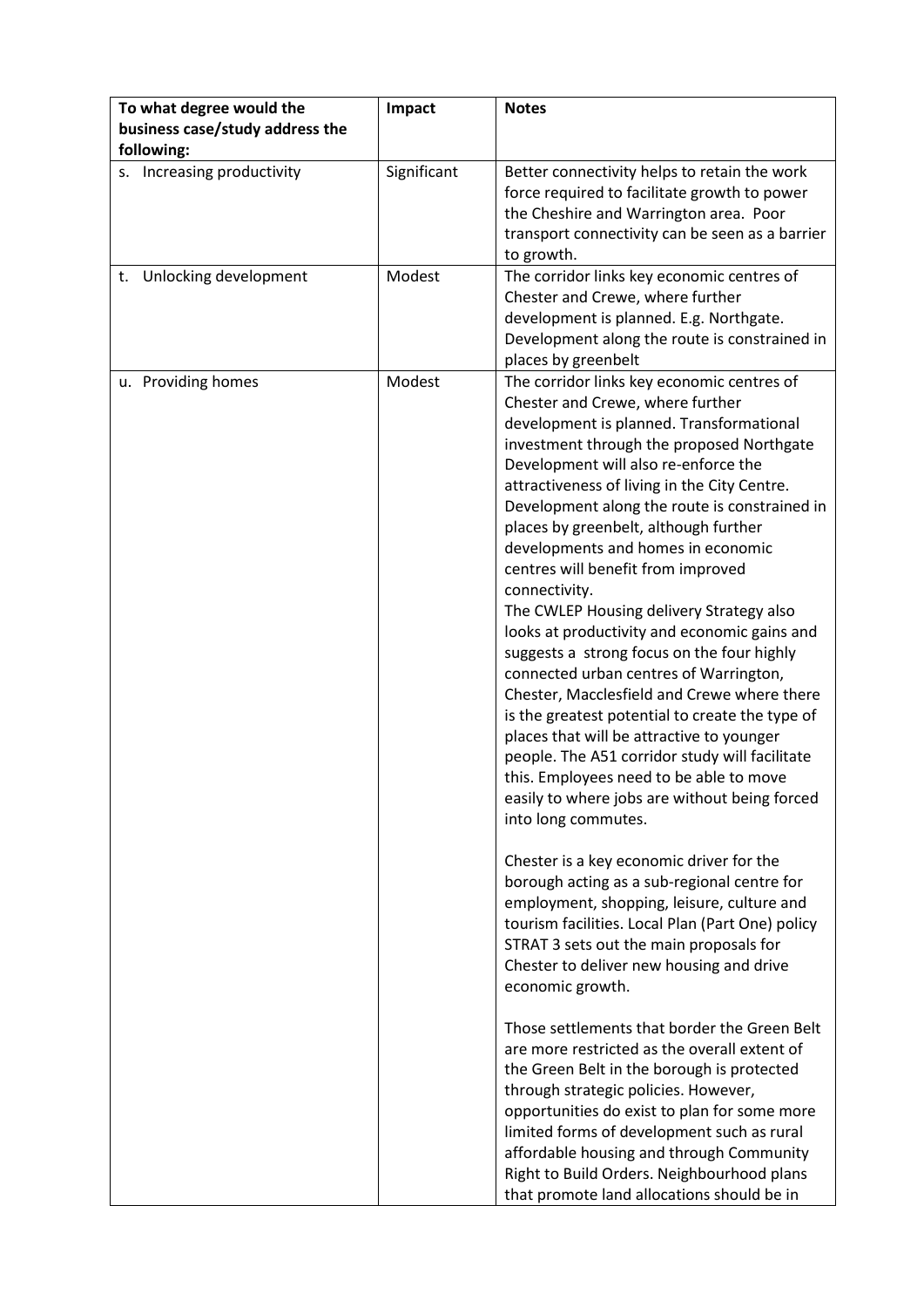|                                    |              | line with Local Plan (Part One) policy STRAT 9<br>and the NPPF in relation to development<br>appropriate in the Green Belt.                                                                                                                                                                                                                                                                                                                                                                                                                                       |
|------------------------------------|--------------|-------------------------------------------------------------------------------------------------------------------------------------------------------------------------------------------------------------------------------------------------------------------------------------------------------------------------------------------------------------------------------------------------------------------------------------------------------------------------------------------------------------------------------------------------------------------|
| v. Reducing pollution              | minor        | Impact on air quality would depend on the<br>option taken forward. Schemes that deter<br>certain vehicles using the current A51/A500<br>corridor would have a positive impact on AQ<br>and particulates. As minimum traffic<br>congestion and standing traffic will be<br>reduced, both of which contribute to poor air<br>quality.                                                                                                                                                                                                                               |
| w. Improving sustainable transport | Minor/modest | Better journey time reliability will be of<br>benefit to bus operators and passengers using<br>the corridor. Any proposals taken forward will<br>facilitate active modes. This is also bolstered<br>as the Council has recently declared a Climate<br>Emergency, for which Active modes will form<br>an integral part of any design. The Council is<br>also producing a cycling and Walking<br>infrastructure plan.                                                                                                                                               |
| x. Tackling congestion             | Significant  | It is a busy route carrying commuter, freight<br>and residential traffic. The road suffers from<br>frequent congestion throughout the day. As a<br>key strategic link between North Wales,<br>Chester, Crewe, Northwich and Winsford, the<br>A51/A500 serves as an important network for<br>freight services. The A51 is a critical route for<br>both high and heavy loads, unable to use the<br>M56. The route suffers from congestion and<br>constraints. Chester Transport Strategy phase<br>2 recognises a number of congestion hot<br>spots on the corridor. |
| y. Reducing accidents              | Modest       | Large numbers of slight and serious accidents<br>have occurred on the A51 corridor in the last<br>5 years. The A51 suffers a number of rear end<br>shunts in particular around some junctions;<br>these are partially being met by the LGF<br>Tarvin to Chester improvement scheme,<br>though this new study will take a corridor<br>approach and understanding of the issues and<br>seek to provide potential solutions.                                                                                                                                         |
| z. Improving journey reliability   | Modest       | Working in partnership an Option Assessment<br>Report will be completed as part of the<br>feasibility corridor appreciation study, in<br>order to consider all potential traffic<br>mitigation options, screened against core<br>strategic objectives. Sifting will reduce the<br>potential options down and will be subject to<br>further, more detailed appraisal with cost<br>benefit ratios (BCR). The outcome of this work<br>will provide the necessary evidence to<br>produce future; SOBC, OBC and FBC.                                                   |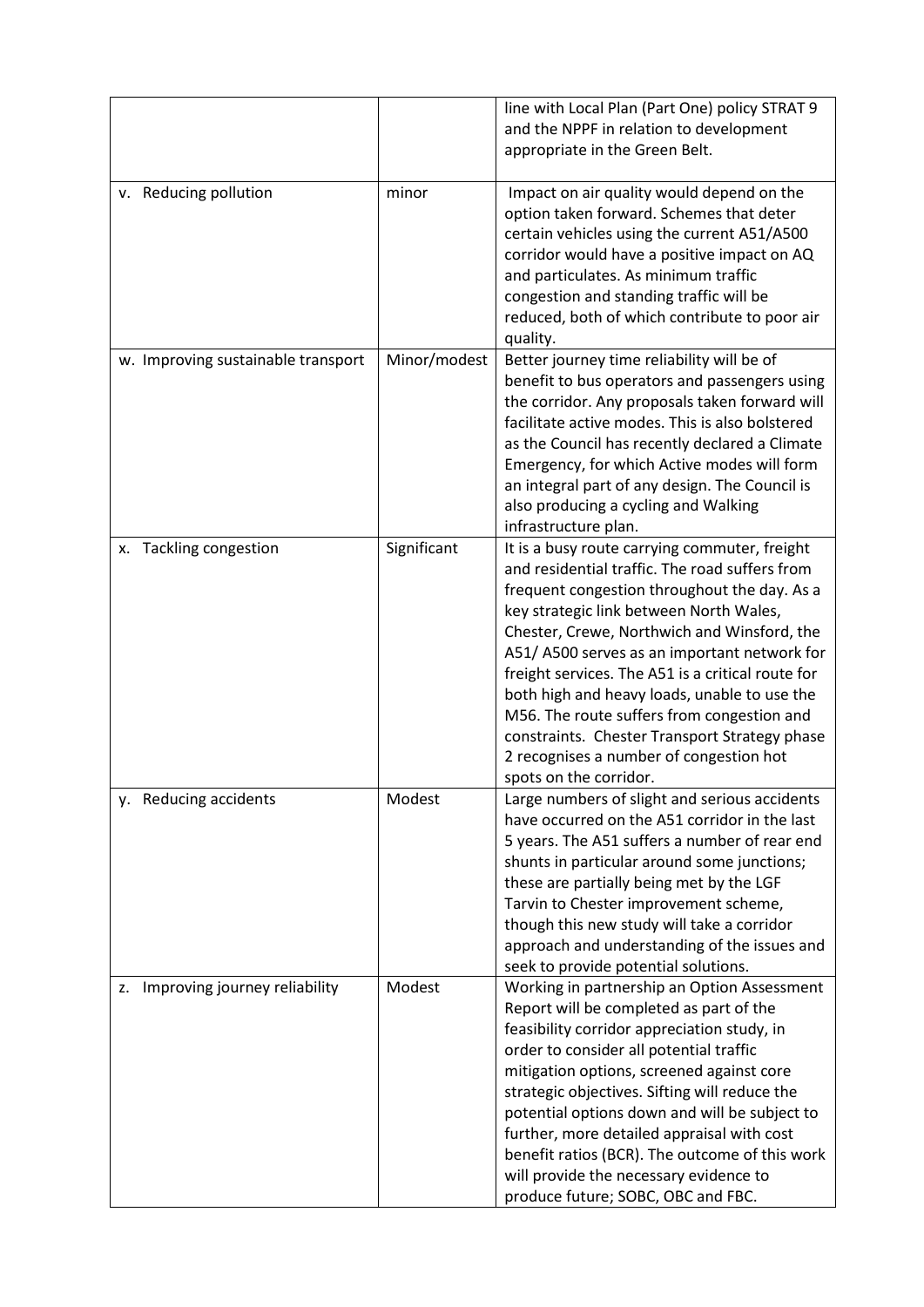| aa. Increasing network capacity                                                                               | Modest                                                                                                                                                                                                                                                                                                                                                                                                                                                                                                                                                                                                                                                                                                                                                                                                                                              | The study will look at the means to improve<br>capacity and network resilience of the<br>corridor to ensure economic growth is not<br>constrained by poor network resilience. |  |
|---------------------------------------------------------------------------------------------------------------|-----------------------------------------------------------------------------------------------------------------------------------------------------------------------------------------------------------------------------------------------------------------------------------------------------------------------------------------------------------------------------------------------------------------------------------------------------------------------------------------------------------------------------------------------------------------------------------------------------------------------------------------------------------------------------------------------------------------------------------------------------------------------------------------------------------------------------------------------------|-------------------------------------------------------------------------------------------------------------------------------------------------------------------------------|--|
|                                                                                                               |                                                                                                                                                                                                                                                                                                                                                                                                                                                                                                                                                                                                                                                                                                                                                                                                                                                     |                                                                                                                                                                               |  |
| Total cost of business case/study                                                                             |                                                                                                                                                                                                                                                                                                                                                                                                                                                                                                                                                                                                                                                                                                                                                                                                                                                     |                                                                                                                                                                               |  |
| Contribution of promoting<br>authority                                                                        | £26,000                                                                                                                                                                                                                                                                                                                                                                                                                                                                                                                                                                                                                                                                                                                                                                                                                                             |                                                                                                                                                                               |  |
| Level of contribution sought from<br>LEP                                                                      | £26,000 (assumes CEC prioritise the scheme)                                                                                                                                                                                                                                                                                                                                                                                                                                                                                                                                                                                                                                                                                                                                                                                                         |                                                                                                                                                                               |  |
| Other contributions                                                                                           |                                                                                                                                                                                                                                                                                                                                                                                                                                                                                                                                                                                                                                                                                                                                                                                                                                                     | £26,000 Cheshire East Council                                                                                                                                                 |  |
|                                                                                                               |                                                                                                                                                                                                                                                                                                                                                                                                                                                                                                                                                                                                                                                                                                                                                                                                                                                     |                                                                                                                                                                               |  |
| <b>Timescale for developing business</b><br>case/study                                                        | Scheme objectives are to be agreed with the partners involved<br>but it is envisaged a start would be made in Spring 2020                                                                                                                                                                                                                                                                                                                                                                                                                                                                                                                                                                                                                                                                                                                           |                                                                                                                                                                               |  |
|                                                                                                               |                                                                                                                                                                                                                                                                                                                                                                                                                                                                                                                                                                                                                                                                                                                                                                                                                                                     |                                                                                                                                                                               |  |
| What is the funding mechanism for<br>delivering the solution identified<br>by the business case/study?        | As Transport for the North are a new statutory body, it is likely<br>that any schemes or corridors identified as priorities in their<br>investment plan (such as the A51/A500 corridor) and as part of<br>the wider MRN could receive funding through that, although<br>future arrangements are not certain at this point. However, at<br>this point the council's investment in these studies is at risk as<br>there can be no guarantee that the studies will lead to any<br>investment in infrastructure.<br>The A51 lies on both Department for Transport (DfT) and<br>Transport for the Norths (TfN) and Major Road Network due to<br>its strategic nature, as such it is envisaged that a bid for<br>scheme funding would be made through future Large Local<br>Major infrastructure funding pots with match from developer<br>contributions. |                                                                                                                                                                               |  |
| What is the anticipated timescale<br>for delivering the solution<br>identified by the business<br>case/study? | 2025-2030                                                                                                                                                                                                                                                                                                                                                                                                                                                                                                                                                                                                                                                                                                                                                                                                                                           |                                                                                                                                                                               |  |
|                                                                                                               |                                                                                                                                                                                                                                                                                                                                                                                                                                                                                                                                                                                                                                                                                                                                                                                                                                                     |                                                                                                                                                                               |  |
| Any other information                                                                                         |                                                                                                                                                                                                                                                                                                                                                                                                                                                                                                                                                                                                                                                                                                                                                                                                                                                     |                                                                                                                                                                               |  |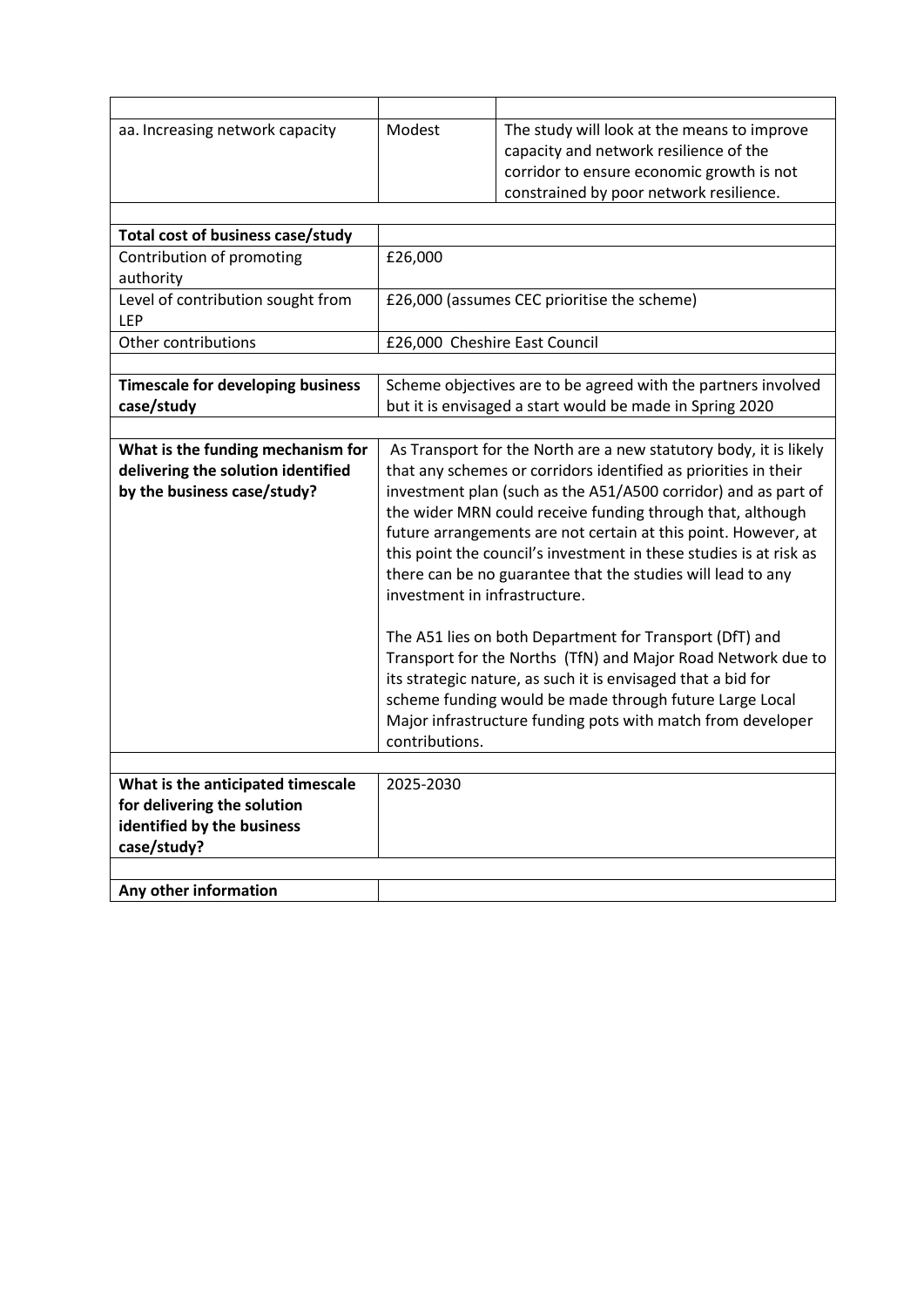| <b>Project Name:</b>                | Chester City Gateway Masterplan Phase 2 - Public Realm and |                                                                                       |
|-------------------------------------|------------------------------------------------------------|---------------------------------------------------------------------------------------|
|                                     | Linkage Improvements to the Historic City Core             |                                                                                       |
| <b>Brief Description:</b>           | Cheshire West and Chester has prepared a Strategic Outline |                                                                                       |
|                                     | Business Case for Chester City Gateway, which is a multi-  |                                                                                       |
|                                     |                                                            | faceted regeneration project centred on Chester Station. The                          |
|                                     |                                                            | proposed study will seek to identify complementary public                             |
|                                     |                                                            | realm and linkage interventions to the historic city core to                          |
|                                     |                                                            | unlock the full economic potential of this initiative.                                |
| <b>Strategic Fit</b>                | Impact                                                     | <b>Notes</b>                                                                          |
| s. SEP                              | Significant                                                | Transport and connectivity are key to realising                                       |
|                                     |                                                            | the Strategic Economic Plan's aspirations to                                          |
|                                     |                                                            | support growth and economic development in                                            |
|                                     |                                                            | the sub region. The proposal has close synergy                                        |
|                                     |                                                            | in support of the stated key objectives for                                           |
|                                     |                                                            | transport and connectivity.                                                           |
| t. LIS                              | Significant                                                | Access to key economic centres such as Chester                                        |
|                                     |                                                            | is a core theme within the Local Industrial                                           |
|                                     |                                                            | Strategy. The LIS evidence base also advises                                          |
|                                     |                                                            | that 23% of businesses stated that they view                                          |
|                                     |                                                            | transport infrastructure as a barrier to business                                     |
| u. Constellation                    | Significant                                                | turnover growth in the next three years<br>The proposed study relates directly to the |
|                                     |                                                            | integrated transport network ambitions of                                             |
|                                     |                                                            | Constellation. As set out in its HS2 Growth                                           |
|                                     |                                                            | Strategy, Constellations growth ambitions (and                                        |
|                                     |                                                            | its enhanced contribution to the national                                             |
|                                     |                                                            | economy) cannot be realised without a modal                                           |
|                                     |                                                            | shift to public transport. In accord; the proposal                                    |
|                                     |                                                            | would seek to make better use of the existing                                         |
|                                     |                                                            | asset of Chester Rail Station, provide better                                         |
|                                     |                                                            | access to this key rail hub and secure more                                           |
|                                     |                                                            | efficient movement in and around city centres.                                        |
| v. EZ                               | Minor                                                      |                                                                                       |
| w. Supporting strategies e.g.       | Significant                                                | • CW&C Local Transport Plan 2017-2030 - the                                           |
| Transport strategy, digital, skills |                                                            | proposed study aligns with the goals and                                              |
| etc                                 |                                                            | supporting objectives                                                                 |
|                                     |                                                            | • LEP Draft Transport Strategy - establishment                                        |
|                                     |                                                            | of Chester Station as a hub station and                                               |
|                                     |                                                            | gateway to the city (through a wider package                                          |
|                                     |                                                            | of on and off track improvements as part of                                           |
|                                     |                                                            | the Chester City Gateway project) is                                                  |
|                                     |                                                            | specifically referenced.                                                              |
|                                     |                                                            | • Skills and education - these are key                                                |
|                                     |                                                            | components of the SEP, their priorities for                                           |
|                                     |                                                            | business growth and employment influence                                              |
|                                     |                                                            | transport priorities. In particular, concerns                                         |
|                                     |                                                            | have been expressed around the need to                                                |
|                                     |                                                            | ensure that the transport delivery plans for                                          |
|                                     |                                                            | facilities such as Chester Rail Station address                                       |
|                                     |                                                            | the importance of being able to travel to learn                                       |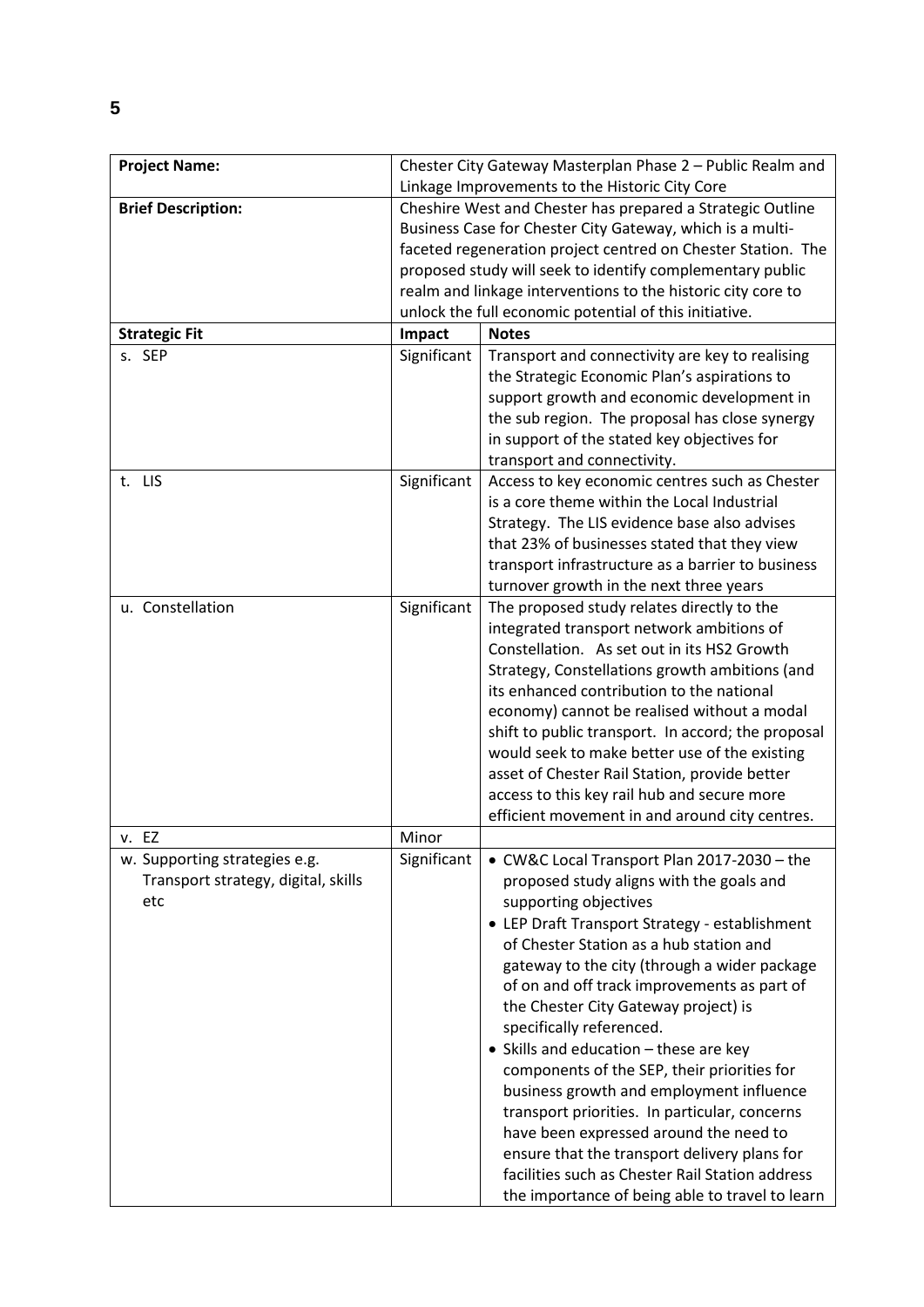|          |             | or to take up new job opportunities within<br>Cheshire and wider areas                                                                                                                                                                                                                                                                                                                                                                                                                                                                                                                                                                                                                                                                                                                                                                                                                                                                                                                                                                                                                                                                                                                                                                                                                                                                                                                                                                                                                                                                                                                                                                                                                                                                                                                                 |
|----------|-------------|--------------------------------------------------------------------------------------------------------------------------------------------------------------------------------------------------------------------------------------------------------------------------------------------------------------------------------------------------------------------------------------------------------------------------------------------------------------------------------------------------------------------------------------------------------------------------------------------------------------------------------------------------------------------------------------------------------------------------------------------------------------------------------------------------------------------------------------------------------------------------------------------------------------------------------------------------------------------------------------------------------------------------------------------------------------------------------------------------------------------------------------------------------------------------------------------------------------------------------------------------------------------------------------------------------------------------------------------------------------------------------------------------------------------------------------------------------------------------------------------------------------------------------------------------------------------------------------------------------------------------------------------------------------------------------------------------------------------------------------------------------------------------------------------------------|
| x. Other | Significant | • Growth Track 360 - the proposed initiative is a<br>priority project of the Growth Track 360<br>prospectus for Chester and its immediate<br>surroundings. The vision of Growth Track 360<br>is for rail enhancement to unlock the economy<br>and support the redressing of the imbalance<br>between the north and south of the UK. To<br>achieve this, barriers at Chester Station and its<br>environs need to be removed.<br>• Mersey Dee Alliance - the proposed study can<br>support the achievement of the Mersey Dee<br>Alliance to enhance the profile and identity of<br>the Mersey Dee area (covering Cheshire,<br>Wirral and North-East Wales) and develop the<br>region's competitiveness. Given that Chester<br>straddles the border of England and Wales, it<br>is a pivotal point in the Mersey Dee Area and<br>consequently Chester City Gateway can help<br>to raise the profile of this region and improve<br>connectivity within it to support the<br>movement of people.<br>· West and Wales Strategic Rail Prospectus - In<br>order to achieve these outcomes, a series of<br>outputs are required in terms of facilities and<br>features centred around Chester City Gateway<br>to which this proposed study relates.<br>• Cheshire Transport Strategy - priorities<br>include the delivery of enhancements and<br>accessibility improvements by non-car modes<br>at Chester Rail Station.<br>• Northgate Development - this significant<br>regeneration initiative and investment will<br>increase the desire/demand for high quality<br>public realm walking and cycling links from<br>Chester City Gateway.<br>• Cheshire West and Chester LCWIP - the<br>proposed study can directly support<br>advancement of the initiatives outlined in the<br>LCWIP pursuant to delivery. |

| To what degree would the business<br>case/study address the following: | Impact      | <b>Notes</b>                                                                                                                                                                                                                                                           |
|------------------------------------------------------------------------|-------------|------------------------------------------------------------------------------------------------------------------------------------------------------------------------------------------------------------------------------------------------------------------------|
| bb. Increasing productivity                                            | Significant | Resultant additional jobs identified within 2km<br>Catchment of Chester up until 2024 is estimated<br>at circa 2,658.                                                                                                                                                  |
| cc. Unlocking development                                              | Significant | One of the Chester City Gateway objectives is to<br>facilitate long term economic growth across the<br>West and Wales region through the<br>redevelopment of Chester City Gateway by<br>creating commercial, housing, retail, leisure and<br>employment opportunities. |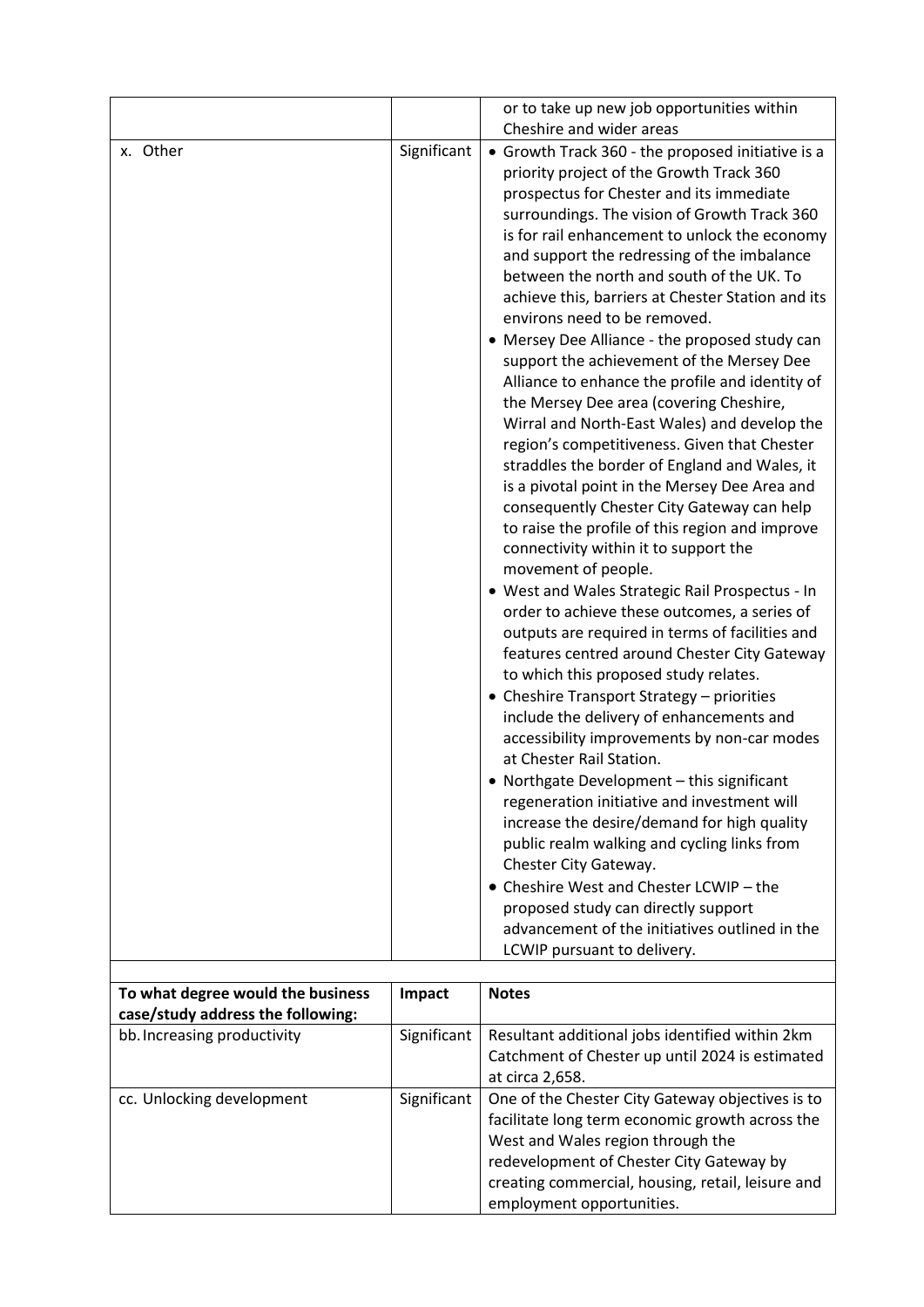| dd. Providing homes                                                                                    | Significant                                                                                                                                                                                                                                                                                                   | Resultant additional population identified within<br>2km Catchment of Chester up until 2024 is<br>estimated at circa 500 units.                                                                                                                                             |
|--------------------------------------------------------------------------------------------------------|---------------------------------------------------------------------------------------------------------------------------------------------------------------------------------------------------------------------------------------------------------------------------------------------------------------|-----------------------------------------------------------------------------------------------------------------------------------------------------------------------------------------------------------------------------------------------------------------------------|
| ee. Reducing pollution                                                                                 | Significant                                                                                                                                                                                                                                                                                                   | Chester City Centre is a designated AQMA and<br>the proposed initiative would seek to achieve<br>reduced pollution                                                                                                                                                          |
| ff. Improving sustainable transport                                                                    | Significant                                                                                                                                                                                                                                                                                                   | By direct improvements to Chester Rail Station<br>and accessibility thereof. Chester Transport<br>Strategy also identifies provision of enhanced<br>cycling and pedestrian connections to the<br>historic core.                                                             |
| gg. Tackling congestion                                                                                | Significant                                                                                                                                                                                                                                                                                                   | The city suffers from severe congestion<br>problems and the provision of high quality<br>public realm connectivity between Chester City<br>Gateway and the historic core will directly<br>support a reduction in congestion.                                                |
| hh. Reducing accidents                                                                                 | Significant                                                                                                                                                                                                                                                                                                   | Safety issues are a demonstrable deterrent to<br>increased use of active travel modes, which the<br>proposed study would seek to directly address.                                                                                                                          |
| ii. Improving journey reliability                                                                      | Significant                                                                                                                                                                                                                                                                                                   | Similar to congestion, the city suffers from<br>severe journey time reliability problems and the<br>provision of high quality public realm cycling and<br>walking facilities between Chester City Gateway<br>and the historic core will directly support an<br>improvement. |
| jj. Increasing network capacity                                                                        | Significant                                                                                                                                                                                                                                                                                                   | Through the promotion of high quality public<br>realm connectivity to Chester Rail Station, the<br>proposed study will encourage modal shift and<br>therefore increase network capacity to address<br>current issues.                                                       |
| <b>Total cost of business case/study</b>                                                               |                                                                                                                                                                                                                                                                                                               |                                                                                                                                                                                                                                                                             |
| Contribution of promoting authority                                                                    | £65k                                                                                                                                                                                                                                                                                                          |                                                                                                                                                                                                                                                                             |
|                                                                                                        |                                                                                                                                                                                                                                                                                                               |                                                                                                                                                                                                                                                                             |
| Level of contribution sought from LEP<br>Other contributions                                           | £65k                                                                                                                                                                                                                                                                                                          |                                                                                                                                                                                                                                                                             |
|                                                                                                        |                                                                                                                                                                                                                                                                                                               | Network Rail and London Continental Railways                                                                                                                                                                                                                                |
| <b>Timescale for developing business</b><br>case/study                                                 | Commencement in Spring of 2020 with completion envisaged<br>by Q2 OF 2020/21.                                                                                                                                                                                                                                 |                                                                                                                                                                                                                                                                             |
| What is the funding mechanism for<br>delivering the solution identified by<br>the business case/study? | The potential funding mechanisms will be informed by the<br>specific outcomes/recommendations of the proposed study<br>but are likely to include the following (or a combination<br>thereof):<br>Community Infrastructure Levy<br><b>Transforming Cities Fund</b><br>٠<br><b>Developer Contributions</b><br>٠ |                                                                                                                                                                                                                                                                             |
|                                                                                                        |                                                                                                                                                                                                                                                                                                               | <b>Future Mobility Zones</b>                                                                                                                                                                                                                                                |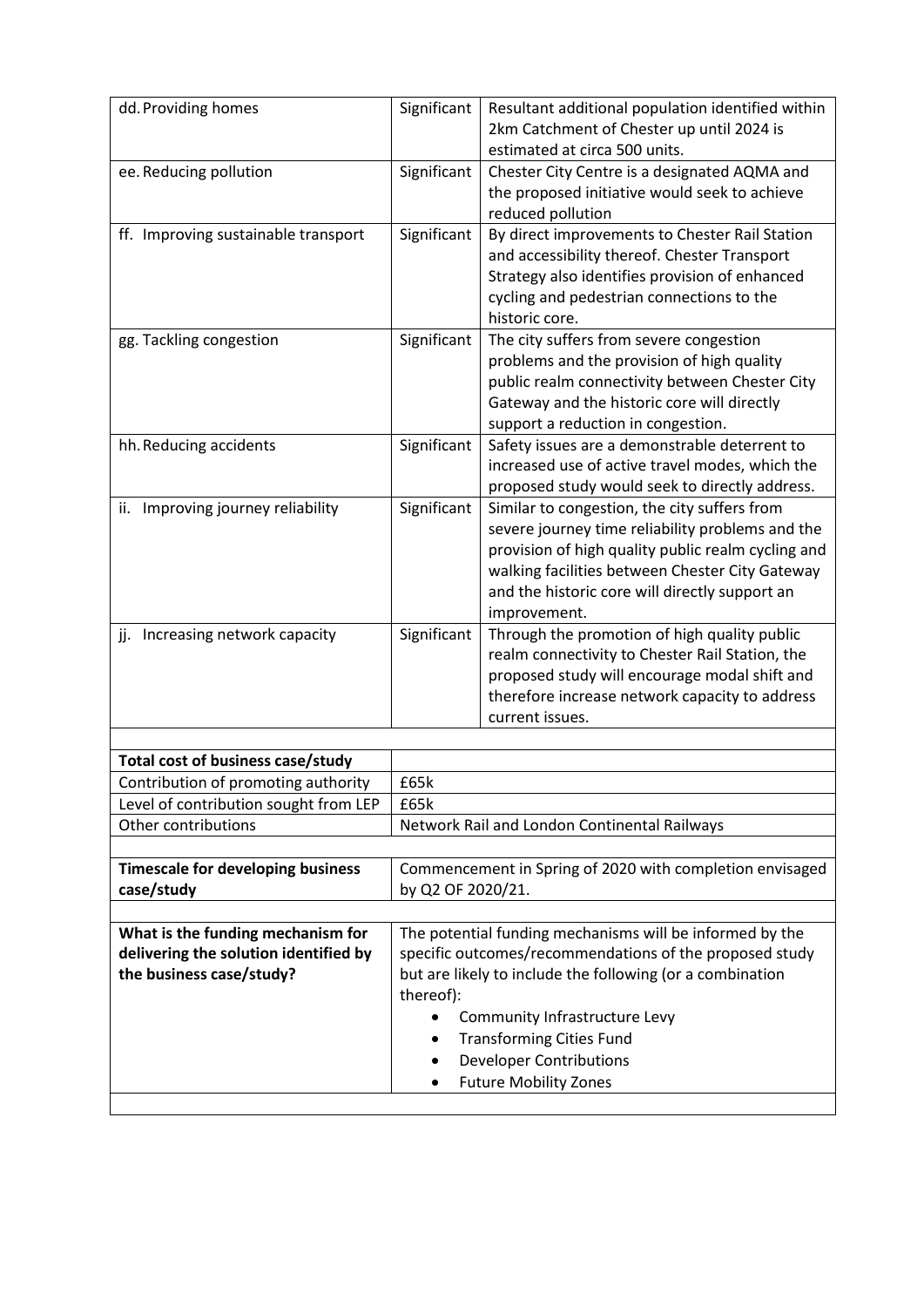| What is the anticipated timescale for<br>delivering the solution identified by<br>the business case/study? | Similarly, the anticipated timescales for delivery will be<br>informed by the specific outcomes/recommendations of the<br>proposed study but initial outputs could be achieved from<br>January 2021. |
|------------------------------------------------------------------------------------------------------------|------------------------------------------------------------------------------------------------------------------------------------------------------------------------------------------------------|
|                                                                                                            |                                                                                                                                                                                                      |
| Any other information                                                                                      |                                                                                                                                                                                                      |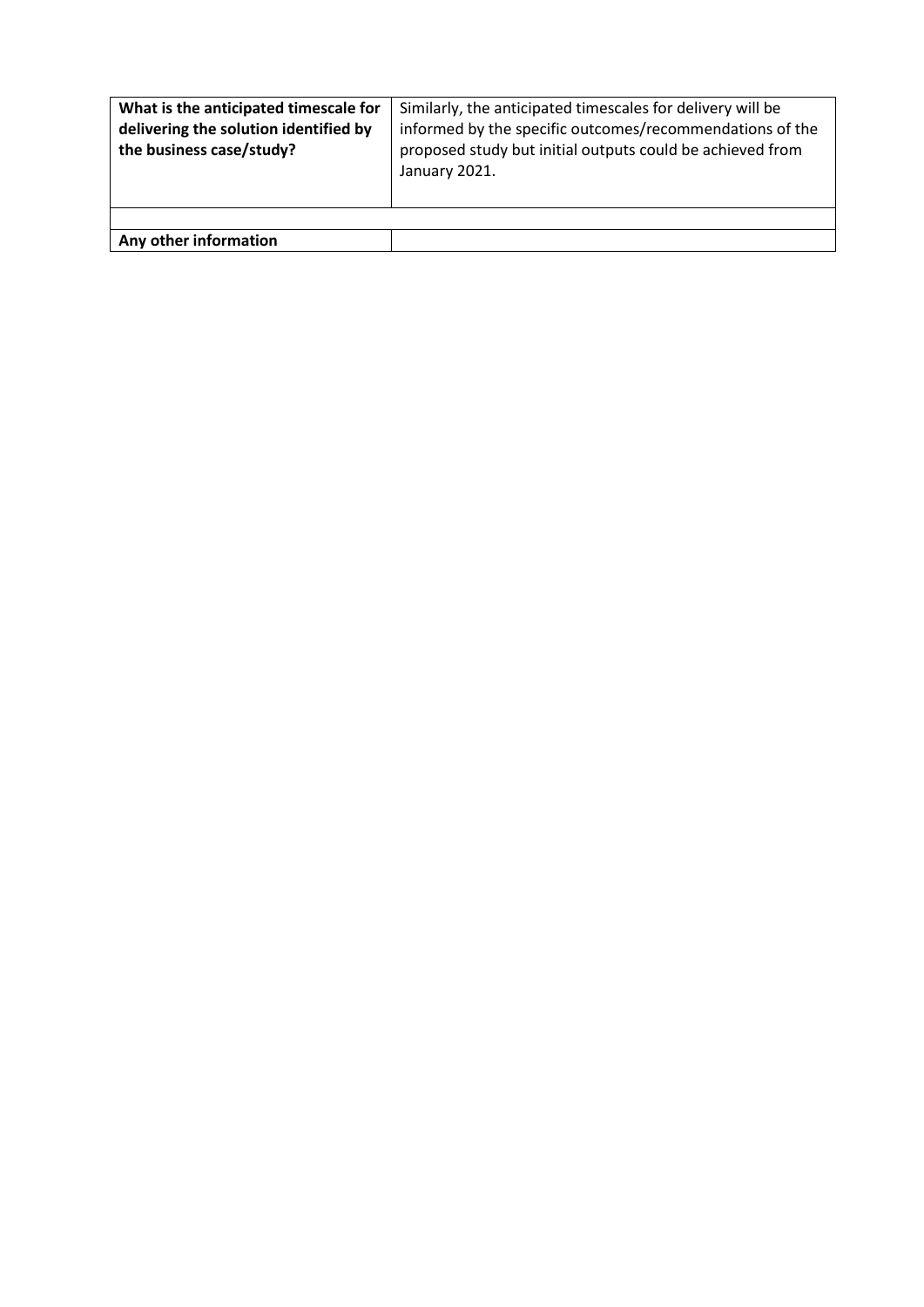### **Strategic Economic Case for a**

### *Report Date* January 2020 **SRO** Steve Hunter *Project Manager* | Steve Hunter **Directorate Environment and Transport Team Plan** | Transport Planning & Development Control *Service Area* **Transport for Warrington Portfolio Holder** | Councillor Hans Mundry *RAG rating (impact on residents)* **Green**

### **Northern Powerhouse Rail Station in Central Warrington**

*RAG rate by shading the box above: Red = potential negative impact on residents due to service changes, Amber = minor impact on residents or major impact on staff, Green = efficiency changes, ongoing impact of existing projects, revised estimates etc.*

### **Narrative (c. 50 words)**

Northern Powerhouse Rail (NPR) will bring transformational benefits to rail services and connectivity across the north of England. Warrington has been designated as an Other Strategic Economic Centre (OSEC) and it has been confirmed in the Strategic Outline Business Case produced by the Department for Transport and Transport for the North that a Warrington station will be an integral part of the network – and indeed the inclusion of a Warrington Station with all NPR and HS2 services from London to Liverpool stopping at it actually strengthens the business case.

This study is aimed at making the strategic economic case for this station to be located in the centre of Warrington rather than in a rural parkway location.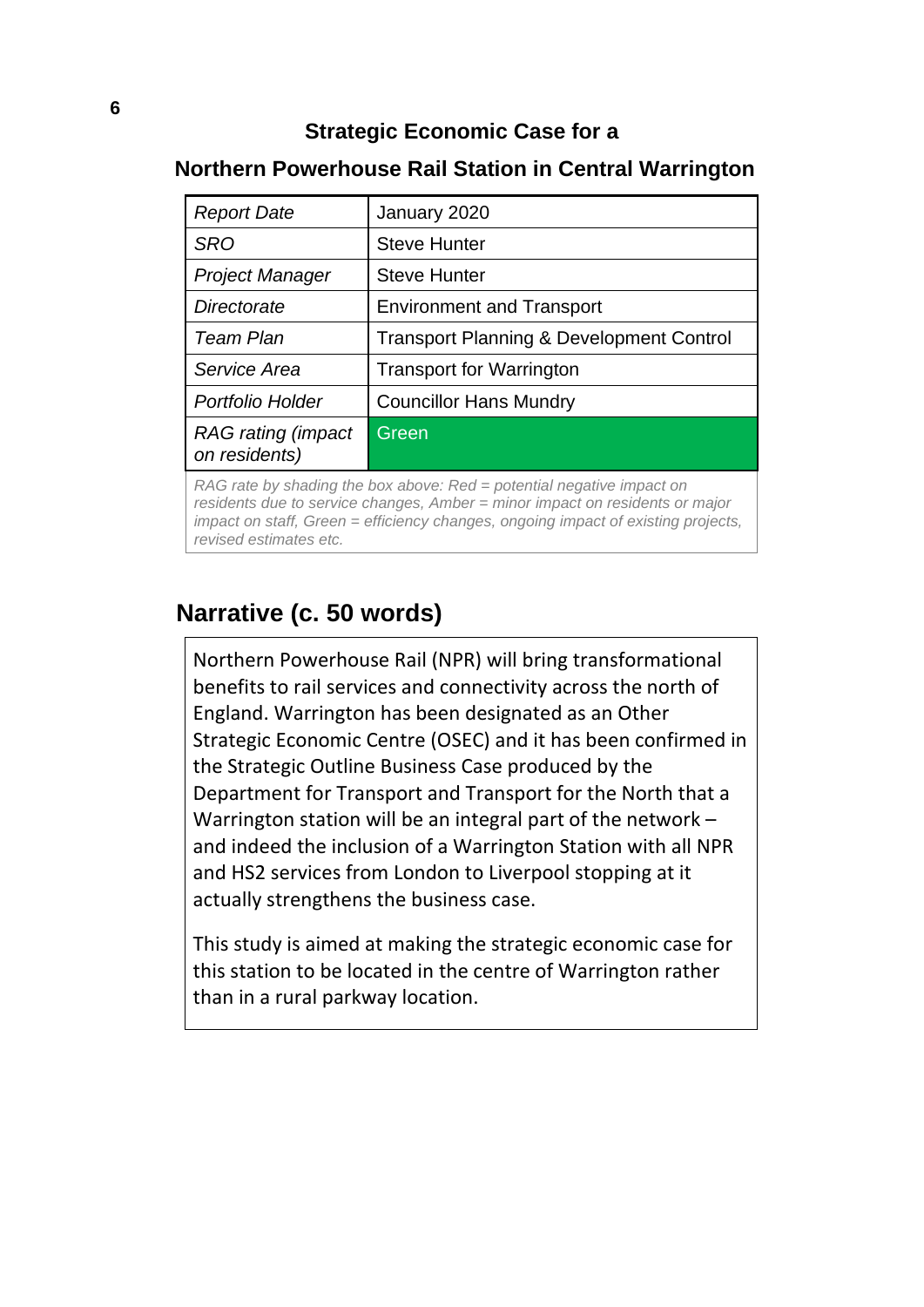# **THE STRATEGIC CASE**

Warrington Borough Council (WBC) as a local transport authority member of Transport for the North (TfN) is working as a partner in the development of the Northern Powerhouse Rail (NPR) scheme. This scheme is being developed by TfN, in conjunction with the Department for Transport (DfT), with all Partners (such as WBC) fully integrated within the scheme's governance cycle. Network Rail and HS2 Limited are the Delivery Partners designing the scheme, reporting to TfN/DfT.

The scheme, is a scheme of national significance and its delivery would transform the speed, capacity, frequency and connectivity of the north of England's strategic rail services and would allow complementary improvements to be made to the existing 'classic' rail network to accommodate shorter distance journeys.

The NPR team is currently developing and appraising options for NPR between Manchester and Liverpool. These alignment options pivot from the proposed HS2 Phase 2b alignment to the west of Manchester Airport towards Liverpool (via junctions / 'touchpoints' which are currently the subject of a HS2 Phase 2B consultation) and would serve Warrington either via an extension of the existing station at Warrington Bank Quay or a new parkway station located outside Warrington.

The Council believes the choice of a **central station location at Warrington Bank Quay would bring major regeneration benefits** – these can be summarised as follows:

- The choice of Warrington Bank Quay as a station location would also provide a huge boost to the Council's ambitious regeneration plans for the town centre. These are set out in the Warrington New City regeneration strategy which is a key part of the Council's Draft Local Plan, which has just been consulted upon, which proposes over 11,000 new homes and a substantial expansion of employment within the town centre and Warrington Waterfront area – both of which lie within close proximity of Warrington Bank Quay station – to be delivered in the next 20 years. **Indeed if Warrington Bank Quay is confirmed as the NPR station location that this could well lead to the accelerated delivery of even more homes and jobs for the town centre beyond these figures.**
- Further to the above, Warrington Borough Council has over £750m of capital projects currently under development or being delivered and, over the last two years, the Borough's economy has grown by an extra 5,000 jobs. A key part of these ambitious plans is to revitalise Warrington's town centre by emphasising town centre living and working. To support this, the Council is investing a sum in excess of £100m in the delivery of the Time Square development, a major improvement in the town centre leisure and retail offer.
- Warrington has developed steadily, and continued to grow throughout the last recession. Indeed, Warrington is ranked as number one in the country for highest percentage of population employed. On top of this, it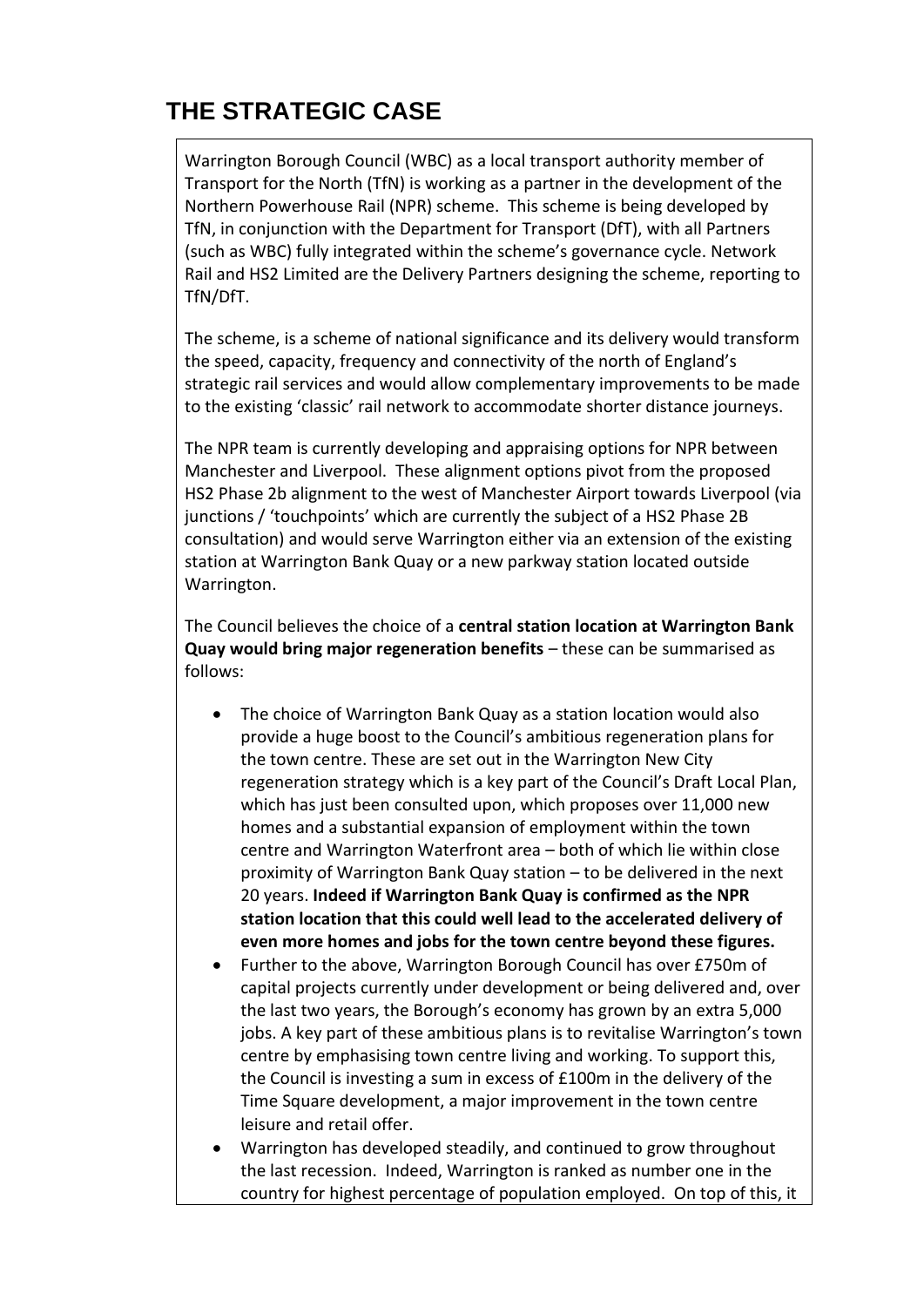ranks as the 3<sup>rd</sup> best performing area in the country for business growth, bettered only by Aberdeen and London. The choice of Warrington Bank Quay as the location for an NPR station will be hugely influential in helping the town to continue with this success story.

Further to the above, the choice of a NPR station that serves central Warrington, this would also bring significant benefits to **wider transport connections across the northwest of England including Cheshire and Warrington and into North Wales**. These can be summarised as follows:

- The choice of Warrington Bank Quay as an NPR station would facilitate easy/direct rail-to-rail connectivity with the West Coast Main Line and Chester/North Wales Coast. Of particular relevance will be the connectivity between NPR and Chester/North Wales services. **An alternative choice of NPR at a Warrington Parkway offers no connectivity with other rail services.**
- The choice of a route which would connect to a Warrington Parkway station site would we believe have a much greater environmental impact in particular on rural parts of Warrington and in particular from a more substantial bridge crossing of the River Mersey.
- The choice of a Parkway station would encourage huge numbers of private car trips to access the station via the motorway network – the whole extent of which is under considerable congestion pressure around Warrington and more widely across the rest of Cheshire and Warrington.
- Further to the above point it is acknowledged that car trips would also be attracted to a station at Warrington Bank Quay but we would argue that these would be significantly lower in number due to the ability to catch rail services to interchange with NPR from places such as Chester, Ellesmere Port, stations in North Wales and those on the Chester to Warrington line amongst others. Further to this the Centre Park Link LGF3 funded scheme is due for completion in 2020, which will enhance access to Warrington Bank Quay and the Council is hopeful that the Warrington Western Link scheme would also be in place prior to NPR to further enhance Warrington Bank Quay's accessibility.

**So this study aims to make the Strategic Economic Case this station to be located in the centre of Warrington rather than in a rural parkway location.**

*What is the proposal and why is it necessary? What will be done differently, who specifically will be affected and when will it happen i.e. who are the key stakeholders? Support case for change with evidence. What are your objectives? List and score the key risks H, M L (Impact/Likelihood).*

# **THE ECONOMIC CASE**

The NPR programme is currently seeking to identify a preferred 'concept' for NPR between Liverpool and Manchester by the end of 2020, to be presented in the updated SOBC (an initial SOBC has recently been submitted to the Secretary of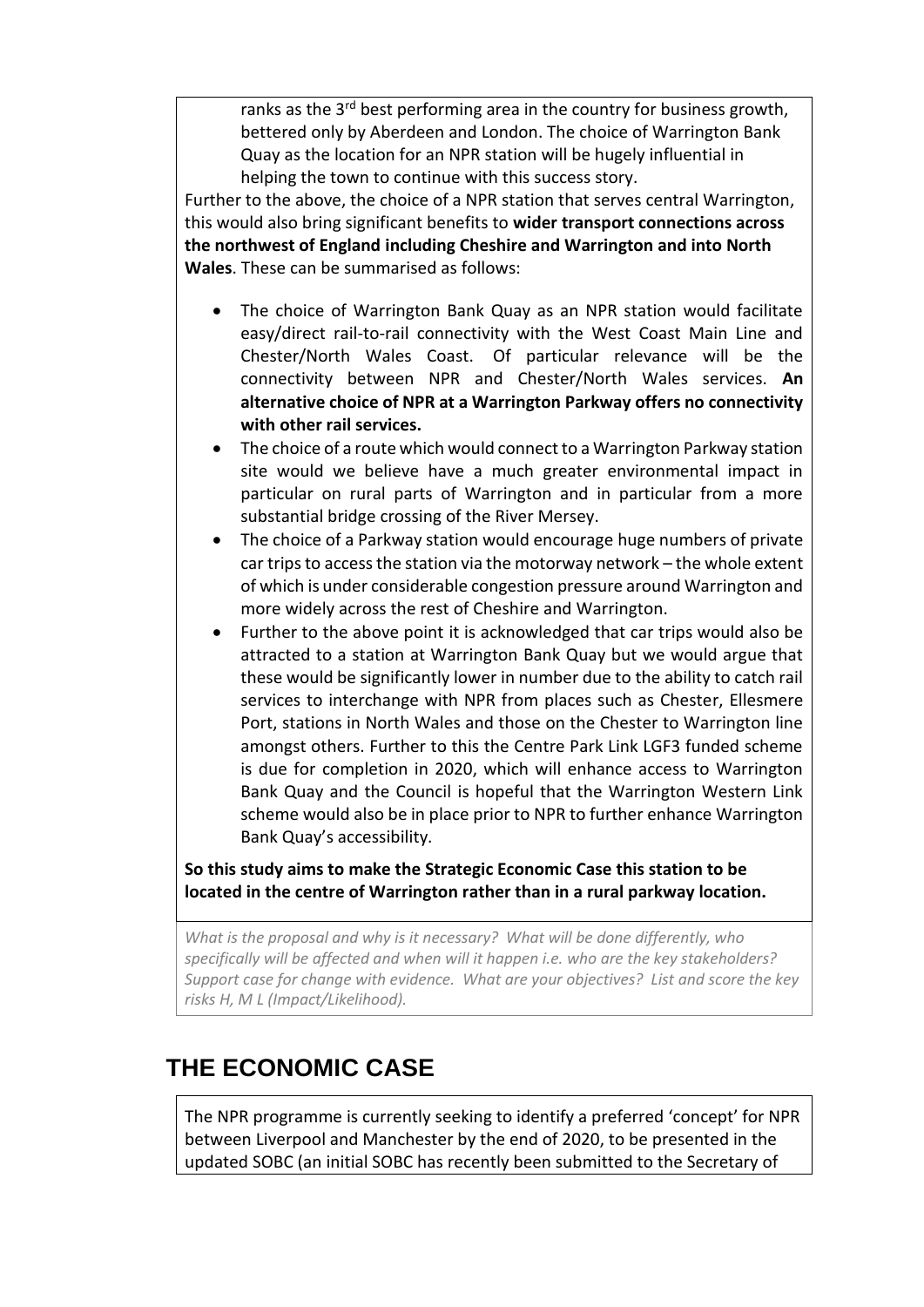State for Transport). The intention is that this will therefore recommend whether Warrington is served by an NPR station at Bank Quay or a Southern Parkway.

The case for NPR, being developed by DfT/TfN with Partners, extends beyond the conventional transport benefits, identifying transformational impacts in line with the vision for a Northern Powerhouse. To that end, TfN/DfT are encouraging Partners to contribute to the development of the case for NPR through their own technical analysis as appropriate and where it can add value. WBC is therefore keen to develop a piece of analysis that:

- demonstrates the wider economic case for NPR serving Warrington;
- demonstrates that an NPR station serving central Warrington generates a greater level of benefits than a rural Parkway station would; and
- can provide valuable additional content to be used in the NPR SOBC.

### **Objectives**

The objectives of this analysis are to prepare a document for submission to the NPR SOBC programme that:

- explicitly sets out the wider economic narrative for an NPR station serving central Warrington;
- provides a balanced, clear and reasoned comparison of NPR station locations (Warrington Bank Quay versus rural Parkway);
- is sufficiently robust to contribute directly to the NPR SOBC decisionmaking process and narrative.

The cost of the study is not expected to exceed the proposal value due to the draft brief having already being prepared for this work with an initial estimate of the cost being provided by AECOM consultants. Should any additional costs be incurred above the estimated £50,000, then these would be covered by WBC.

*What options have you considered, and why is this one favoured? How will this proposal optimise value for money? What is the evidence base? What contingency (costs) might be needed?*

# **THE COMMERCIAL CASE**

The proposed study will be procured via the Cheshire and Warrington Transportation and Public Realm Consultancy Services Framework (TPRCSF). The current framework expires in 2022. TPRCSF has been established since 2014. The framework provides for the fast and efficient provision of personnel and expertise up to value of the OJEU funding limits. The TPRCSF consists of a panel of four approved consultants who can be engaged by WBC to provide multidisciplinary professional services. Many studies have been successfully been commissioned and executed via this framework and no delivery issues are anticipated.

In this case a brief for this work has been prepared by Andy Coates of AECOM, one of the four Framework Consultants. Andy has for many years acted as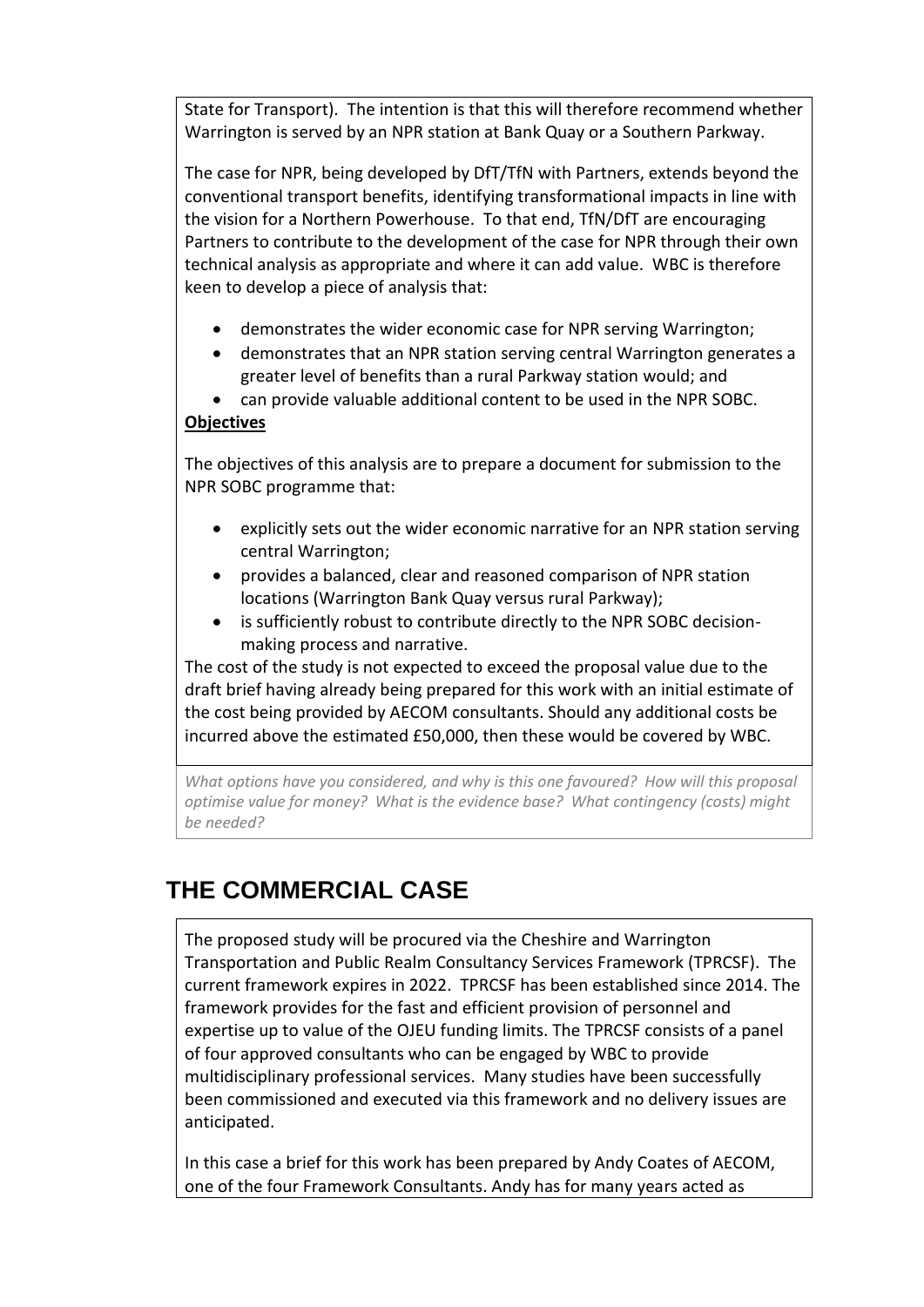Strategic Rail Advisor to Cheshire and Warrington LEP and the three local transport authorities. Colleagues within AECOM who specialise in strategic economic case work will undertake the commission under the guidance of Andy Coates and Warrington Borough Council.

The WBC project manager will be Steve Hunter, the Transport for Warrington Service Manager, who also acts as Warrington Borough Council's representative on Transport for the North's Executive Board and on leads on all Northern Powerhouse Rail matters for the Council so will be well placed to act as client manager for this study and liaise with WBC officers and stakeholders as required.

*Describe how the project is commercially viable, as known at this point: who could deliver it? What is the procurement route and contractual arrangements? Is there an impact on staff? Is a consultation required, and if so what consultation type, path or timeframe is needed?*

# **THE FINANCIAL CASE**

A budget of £60,000 has been identified for the proposed study. Part funding of £30,000 is requested from the LEP with the remaining provided by Warrington Borough Council from its capital programme. It is anticipated that the work can be completed prior to the end of 2020. The table below sets out the financial profile:

| <b>Source</b>                     | Year 1 (2019/20) | Year 2 (2020/21) | <b>Total</b> |
|-----------------------------------|------------------|------------------|--------------|
| LEP                               |                  | £30,000          | £30,000      |
| WBC – Council<br><b>Borrowing</b> | £30,000          |                  | £30,000      |
| Total                             | £30,000          | £30,000          | £60,000      |

As discussed in section 2 any additional costs will be covered by WBC.

*Describe how the project will be funded: can we afford it? Identify each funding stream, and indicate how secure? What is the net impact on the Revenue and Capital budgets once proposal is in place? How would you fund a cost overrun?*

# **THE MANAGEMENT CASE**

WBC has an extensive track record of delivering studies of a similar nature via the Public Realm Consultancy Services Framework. Several of these initial studies have progressed to full business cases and delivery of infrastructure including:

- Centre Park Link Construction underway
- Western Link Development of detailed design and full business case underway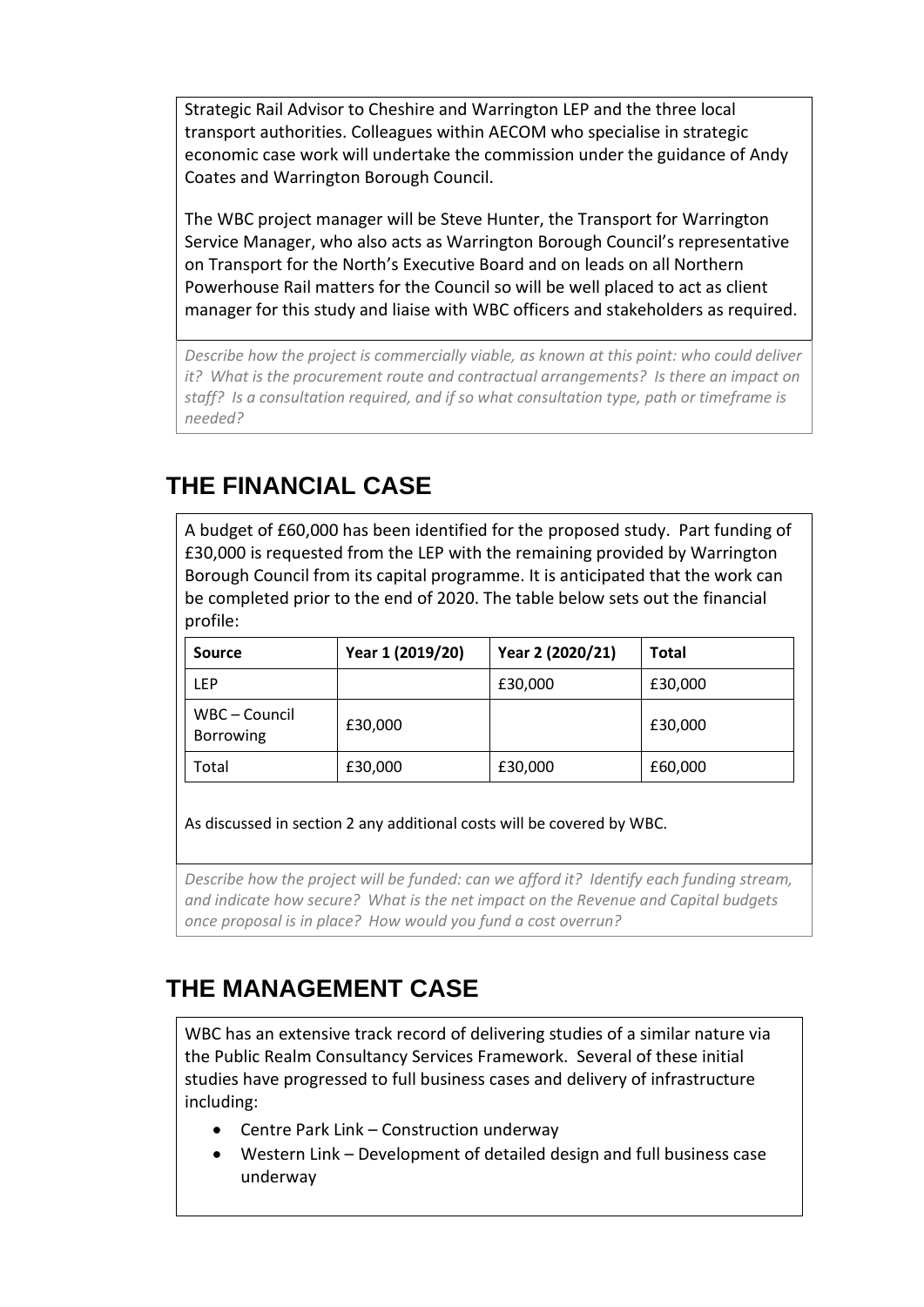The procurement and study development would be overseen by the Transport for Warrington Service Manager who will act as project manager, with input requested from a wider project team as required.

This study is expected to commence in Summer 2019 and be completed by the end of 2019.

*Describe how the proposal will be delivered successfully? Where are the necessary skills/capacity – how will we make it happen? What governance arrangements are required? What are the key milestones? What contingency plans are needed?*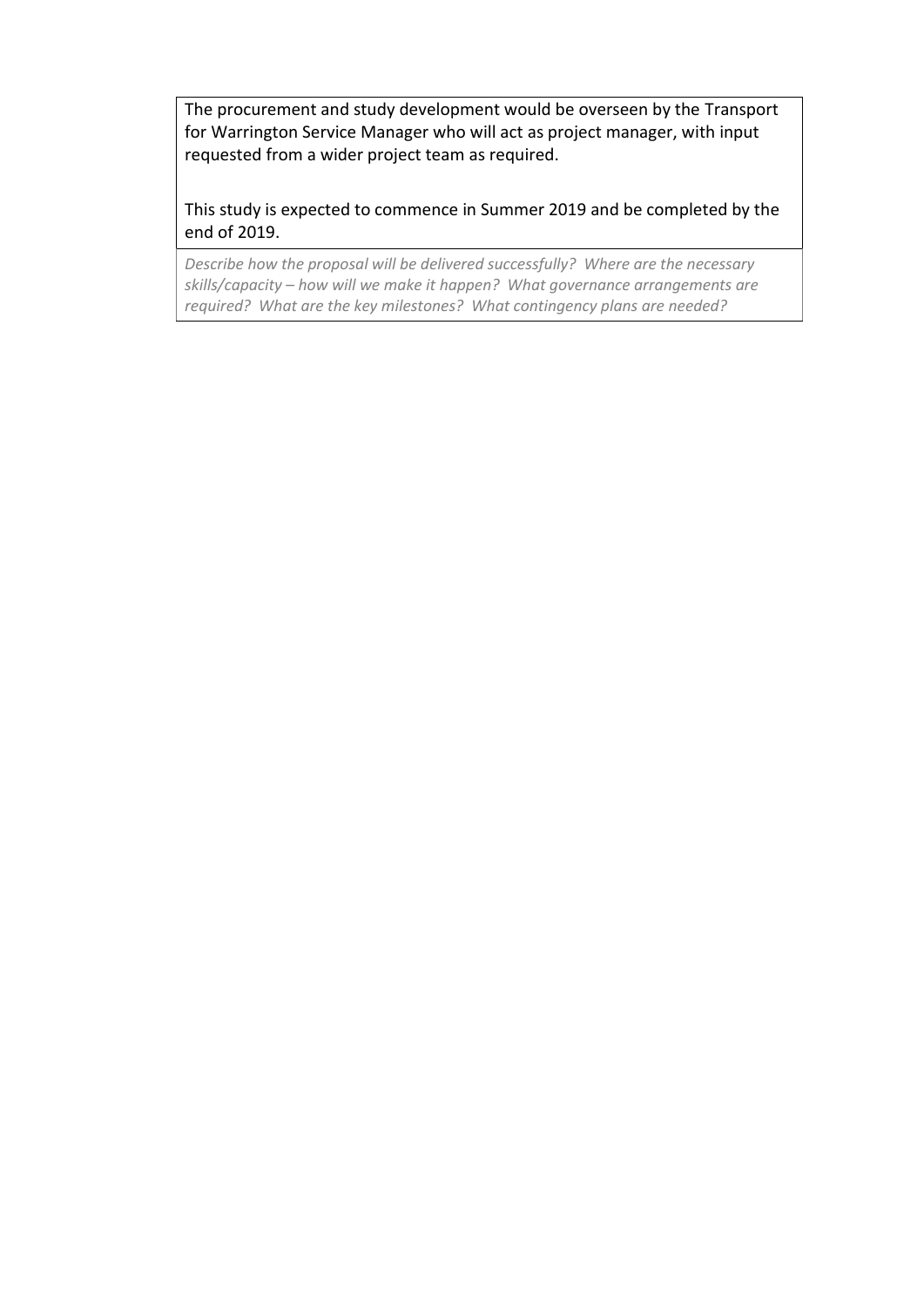### **Warrington Last Mile Project Phase 2**

| <b>Report Date</b>                                                                     | January 2020                                        |  |
|----------------------------------------------------------------------------------------|-----------------------------------------------------|--|
| <b>SRO</b>                                                                             | <b>S</b> Hunter                                     |  |
| <b>Project Manager</b>                                                                 | A Dickin/J Nichol                                   |  |
| Directorate                                                                            | <b>Environment and Transport</b>                    |  |
| <b>Team Plan</b>                                                                       | <b>Transport Planning &amp; Development Control</b> |  |
| Service Area                                                                           | <b>Transport for Warrington</b>                     |  |
| Portfolio Holder                                                                       | <b>Councillor Hans Mundry</b>                       |  |
| <b>RAG</b> rating (impact<br>on residents)                                             | Green                                               |  |
| $D_{\Lambda}$ rate by abading the bey above $D_{\Lambda}$ notation perchise imposition |                                                     |  |

*RAG rate by shading the box above: Red = potential negative impact on residents due to service changes, Amber = minor impact on residents or major impact on staff, Green = efficiency changes, ongoing impact of existing projects, revised estimates etc.*

### **Narrative (c. 50 words)**

A Transport Masterplan is being developed for the Warrington Last Mile Project, jointly funded by the LEP and WBC. This has the aim of providing high quality and fit for purpose transport infrastructure to make walking, cycling and public transport the obvious way to get to, from and through Warrington town centre. This bid is for the next phase of this work.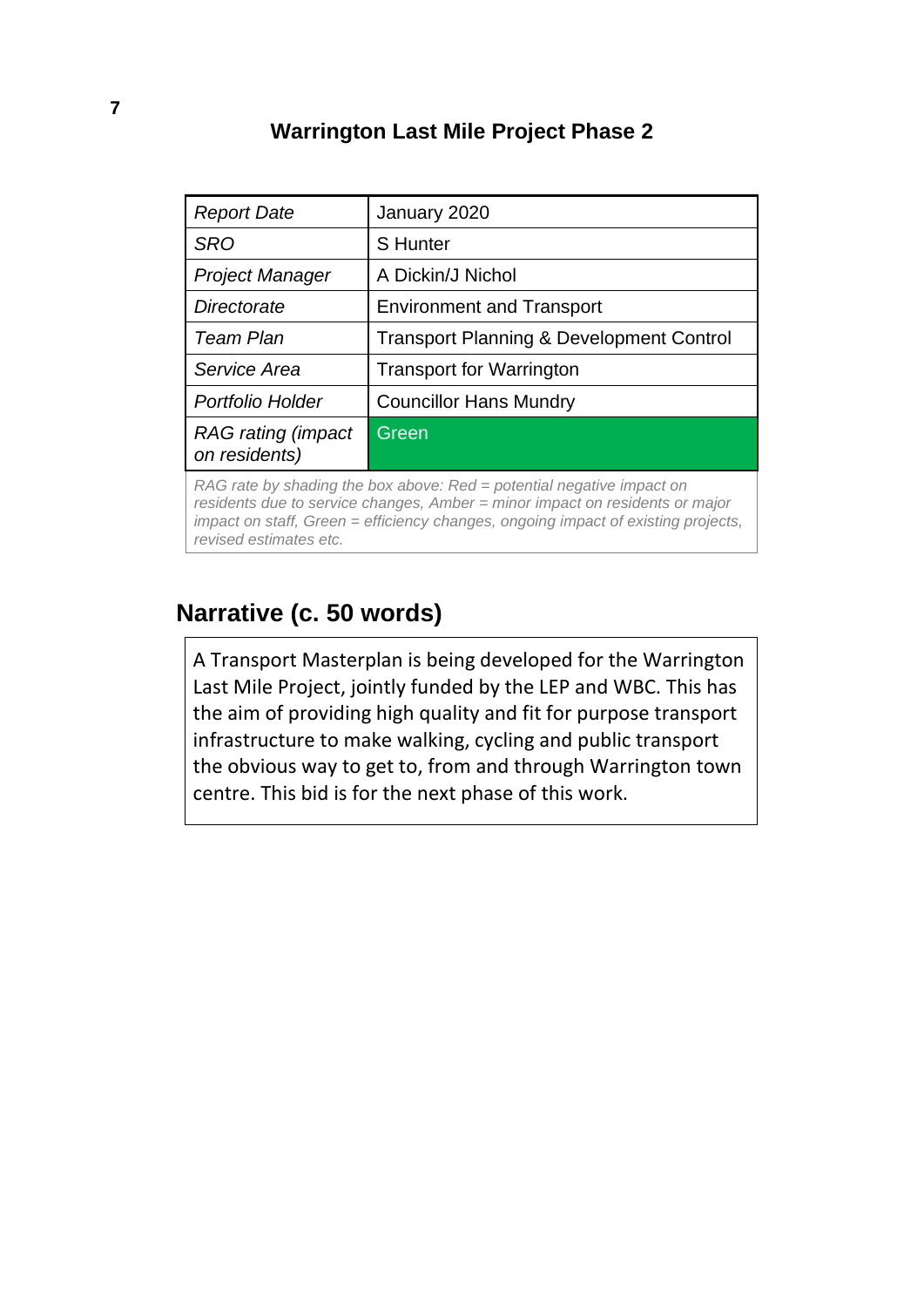# **THE STRATEGIC CASE**

Warrington's continued success as a place to both live and work is dependent on a transport network that is safe, convenient, and reliable for users of all transport modes. The role of the Warrington Local Transport Plan (LTP4) is therefore to support the development of that network by addressing current problems and identify improvements that support growth. This requires a transformational change in the transport offer that is currently available to residents.

The LTP can be found at: https://www.warrington.gov.uk/info/201080/streetsand-transport/2383/local-transport-plan

A key theme of the LTP is to address the "last mile" of journeys into the town centre for pedestrians, cyclists and buses. It is recognised that, in the town centre, the road layout had been developed over the years to cope with the growing traffic. However this has resulted in a very car dominated urban environment featuring large multi-armed roundabouts and dual carriageways close to the town centre with a limited number of crossing points for pedestrians, and a very unpleasant cycling environment. These barriers are often mentioned by local people as reasons for why they prefer not to walk or cycle into the town centre.

The reliability of bus services, and their attractiveness as an alternative to private car travel, is often severely affected by the busy traffic conditions close to the town centre. There are currently few places in the town centre where bus services have priority. The main barriers are junctions on the A49 and A57 close to the town centre which the bus operators cite as being particularly problematic for their scheduling.

Improving the 'last mile' of journeys into the town centre for pedestrians, cyclists and bus users has therefore been identified as a priority in order to provide a high quality and fit for purpose transport infrastructure that will make walking, cycling and public transport the obvious way to get to, from, and through Warrington town centre.

Work to identify a transport masterplan for the town centre is underway, jointly funded by the LEP and Warrington Borough Council. This work includes the following elements.

- Identify the traffic displacement opportunity provided by the Warrington Western Link scheme which has been awarded Programme Entry as part of the governments Local Majors programme.
- Identify the need policy and audits of existing access into/out of the town centre.
- Identify air quality, noise and other environmental issues
- Surveys and use of existing data to identify constraints and transport conditions
- Consider the need and opportunity to improve access to the two main rail stations in the town centre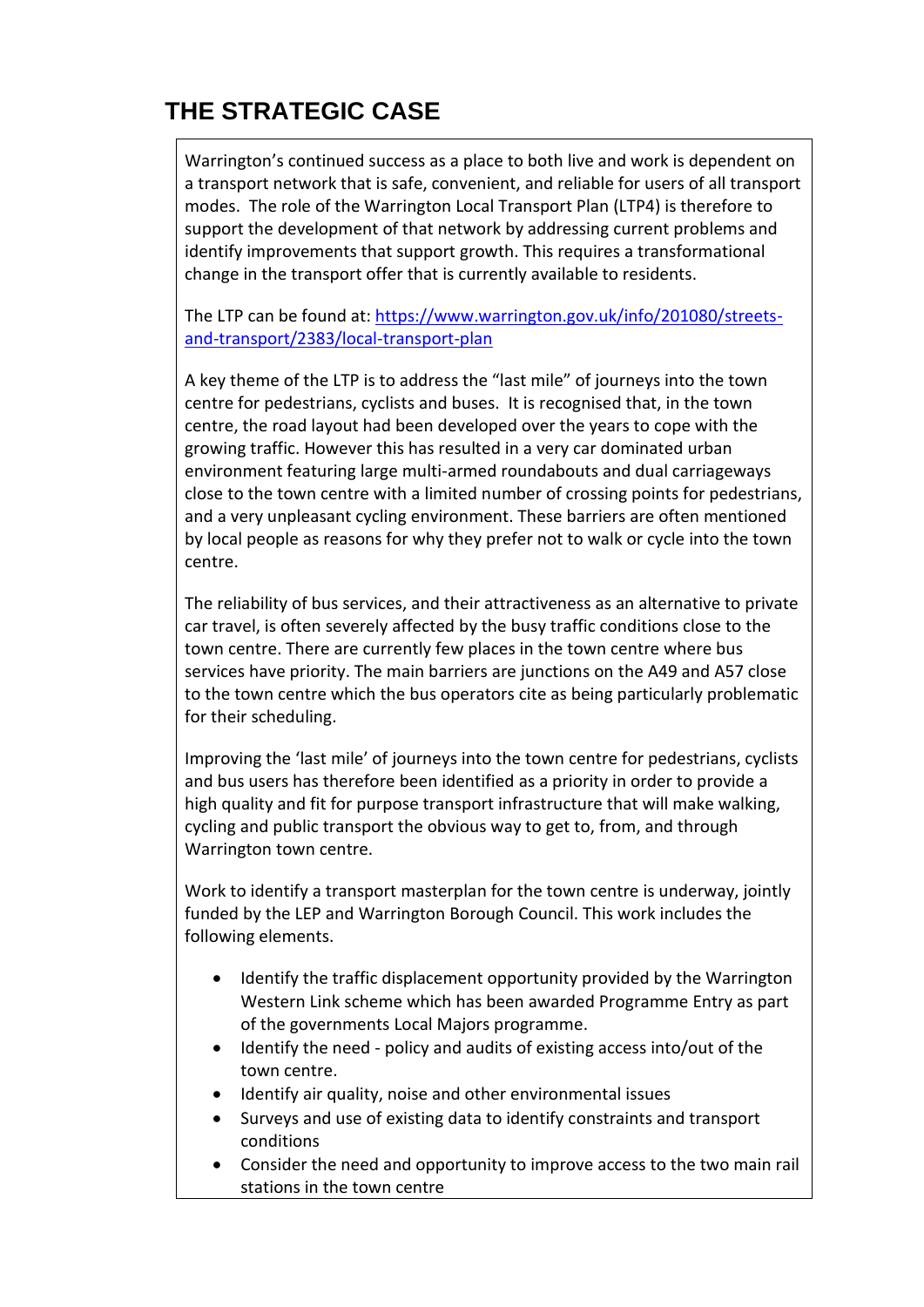- Develop a town Centre cordon model to understand impact of traffic redistribution and test the impact of options on network performance
- Provide a passive provision for a future Warrington mass transit network

The key output from the study will be a multi-modal Transport Masterplan to support the Warrington Means Business strategy. This would include concept designs for the key corridors, junctions and other locations around the town centre "collar".

Once the Masterplan is produced, more detailed study work will be required to take the proposals forward as Phase 2 of the Last Mile Project. It is Phase 2 that is the subject of this current bid. This will deliver a business case for specific schemes identified in the Phase 1 Masterplan, and the development of an Outline Business Case for one or more specific scheme(s).

*What is the proposal and why is it necessary? What will be done differently, who specifically will be affected and when will it happen i.e. who are the key stakeholders? Support case for change with evidence. What are your objectives? List and score the key risks H, M L (Impact/Likelihood).*

# **THE ECONOMIC CASE**

This study is necessary to provide a detailed understanding of the options available for improving access into and out of the town centre and to demonstrate the value it would bring to the town centre economy.

The economic justification for promoting more walking and cycling and improving public transport access in Warrington include:

- Direct economic benefits from increased use of the town centre as a result of increased attractiveness and ease of the inwards journey.
- Direct economic benefits from reduced levels of traffic congestion and improved journey reliability as a result of modal shift from car to other modes.
- Wider economic benefits of improved sustainable access to the town centre and also key destinations along the corridors.
- Wider economic benefits accruing from a reduction in traffic emissions along the corridors around the town centre which all lie within the worse parts of the council's Air Quality Management Area.
- Wider economic benefits from an improvement in public health due to more people being able to travel more actively.

*What options have you considered, and why is this one favoured? How will this proposal optimise value for money? What is the evidence base? What contingency (costs) might be needed?*

# **THE COMMERCIAL CASE**

The proposed study will be procured via the recently refreshed Cheshire and Warrington Transportation and Public Realm Consultancy Services Framework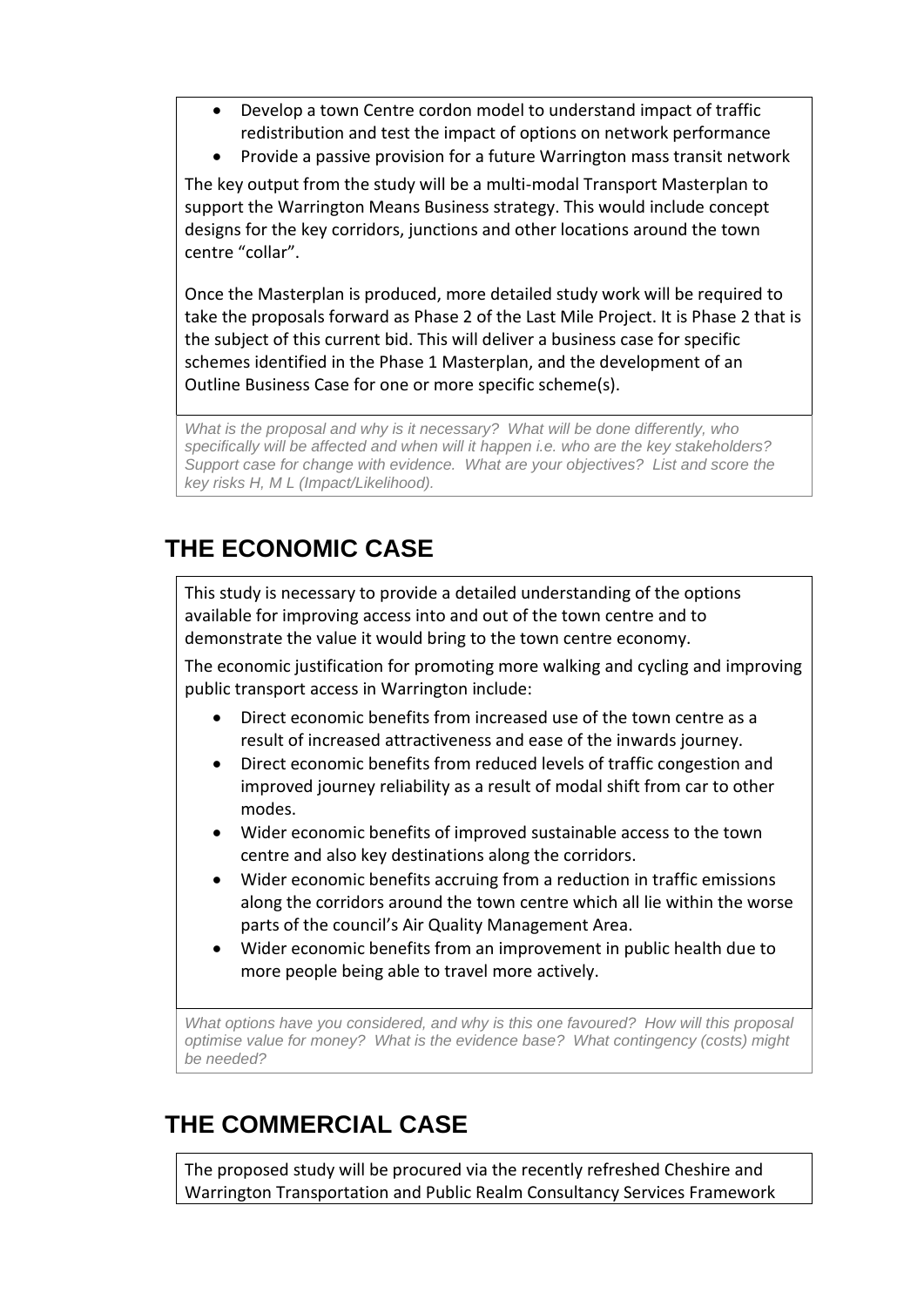(TPRCSF). The current framework expires in 2022. The framework provides for the fast and efficient provision of personnel and expertise up to value of the OJEU funding limits.

The TPRCSF consists of a panel of four approved consultants who can be engaged by WBC to provide multidisciplinary professional services, through their in-house resource and supply chain networks to ensure the best specialist support is provided for this critical study.

Several studies have been successfully been commissioned and executed via this framework and no delivery issues are anticipated.

The council has an excellent track record of commissioning third party support to deliver studies and schemes.

*Describe how the project is commercially viable, as known at this point: who could deliver it? What is the procurement route and contractual arrangements? Is there an impact on staff? Is a consultation required, and if so what consultation type, path or timeframe is needed?*

## **THE FINANCIAL CASE**

It is proposed that this study is part funded by the Cheshire and Warrington Local Enterprise Partnership, with equal match funding from Warrington Borough Council's LTP Capital Programme.

It is envisioned that the study would start in year 2 (20/21) with a LEP contribution of £50,000, with a WBC match contribution of £50,000 in the same year.

*Describe how the project will be funded: can we afford it? Identify each funding stream, and indicate how secure? What is the net impact on the Revenue and Capital budgets once proposal is in place? How would you fund a cost overrun?*

# **THE MANAGEMENT CASE**

WBC has an extensive track record of delivering studies of a similar nature via the Public Realm Consultancy Services Framework. Several of these initial studies have progressed to full business cases and delivery of infrastructure including:

- Burtonwood Road Southbound dualling complete
- Lingley Green Avenue/Whittle Avenue junction improvements Construction commencing 2019
- Warrington East Phases 2 and 3 on site
- Centre Park Link on site
- A57 Liverpool Road/Lingley Green Avenue Construction commencing 2019

The procurement and study development would be overseen by a WBC transport planning project manager, with input requested from a wider project team as required.